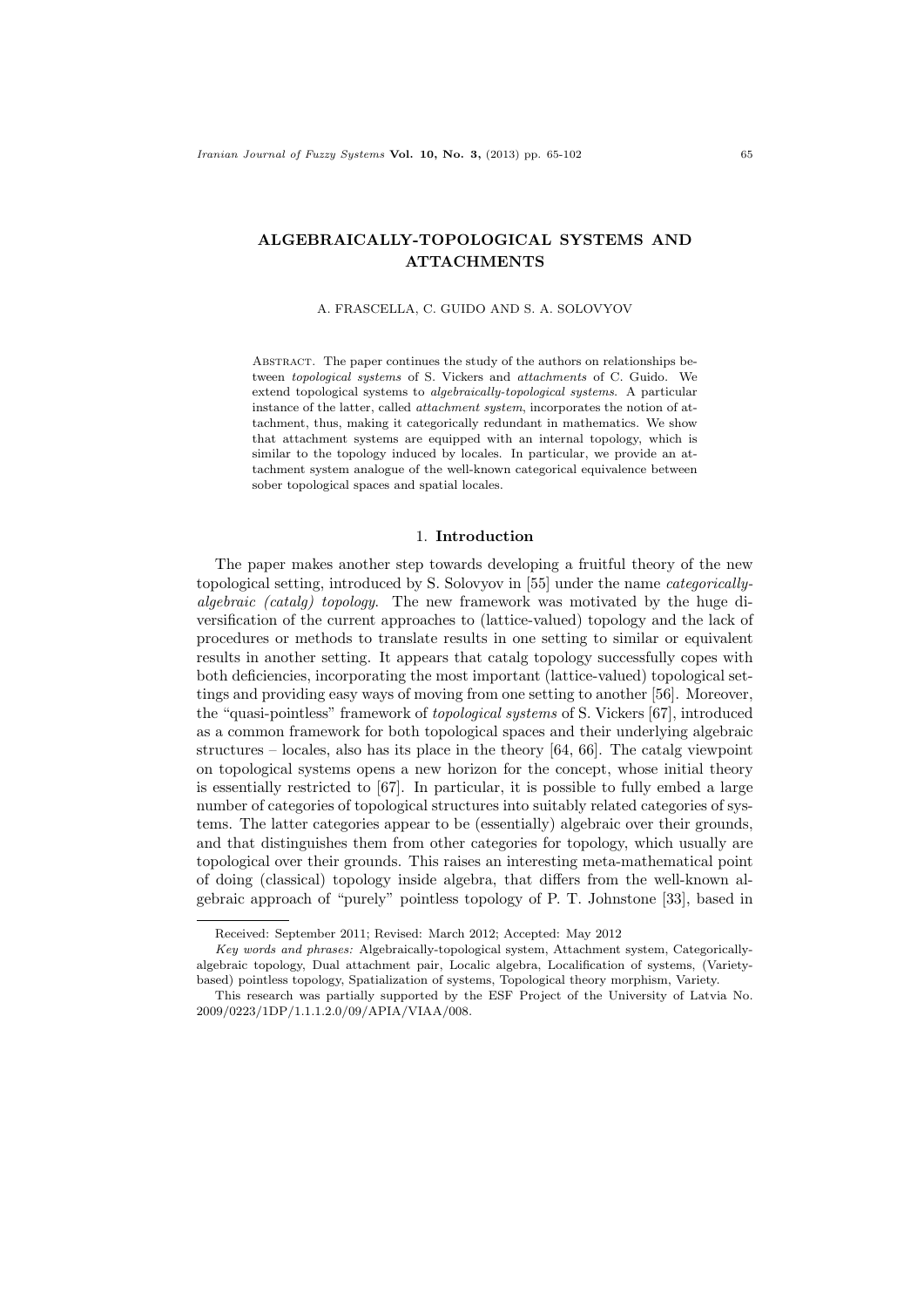a particular functor  $\text{Top} \rightarrow \text{Loc}$ , which is not a full embedding. Several aspects of this new algebraic setting for doing (lattice-valued) topology have already been touched in the fuzzy literature [12, 54].

Recently, the theory of systems got an additional impetus in the concept of attachment, introduced by C. Guido in [23] to extend the standard membership relation "∈" between points and sets, and motivated by P.-M. Pu, Y.-M. Liu [43] and their notion of quasi-coincidence between a fuzzy point and a fuzzy set. Every  $(spatial)$  attachment in a complete lattice L induces a particular functor (embedding)  $L$ -**Top**  $\rightarrow$  Top, opening a possibility of doing lattice-valued topology inside classical topology. Exploration of the topic has already begun in [24], providing an additional justification for several lattice-valued topological concepts. Such a justification is important for the better development of many-valued topology, whose concepts, based on the Principle of Fuzzification of J. A. Goguen [21], often rely on the intuition of their authors. A good example in this respect is the notion of lattice-valued topology itself, which could be done either in the classical setting of C. L. Chang [7], or in the stratified setting of R. Lowen [39]. The fuzzy literature still abounds with discussions on the necessity of each of the above-mentioned approaches (see, e.g., [50]).

In [23], C. Guido noticed that the above (embedding) functor  $L$ -**Top**  $\rightarrow$  **Top** factors through the spatialization procedure functor for topological systems of S. Vickers, which makes a topological space from a topological system. Employing the methods of catalg topology, S. Solovyov explored this factorization in full detail in [61], showing that both the functor of C. Guido and the functor of S. Vickers give rise to the hypergraph functor of lattice-valued topology [27]. The study motivated the question on relationships between topological systems and attachments. In particular, some fuzzy researchers tried to find a common framework for both concepts. A proposed initial solution was provided by the authors of this paper in [19], which claimed non-existence of a unifying setting due to the following crucial difference in the nature of the concepts: a topological system contains an internal topology, easily accessed through the above-mentioned spatialization procedure, whereas an attachment provides a morphism of topological theories, resulting in a functor between the categories of the respective topological structures. It is the main purpose of this paper to refute the claim and show that the notion of topological system is more general than that of attachment and, suitably extended, is capable of its incorporation. In this manuscript, the extension is called  $(catalog)$ algebraically-topological systems. We should underline, however, immediately that later on, A. Frascella alone took a different standpoint in [18], suggesting the opposite (the concept of attachment extends that of topological system), but failing to provide enough evidence for her claim. To address the claim of A. Frascella, in [25], C. Guido and S. Solovyov provided an additional argument in favor of the extension of attachments through suitably generalized topological systems.

The crucial change, introduced in this manuscript to the system framework, adds more algebra to the already mentioned catalg setting, and this is reflected in the name of the new concept. Briefly speaking, a topological system gives rise to a topological space, whereas an algebraically-topological one provides a topological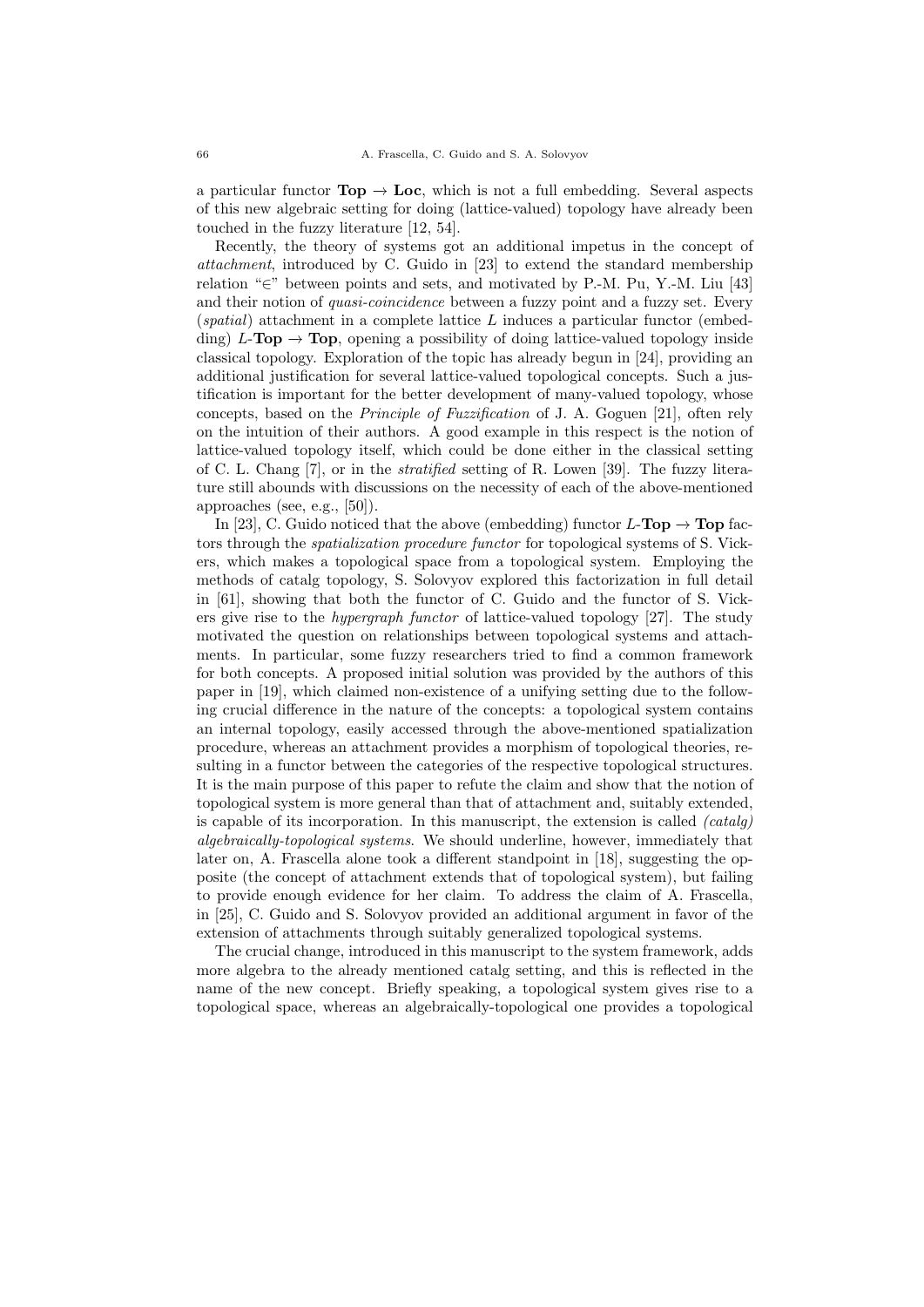algebra in the sense of, e.g., topological group of L. Pontrjagin [42]. The advantage of the new system approach of this manuscript is (at least) threefold. Firstly, the new framework provides a common approach to both topological algebras and the algebraic structures underlying their topologies (the case of the algebraic structures underlying the spaces themselves, e.g., groups in the above-mentioned setting of L. Pontrjagin, is currently under consideration). In particular, the framework extends the most important aspects of topological systems, i.e., both the spatialization (a space from a system) and the localification (an algebra from a system) procedures, with their respective (co-)adjoint functors in the opposite direction. These developments provide a way to switch freely between topological and algebraic viewpoints (cf., e.g., the theory of natural dualities of [8], which translates algebraic problems into dual, topological problems and vice versa). Secondly, the new system framework induces a multitude of morphisms of related topological theories, resulting in functors, which extend that of C. Guido and the above-mentioned hypergraph functor. Thirdly, the objects of particular subcategories, called attachment systems, of the category of algebraically-topological systems, include both attachments of [61] and dual attachments of [19] (thus, incorporating the theory of dual attachment pairs, started in [19] to provide a suitable duality machinery for the attachment framework), thereby suggesting categorical redundance of the concept of attachment in mathematics. This point of categorical redundancy simplifies the available fuzzy research tools, helping to get rid of numerous duplications (a good example here is the paper of J. Gutiérrez García and S. E. Rodabaugh [26], which successfully demonstrates categorical redundancy of interval-valued sets, intervalvalued "intuitionistic" sets, and "intuitionistic" fuzzy sets and fuzzy topologies).

As an additional result, we obtain that attachment systems do have an internal topology and the respective spatialization procedure. The fact, simple as it may seem, was never mentioned by the authors of this manuscript in their earlier papers on the topic. Its consequences are far-reaching, e.g., having the well-known functor **Loc**  $\rightarrow$  Top [33] in hand, one can define its attachment system analogue, which, in the simplest case of [23] (attachment systems based in frames), sheds light on relationships between pointless topology of P. T. Johnstone (going back to locales of J. Isbell [31], originating from *local lattices* of C. Ehresmann [17] and J. Bénabou [6] as well as frames of C. H. Dowker and D. Papert (Strauss) [14, 15, 16]) and attachment system topology of this paper. For example, at the end of the manuscript, we show an attachment system counterpart of the famous equivalence between the categories of spatial locales and sober topological spaces [33]. Taken together, the obtained results suggest calling the attachment system approach variety-based pointless topology, which provides another viewpoint on lattice-valued pointless topology started by B. Hutton [29, 30]. It will be the topic of our next papers to investigate this topology in full detail.

The manuscript is based on both category theory and universal algebra, relying more on the former. The necessary categorical background can be found in [2, 40, 41]. For algebraic notions we recommend [9, 41]. Although we tried to make the paper as much self-contained as possible, it is expected from the reader to be acquainted with basic concepts of category theory, e.g., with adjoint situations.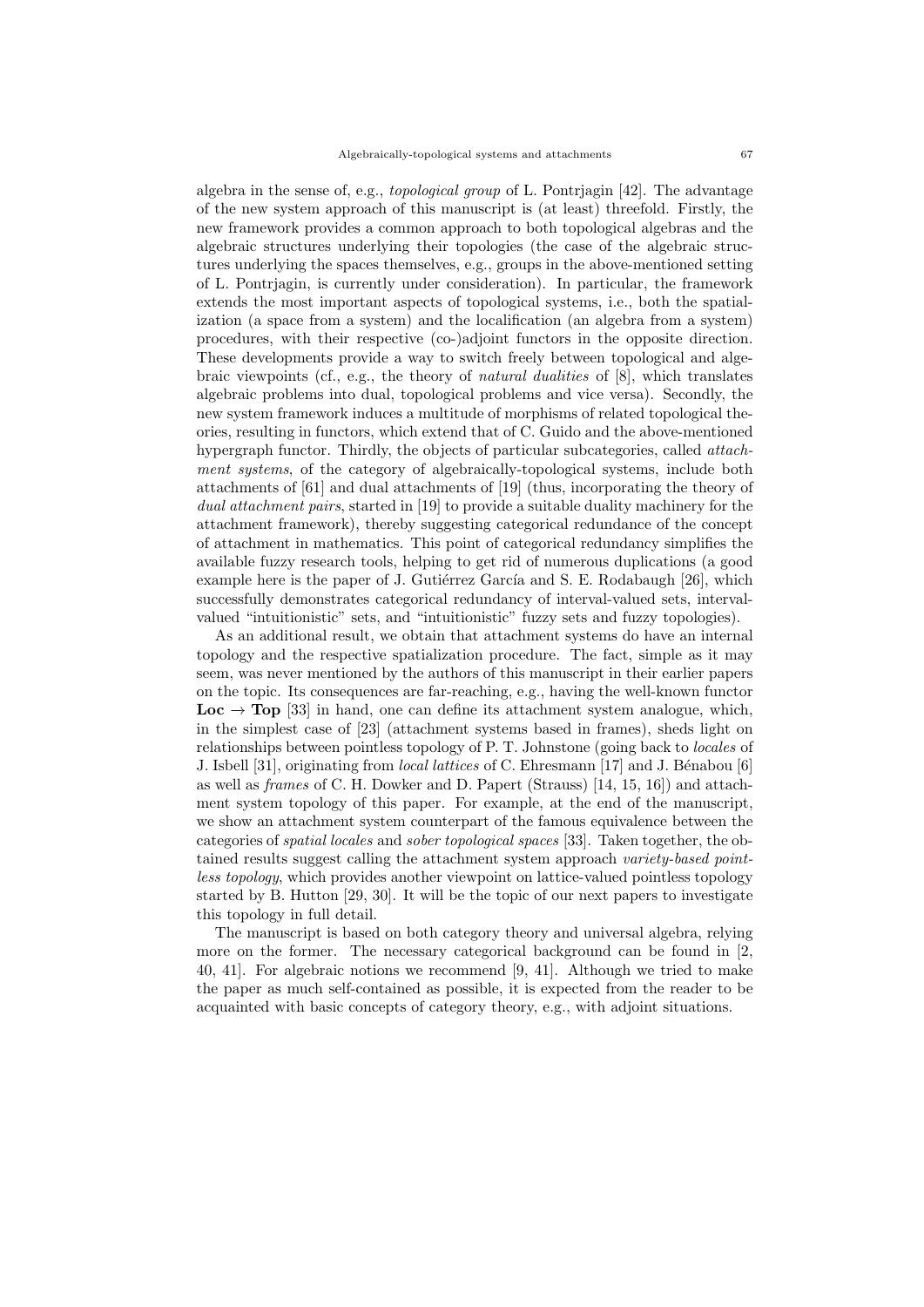#### 2. Categorically-algebraic Topology and Its Related Notions

2.1. Algebraic and Categorical Preliminaries. We begin with recalling those algebraic and categorical preliminaries, which are helpful in understanding this paper. An experienced reader can easily skip the matter, consulting the section for the subsequent notations of the authors only.

Part of the foundation of our approach is the notion of *algebra*, which is to be thought of as a set with a family of operations defined on it, satisfying certain identities. The theory of universal algebra of, e.g., [9] calls a class of finitary algebras (induced by a set of finitary operations) closed under the formation of homomorphic images, subalgebras and direct products a variety. Motivated by the algebraic structures of lattice-valued topology (where set-theoretic unions are replaced by arbitrary joins), we consider infinitary algebraic theories, extending the approach of varieties to cover our needs.

**Definition 2.1.** Let  $\mathbf{\Omega} = (n_{\lambda})_{\lambda \in \Lambda}$  be a (possibly proper) class of cardinal numbers. An  $\Omega$ -algebra is a pair  $(A, (\omega_{\lambda}^A)_{\lambda \in \Lambda})$ , comprising a set A and a family of maps  $A^{n_{\lambda}} \xrightarrow{\omega_{\lambda}^A} A$  ( $n_{\lambda}$ -ary primitive operations on A). An  $\Omega$ -homomorphism  $(A, (\omega_\lambda^A)_{\lambda \in \Lambda}) \xrightarrow{\varphi} (B, (\omega_\lambda^B)_{\lambda \in \Lambda})$  is a map  $A \xrightarrow{\varphi} B$  such that the diagram



commutes for every  $\lambda \in \Lambda$ . Alg( $\Omega$ ) stands for the construct of  $\Omega$ -algebras and  $\Omega$ -homomorphisms.

For every concrete category in this paper, there is an underlying functor  $|-|$  to the respective ground category, which is mentioned explicitly in each case.

**Definition 2.2.** Let M and  $\mathcal{E}$  be the classes of  $\Omega$ -homomorphisms with injective and surjective underlying maps, respectively. A variety of  $\Omega$ -algebras is a full subcategory of  $\text{Alg}(\Omega)$  closed under the formation of products, M-subobjects and  $\mathcal{E}$ -quotients. The objects of a variety are called *algebras*, whereas its morphisms are called homomorphisms.

**Definition 2.3.** Given a variety **A**, a *reduct* of **A** is a pair ( $\|\textbf{-}\|$ , **B**), where **B** is a variety such that  $\mathbf{\Omega}_{\mathbf{B}} \subseteq \mathbf{\Omega}_{\mathbf{A}}$  and  $\mathbf{A} \xrightarrow{||-\||} \mathbf{B}$  is a concrete functor.

The following constructs are examples of varieties:  $\text{CSLat}(\vee)$  of  $\vee$ -semilattices (partially ordered sets having arbitrary joins or  $\vee$ ), **SQuant** of *semi-quantales* ( $\vee$ semilattices, equipped with a binary operation  $\otimes$  called *multiplication*), **Quant** of quantales (semi-quantales, whose multiplication is associative and distributes across  $\sqrt{}$  from both sides), **UQuant** of *unital quantales* (quantales, whose multiplication has the unit  $\mathbf{1}$ ), Frm of *frames* (unital quantales, whose multiplication coincides with the meet operation), **DmFrm** of  $DeMorgan$  frames (frames, equipped with an order-reversing involution), **CBAlg** of *complete Boolean algebras* (DeMorgan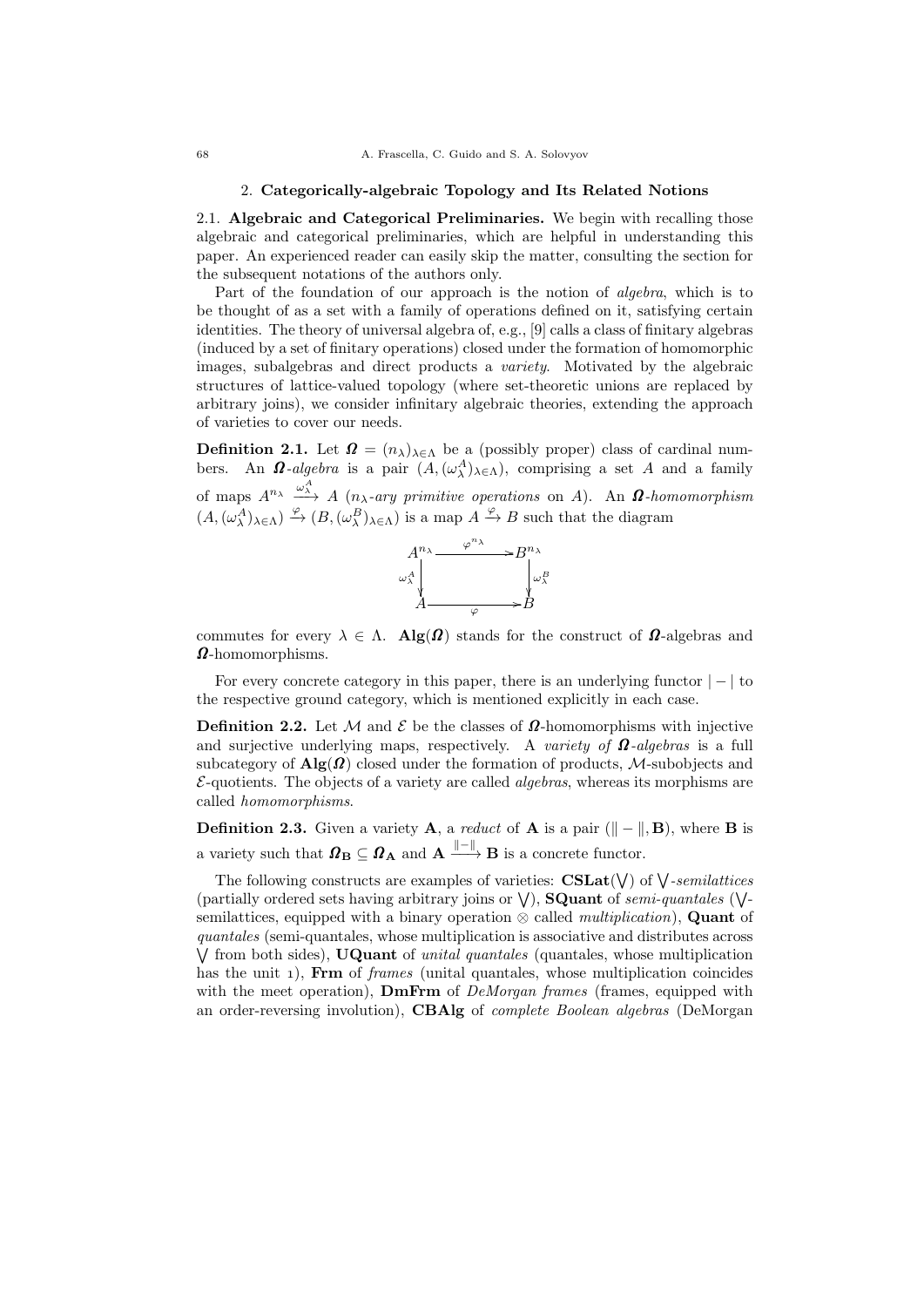frames, whose involution provides the complement) [33, 36, 48, 51, 52]. Taken in the reverse order, the categories provide a sequence of reducts. Additionally, another important reduct of  $\bf{Frm}$  is the variety  $\bf{S}$  $\bf{Frm}$  (also denoted  $\bf{CSLF}$  [44]) of semi-frames (unital semi-quantales, whose multiplication coincides with the meet operation) [48, 51].

From now on, varieties are denoted **A**, **B**, **E**, with **C** reserved for their subcategories, and subcategories of their dual categories. Following the notations of the fuzzy community (differing from the category-theoretic ones), the categorical dual of a variety  $\bf{A}$  is denoted  $\bf{LoA}$ , whose objects are called *localic algebras*, and whose morphisms are called *localic homomorphisms*. For the dual of **Frm**, we will use the already accepted notation Loc [5, 33] (adding "S" in front in case of semi-frames). Given a homomorphism  $\varphi$  of a variety **A**, the corresponding localic one is denoted  $\varphi^{op}$  and vice versa. Every algebra A of a variety **A** provides the subcategory  $S_A$  of **LoA**, whose only morphism is the identity  $A \xrightarrow{1_A} A$ .

Given an A-algebra A, every set X gives rise to the *powerset* A-algebra  $A^X$ , whose elements are maps  $X \stackrel{\alpha}{\rightarrow} A$ , and whose algebraic structure is defined pointwise, involving the structure of A. For an element  $a \in A$ , a denotes the constant map  $X \to A$  with the value a.

2.2. Categorically-algebraic Topology. The required preliminaries in hand, this section serves as a short introduction into the theory of categorically-algebraic (catalg) topology (for a thorough discussion see [58]). At the bottom of the catalg approach lies a particular generalization of several aspects of the standard topological framework, developed from the category-theoretic standpoint. Taking the case of classical topological spaces as an example, there are three main cornerstones in their theory (to provide more intuition for the forthcoming concepts, in the following, we do not distinguish between sets and theirs respective characteristic maps).

- (1) The starting backward powerset operator, which can be represented as a functor Set  $\xrightarrow{(-)}^{\leftarrow}$  LoCBAlg from the category Set of sets and maps to the dual category of the variety **CBAlg** of complete Boolean algebras, which assigns to every set X its powerset  $2^X$  (2 is the two-element complete Boolean algebra), and to every map  $X \xrightarrow{f} Y$  its respective powerset extension  $2^Y \xrightarrow{f^{\leftarrow}} 2^X$ , which in its turn is defined by the formula  $f^{\leftarrow}(\alpha) = \alpha \circ f$ (recall our notations with respect to powerset algebras).
- (2) The induced topological theory, which describes the underlying algebraic structure of the topology of topological spaces, and which essentially is the composition of the backward powerset operator and the dual of the forgetful functor  $\mathbf{CBAlg} \xrightarrow{\parallel - \parallel} \mathbf{Frm}$  to the variety of frames.
- (3) The resulting category Top of topological spaces and continuous maps, the objects of which are pairs  $(X, \tau)$ , where X is a set and  $\tau$  (topology) is a subframe of  $||2^X||$ ; and whose morphisms  $(X, \tau) \stackrel{f}{\to} (Y, \sigma)$  are maps  $X \stackrel{f}{\to} Y$ such that  $f^{\leftarrow}(\alpha) \in \tau$  for every  $\alpha \in \sigma$  (continuity).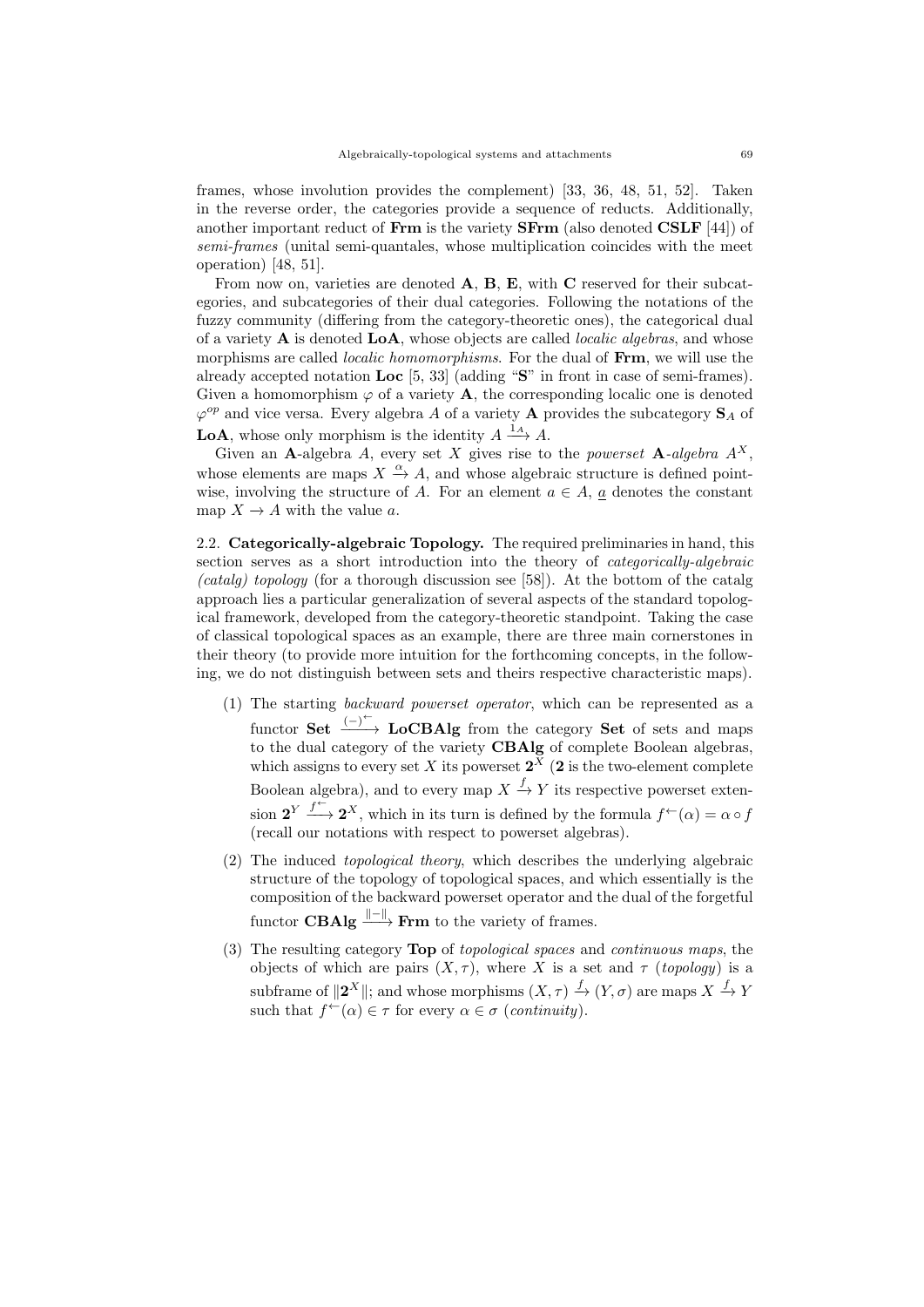After a small deliberation, the reader will see that the classical many-valued topology of, e.g., [28, 46] introduces just three changes in the above-mentioned topological setting. Firstly, instead of the variety CBAlg of complete Boolean algebras, it takes another variety  $A$  (e.g., the variety  $DmUQuant$  of DeMorgan unital quantales). Secondly, instead of the two-element Boolean algebra 2, it takes either a fixed A-algebra A (fixed-basis approach of [28]), or a subcategory  $C$  of LoA (variable-basis approach of [46]). Thirdly, instead of the variety Frm of frames, it takes another variety  $\bf{B}$  (e.g., the variety  $\bf{USQuant\ of\ unital\ semi}$ quantales). Different approaches to many-valued topology stem from the difference in the choice of the variety  $\bf{A}$ , the subcategory  $\bf{C}$  of  $\bf{LoA}$  and the reduct  $\bf{B}$  of  $\bf{A}$ . More sophisticated settings for many-valued topology like, e.g., topological theories of S. E. Rodabaugh [48], start from some category X instead of the category Set. In order to provide a common framework for every such setting, we decided to introduce catalg topology, which follows the above three steps, respecting, however, possible changes in their structure.

To begin with, the reader should recall poslat powerset theories of S. E. Rodabaugh [48, 51] and topological theories of J. Adámek *et al.* [2], the extension of which gave the starting point for the new setting.

For the first step, we notice (partially reiterating the already said) that every set map  $X \xrightarrow{f} Y$  provides two operators, namely, *image operator*  $\mathcal{P}(X) \xrightarrow{f^{\rightarrow}} \mathcal{P}(Y)$ ,  $f^{\rightarrow}(S) = \{f(x) | x \in S\}$  and preimage operator  $\mathcal{P}(Y) \xrightarrow{f^{\leftarrow}} \mathcal{P}(X)$ ,  $f^{\leftarrow}(T) =$  ${x | f(x) \in T}$ . The latter one can be extended to a more general setting as follows (a generalization of the former is described explicitly in [65]; see also [69]).

**Definition 2.4.** A *catalg backward powerset theory (cabp-theory)* for a variety  $\bf{A}$ in a category **X** (ground category of the theory) is a functor  $X \stackrel{P}{\to} \text{LoA}$ .

The following example illustrates the concept, extending the standard fixed- and variable-basis approaches of lattice-valued topology [28, 46] (recall that Set is the category of sets and maps).

**Example 2.5.** Given a variety  $\mathbf{A}$ , every subcategory  $\mathbf{C}$  of  $\mathbf{LoA}$  induces a functor  $\mathbf{Set} \times \mathbf{C} \xrightarrow{S=(-)^{\leftarrow}} \mathbf{LoA}, ((X, A) \xrightarrow{(f, \varphi)} (Y, B))^{\leftarrow} = A^X \xrightarrow{((f, \varphi)^{\leftarrow})^{op}} B^Y, (f, \varphi)^{\leftarrow}(\alpha) =$  $\varphi^{op} \circ \alpha \circ f$ . The case  $\mathbf{C} = \mathbf{S}_A$  is denoted  $\mathcal{S}_A = (-)^\leftarrow_A$  and is called a *fixed-basis* approach; all other cases are referred to as a variable-basis approach. The functor Set  $\times$  S<sub>2</sub>  $\frac{\mathcal{P} = (-)_{2}^{+}}{\sqrt{2}}$  LoCBAlg  $(2 = \{\perp, \top\})$  gives the above-mentioned preimage operator, whereas the functors  $\textbf{Set} \times \textbf{S}_{\mathbb{I}} \xrightarrow{\mathcal{Z} = (-)^{\leftarrow}_{\mathbb{I}}} \textbf{DmLoc}$  (I is the unit interval  $[0, 1]$ ), Set  $\times$  S<sub>L</sub>  $\xrightarrow{\mathcal{G} = (-)\underset{k}{\leftarrow}}$  LoUQuant and Set  $\times$  C  $\xrightarrow{\mathcal{R}_1 = (-)^\leftarrow}$  SQuant, Set  $\times$  $C \xrightarrow{\mathcal{R}_2 = (-)^{\leftarrow}}$  **SLoc**, **Set**  $\times$  C  $\xrightarrow{\mathcal{R}_3 = (-)^{\leftarrow}}$  **Loc** give the operators of L. A. Zadeh [68], J. A. Goguen [22] and S. E. Rodabaugh [48], [44], [13], respectively.

The next step introduces topological theories, based on powerset theories, which ultimately give rise to catalg topological structures (recall the notion of product of categories from [2]).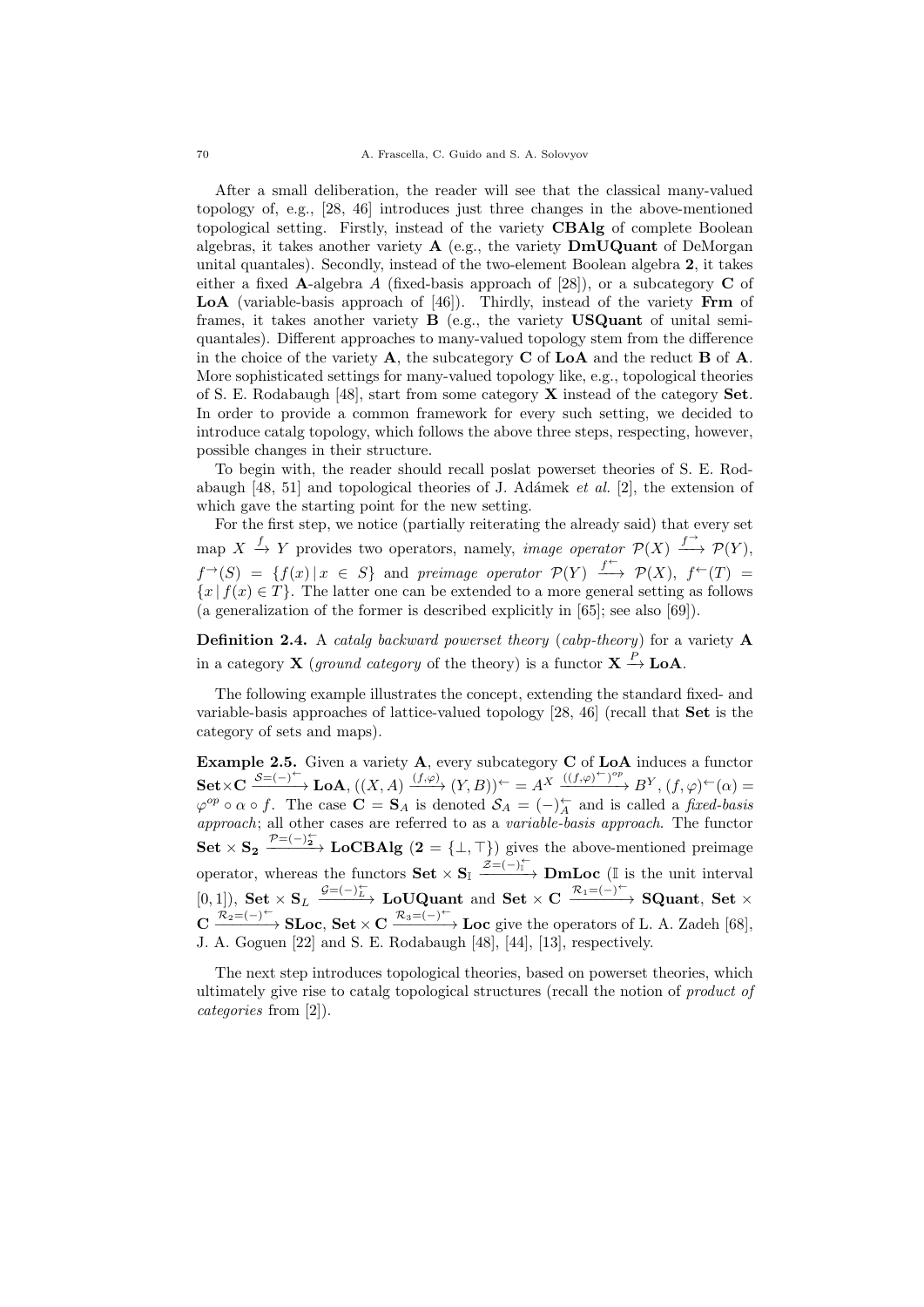**Definition 2.6.** Let **X** be a category and let  $\mathcal{T}_I = ((\mathbf{X} \xrightarrow{P_i} \mathbf{LoA}_i, (\| - \|_i, \mathbf{B}_i)))_{i \in I}$ be a set-indexed family such that for every  $i \in I$ ,  $\mathbf{X} \stackrel{P_i}{\longrightarrow} \mathbf{LoA}_i$  is a cabp-theory in **X** and  $(\Vert - \Vert_i, \mathbf{B}_i)$  is a reduct of  $\mathbf{A}_i$ . A composite catalg topological theory (ccattheory) in **X** induced by  $\mathcal{T}_I$  is the functor  $\mathbf{X} \xrightarrow{T_I} \prod_{i \in I} \mathbf{LoB}_i$ , given by the equality  $\mathbf{X} \xrightarrow{T_I} \prod_{i \in I} \mathbf{LoB}_i \xrightarrow{\Gamma_j} \mathbf{LoB}_j = \mathbf{X} \xrightarrow{P_j} \mathbf{LoA}_j \xrightarrow{\|\cdot\|_j^{op}} \mathbf{LoB}_j$  for every  $j \in I$ , where  $\Gamma_j$  is the j<sup>th</sup> projection functor. A ccat-theory induced by a singleton family is denoted T.

The reader should notice that the concept of topological theory in the meaning of Definition 2.6 is not used in the fuzzy community. Indeed, following the idea of S. E. Rodabaugh (see, e.g., [48]), the current studies on categorical fuzzy topology pass directly from powerset theories to their respective categories of topological structures. Studying various examples though, we saw a clear need for one more level of abstraction. More precisely, we observed that the algebraic structure employed by powerset theories is usually richer than the one used in the definition of topology. For instance, given a set X, the powerset  $\mathcal{P}(X)$  of X is a complete Boolean algebra, whereas a topology  $\tau$  on X is just a frame, which, however, occasionally employs certain algebraic operations outside its scope, e.g., set complementation. The case of closure spaces of, e.g., [3, 4] provides another good example (recall that a *closure space* is a pair  $(X, \mathcal{F})$ , where X is a set and F is a family of subsets of X, which is closed under arbitrary intersections and the empty union). These two (and many more, if needed) examples make us "temporarily forget" a part of the unused algebraic structure, as a consequence – the concept of topological theory and its employed reduct.

**Definition 2.7.** Let  $T_I$  be a ccat-theory in a category **X**.  $\text{CTop}(T_I)$  is the concrete category over  $X$ , whose objects (*composite catalg topological spaces* or  $T_1$ -spaces) are pairs  $(X,(\tau_i)_{i\in I})$ , where X is an X-object and  $\tau_i$  is a subalgebra of  $T_i(X)$  for every  $i \in I$  ( $(\tau_i)_{i \in I}$  is called a *composite catalg topology* or  $T_I$ -topology on X), and whose morphisms  $(X,(\tau_i)_{i\in I}) \stackrel{f}{\to} (Y,(\sigma_i)_{i\in I})$  are **X**-morphisms  $X \stackrel{f}{\to} Y$  such that  $((T_i f)^{op})^{\rightarrow}(\sigma_i) \subseteq \tau_i$  for every  $i \in I$  (composite catalg continuity or  $T_I$ -continuity). The category  $\text{CTop}(T)$  is denoted  $\text{Top}(T)$ .

The following example illustrates Definition 2.7, justifying the fruitfulness of the proposed catalg approach.

**Example 2.8.** The case of the ground category  $X = Set \times C$  is called a *variety*based topology. In particular, the category  $\text{Top}((\mathcal{S}_Q, \mathbf{B}))$  (recall cabp-theories of Example 2.5) is denoted  $Q_{\text{B}}$ -Top, providing the framework for *fixed-basis variety*based topology, whereas the category  $\text{Top}((\mathcal{S}, \mathbf{B}))$  is denoted  $(\mathbf{C}, \mathbf{B})$ -Top (the case  $\mathbf{A} = \mathbf{B}$  is shortened to **C-Top**), which is the framework for *variable-basis variety*based topology. More specific,  $\text{Top}((\mathcal{P}, \text{Frm}))$  is isomorphic to the category  $\text{Top}$ of topological spaces, whereas  $\text{CTop}(((\mathcal{P}, \text{Frm}))_{i \in \{1,2\}})$  is isomorphic to the category BiTop of bitopological spaces and bicontinous maps of J. C. Kelly [35]. Moreover,  $\text{Top}((\mathcal{Z}, \text{Frm}))$  is isomorphic to the category I-Top of fixed-basis fuzzy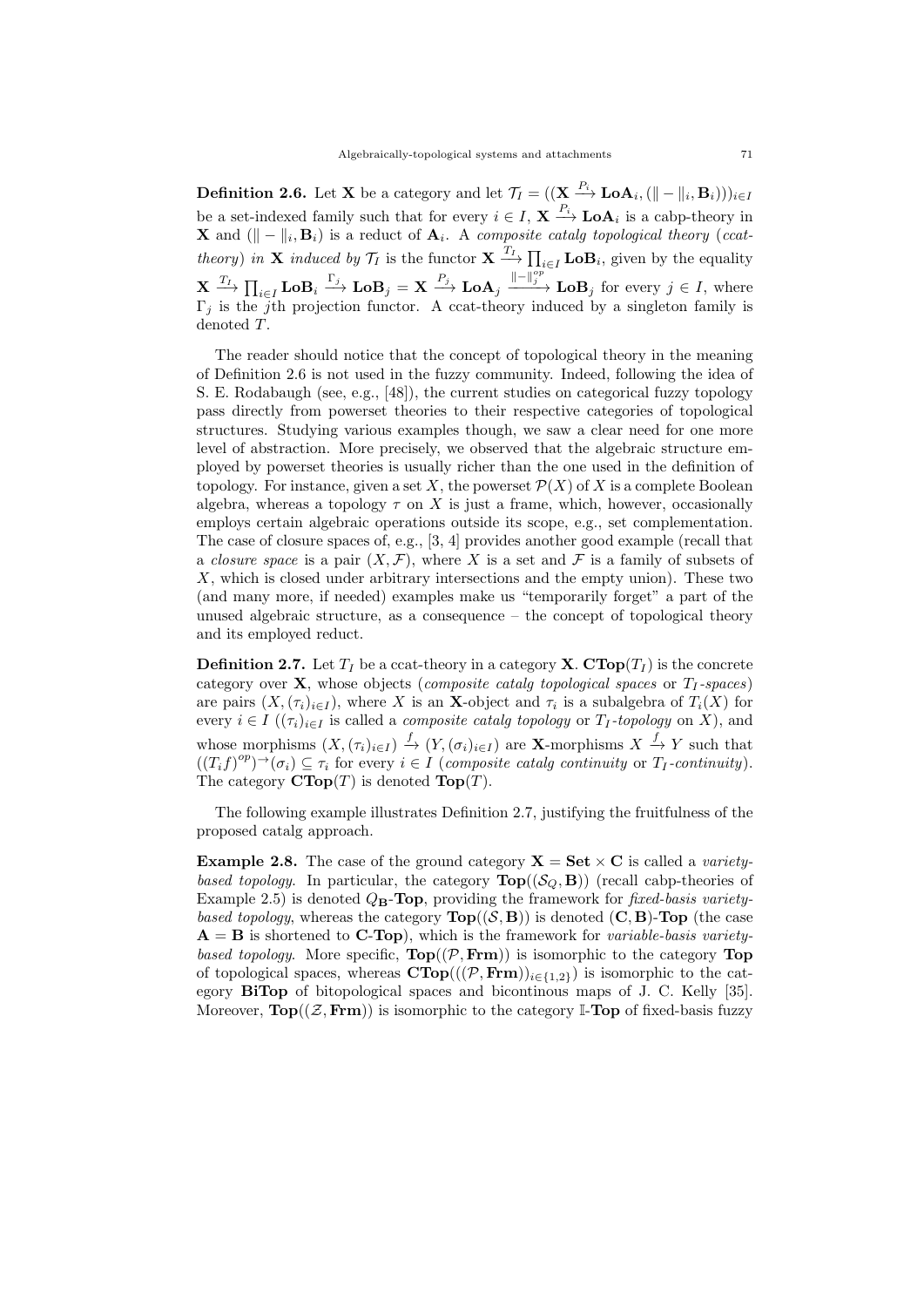topological spaces of C. L. Chang [7],  $\text{Top}((\mathcal{G}, \text{UQuant}))$  is isomorphic to the category  $L$ -Top of fixed-basis  $L$ -fuzzy topological spaces of J. A. Goguen [22], whereas  $Top((\mathcal{R}_1, USQuant)), Top((\mathcal{R}_2, S\text{Frm})), Top((\mathcal{R}_3, Frm))$  are isomorphic to the categories **C-Top**<sub>i</sub>,  $i \in \{1, 2, 3\}$  for variable-basis poslat topology of S. E. Rodabaugh [48], [44], [13].

Example 2.8 backs our claim from the introductory section that the catalg approach provides a common framework for many (lattice-valued) topological settings (notice, however, that we always rely on the classical definition of topology on a given set, i.e., as a certain family of its subsets, leaving other approaches, e.g., through *convergence structures* of G. Jäger [32], temporarily out; moreover, at the moment, we do not touch any parallel development like, e.g., the theory of *latticevalued bornology* of M. Abel and A. Sostak [1]). The next proposition shows that it also opens convenient means of interaction between different topological settings.

**Proposition 2.9.** Let  $X_i \stackrel{T_i}{\longrightarrow} \textbf{LoB}_i$  for  $i \in \{1,2\}$  be two topological theories, Let  $X_1 \stackrel{F}{\longrightarrow} X_2$  and  $B_1 \stackrel{\Phi}{\longrightarrow} B_2$  be functors, and let  $T_2F \stackrel{\eta}{\rightarrow} \Phi^{op}T_1$  be a natural transformation. There exists a functor  $\textbf{Top}(T_1) \stackrel{H_n}{\longrightarrow} \textbf{Top}(T_2)$  defined by  $H_{\eta}((X,\tau) \xrightarrow{f} (Y,\sigma)) = (FX,(\eta_X^{op} \circ \Phi e_{\tau})^{\to}(\Phi \tau)) \xrightarrow{Ff} (FY,(\eta_Y^{op} \circ \Phi e_{\sigma})^{\to}(\Phi \sigma)),$  where  $\tau \xrightarrow{e_{\tau}} T_1 X$  and  $\sigma \xrightarrow{e_{\sigma}} T_1 Y$  are the respective embeddings.

*Proof.* We only have to verify continuity of  $Ff$ , which can be shown as follows:

$$
(((T_2Ff)^{op})^{\rightarrow} \circ (\eta_Y^{op} \circ \Phi e_{\sigma})^{\rightarrow})(\Phi \sigma) =
$$
  

$$
(((T_2Ff)^{op})^{\rightarrow} \circ (\eta_Y^{op})^{\rightarrow} \circ (\Phi e_{\sigma})^{\rightarrow})(\Phi \sigma) =
$$
  

$$
(((\eta_Y \circ T_2Ff)^{op})^{\rightarrow} \circ (\Phi e_{\sigma})^{\rightarrow})(\Phi \sigma) \stackrel{(1)}{=}
$$
  

$$
(((\Phi^{op}T_1f \circ \eta_X)^{op})^{\rightarrow} \circ (\Phi e_{\sigma})^{\rightarrow})(\Phi \sigma) =
$$
  

$$
((\eta_X^{op})^{\rightarrow} \circ ((\Phi^{op}T_1f)^{op})^{\rightarrow} \circ (\Phi e_{\sigma})^{\rightarrow})(\Phi \sigma) =
$$
  

$$
((\eta_X^{op})^{\rightarrow} \circ (\Phi (T_1f)^{op})^{\rightarrow} \circ (\Phi e_{\sigma})^{\rightarrow})(\Phi \sigma) =
$$
  

$$
((\eta_X^{op})^{\rightarrow} \circ (\Phi (T_1f)^{op} \circ \Phi e_{\sigma})^{\rightarrow})(\Phi \sigma) \stackrel{(11)}{=}
$$
  

$$
((\eta_X^{op})^{\rightarrow} \circ (\Phi e_{\tau} \circ \Phi \overline{(T_1f)^{op}})^{\rightarrow})(\Phi \sigma) =
$$
  

$$
((\eta_X^{op} \circ \Phi e_{\tau})^{\rightarrow} \circ (\Phi \overline{(T_1f)^{op}})^{\rightarrow})(\Phi \sigma) \stackrel{(111)}{=}
$$
  

$$
((\eta_X^{op} \circ \Phi e_{\tau})^{\rightarrow} (\Phi \overline{T_1f})^{\rightarrow} + \Phi e_{\sigma})^{\rightarrow} + \Phi e_{\sigma}
$$

where (†) uses commutativity of the diagram

$$
T_2FX \xrightarrow{\eta_X} \Phi^{op}T_1X
$$
  
\n
$$
T_2Ff \downarrow \qquad \qquad \downarrow \Phi^{op}T_1f
$$
  
\n
$$
T_2FY \xrightarrow{\eta_Y} \Phi^{op}T_1Y,
$$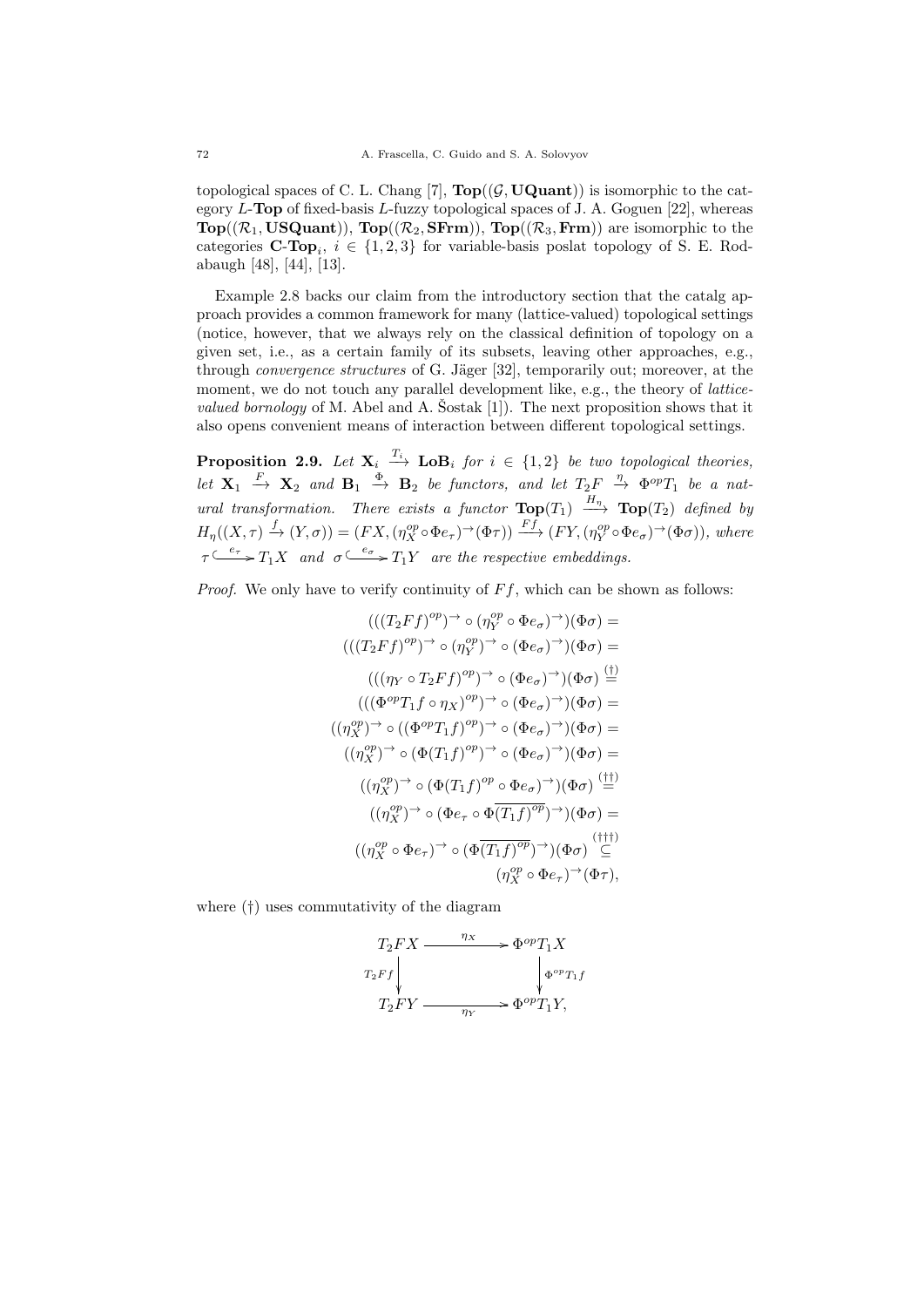$(\dagger\dagger)$  relies on the application of the functor  $\Phi$  to the commutative diagram



whereas († † †) employs the **B**<sub>2</sub>-homomorphism  $\Phi \sigma \xrightarrow{\Phi(T_1 f)^{op}} \Phi \tau$ .

Proposition 2.9 has never appeared before, being a part of our current attempt to develop a topological analogue of algebraic theories of F. Lawvere [38]. The main idea is to reduce the use of particular topological structures to the minimum, operating in terms of their generating topological theories instead. Anticipating the developments, we call the natural transformation  $T_2F \stackrel{\eta}{\rightarrow} \Phi^{op}T_1$  of Proposition 2.9 a morphism of topological theories and use the notation  $T_1 \stackrel{\eta}{\rightarrow} T_2$  (an experienced reader will feel our intention to define a new category here; that, however, will be postponed until our next papers).

To use them later in the paper, we show the existence of products of catalg topological spaces. We start by generalizing the classical result of general topology that continuity of a map can be checked on the elements of a subbase (already extended to poslat topology by S. E. Rodabaugh [46]). For the sake of simplicity, we consider singleton topological theories, the case of the composite ones being its easy extension.

**Definition 2.10.** Let A be an A-algebra, let  $S \subseteq A$ , and  $\Omega \subseteq \Omega_A$ . The smallest  $\Omega$ -subreduct (closure under  $\Omega$ -operations is required) of A containing S is denoted  $\langle S \rangle_{\mathbf{\Omega}}$  (or  $\langle S \rangle$  if  $\mathbf{\Omega} = \mathbf{\Omega}_{\mathbf{A}}$ ). Let  $\mathbf{X} \stackrel{T}{\rightarrow} \mathbf{LoB}$  be a cat-theory, let  $(X, \tau)$  be a T-space, let  $S \subseteq T(X)$ , and let  $\mathbf{\Omega} \subseteq \mathbf{\Omega}_B$ . S is called an  $\mathbf{\Omega}$ -base of  $\tau$  provided that  $\tau = \langle S \rangle_{\mathbf{\Omega}}$ .  $\Omega_{\rm B}$ -bases are called *subbases*.

**Example 2.11. C-Top**<sub>1</sub> (recall Example 2.8) provides the well-known  $\{\forall\}$ -bases and  $\{\vee, \otimes, 1\}$ -bases (or subbases) of poslat topology [49]. **Top** gives the classical definition of base (where the elements of the respective topology are unions of the elements of the base) and subbase (where the elements of the respective topology are unions of finite intersections of the elements of the subbase).

The next lemma (see [59, 60] for the proof) shows a relation between (pre)image operators and subreducts.

**Lemma 2.12.** Let  $A_1 \stackrel{\varphi}{\rightarrow} A_2$  be an **A**-homomorphism and let  $\Omega \subseteq \Omega_A$ .

- (1) For every  $\Omega$ -subreduct B of  $A_2$ ,  $\varphi^{\leftarrow}(B)$  is an  $\Omega$ -subreduct of  $A_1$ .
- (2) For every subset  $S \subseteq A_1$ ,  $\varphi^{\rightarrow}(\langle S \rangle_{\Omega}) = \langle \varphi^{\rightarrow}(S) \rangle_{\Omega}$ .

The proof of the following lemma can be found in [60] (or conducted by the reader as an easy exercise).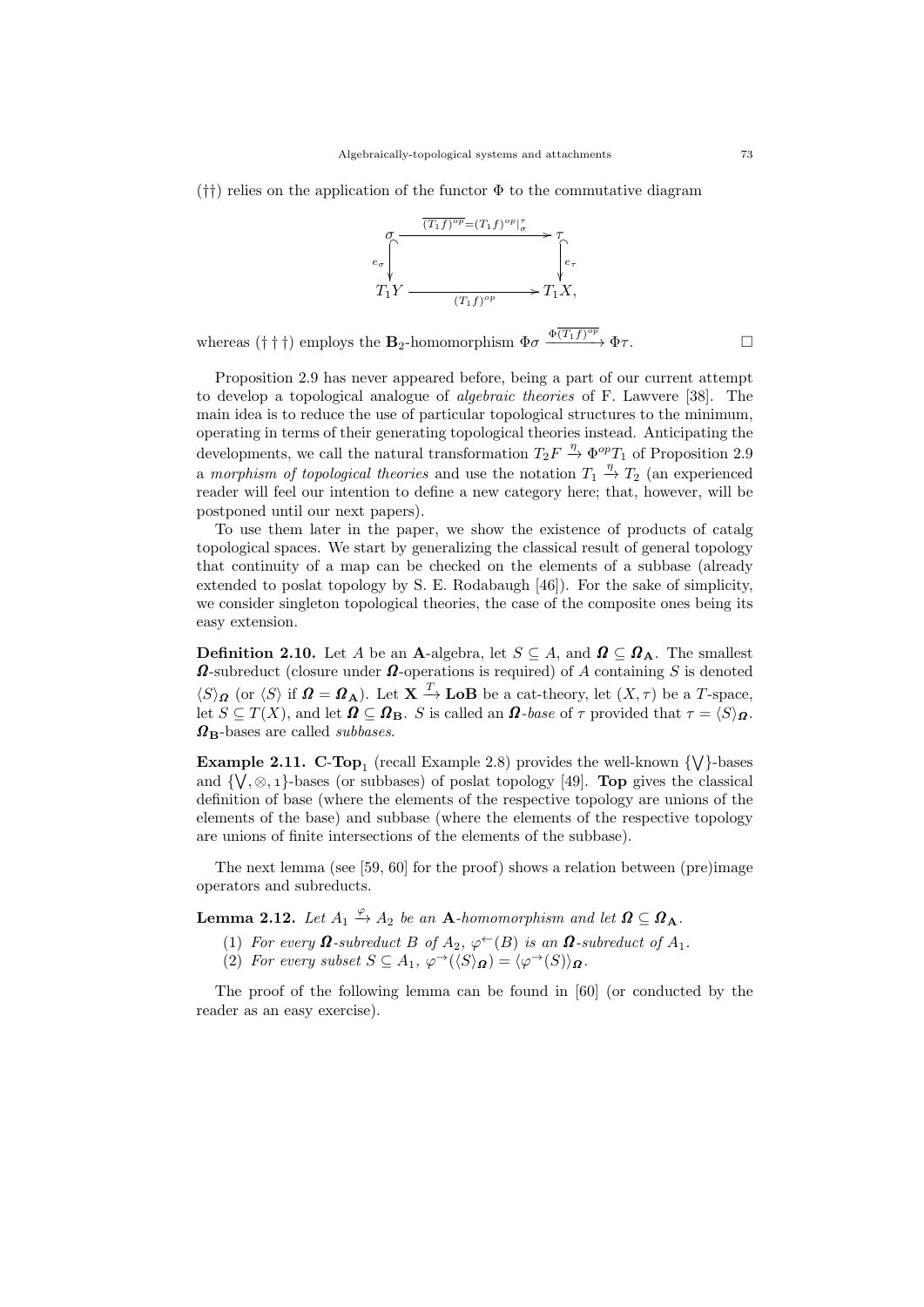**Lemma 2.13.** Let  $T_I$  be a ccat-theory in **X** and let  $(X, (\tau_i)_{i \in I})$ ,  $(Y, (\sigma_i)_{i \in I})$  be  $T_I$ -spaces such that  $\sigma_i = \langle S_i \rangle_{\mathbf{\Omega}_i}$  for every  $i \in I$ . An X-morphism  $X \stackrel{f}{\to} Y$  is  $T_I$ -continuous iff  $((T_i f)^{op})^{\rightarrow}(S_i) \subseteq \tau_i$  for every  $i \in I$ .

As a consequence of Lemma 2.13, one gets the existence of concrete products of catalg topological spaces.

**Lemma 2.14.** Let  $T_I$  be a ccat-theory in a category **X**. If **X** has products, then the category  $\text{CTop}(T_I)$  has concrete products.

*Proof.* Given a set-indexed family  $((X_j, (\tau_{j_i})_{i \in I}))_{j \in J}$  of  $T_I$ -spaces, the respective product can be obtained as  $((\prod_{k\in J} X_k, (\prod_{k\in J} \tau_{k_i})_{i\in I}) \xrightarrow{\pi_j} (X_j, (\tau_{j_i})_{i\in I}))_{j\in J}$ , where  $(\prod_{k\in J} X_k \xrightarrow{\pi_j} X_j)_{j\in J}$  is an X-product of  $(X_j)_{j\in J}$  (concreteness) and  $\prod_{k\in J} \tau_{k_i} =$  $\langle \bigcup_{j\in J} ((T_i \pi_j)^{op})^{\rightarrow} (\tau_{j_i}) \rangle$  for every  $i \in I$ .

Corollary 2.15. The category  $Q_B$ -Top has concrete products, whereas the category  $(C, B)$ -Top has concrete products provided that the category C has products.

Notice that products in C correspond to coproducts in its respective subcategory of  $\bf{A}$ , something that neither  $\bf{A}$  nor its subcategories need to possess, in general (for example, Frm does have coproducts [33], whereas the variety CLat of complete lattices does not [2]).

2.3. Categorically-algebraic Topological Systems. With the catalg topology in hand, we recall basic elements of one of the most important of its developments, namely, the theory of *catalg topological systems* (see [58, 62, 64, 66] for a full discussion of its various aspects). To begin with, we recall the original definition of S. Vickers [67] (it is interesting to notice that the theory of topological systems was somehow underestimated by researchers, until their lattice-valued, or, more generally, categorically-algebraic extension appeared).

**Definition 2.16.** A topological system is a triple  $(X, A, \models)$ , where X is a set, A is a locale, and  $\models$  is a binary relation on  $X \times |A|$  (called *satisfaction relation*), which fulfills the following two conditions for every  $x \in X$ :

- (1) given a finite subset  $S \subseteq A$ ,  $x \models \bigwedge S$  iff  $x \models s$  for every  $s \in S$ ;
- (2) given an arbitrary subset  $S \subseteq A$ ,  $x \models \bigvee S$  iff  $x \models s$  for some  $s \in S$ .

A topological system morphism (also referred to as a continuous map in [67])  $(X_1, A_1, \models_1) \xrightarrow{(f, \varphi)} (X_2, A_2, \models_2)$  is a **Set**  $\times$  **Loc**-morphism  $(X_1, A_1) \xrightarrow{(f, \varphi)} (X_2, A_2)$ , which satisfies for every element  $x \in X_1$  and every element  $a \in A_2$  the property  $x \models_1 \varphi^{op}(a)$  iff  $f(x) \models_2 a$ . TopSys is the category of topological systems and continuous maps, which is concrete over the product category  $\textbf{Set} \times \textbf{Loc}$ .

There exists another definition of topological systems provided by S. Vickers himself [67] (and extended for their lattice-valued generalization by J. T. Denniston et al. [10]). More precisely, given a topological system  $(X, A, \models)$ , the satisfaction relation  $\models$  can be equivalently described as a frame homomorphism  $A \stackrel{\kappa}{\to} ||\mathcal{P}(X)||$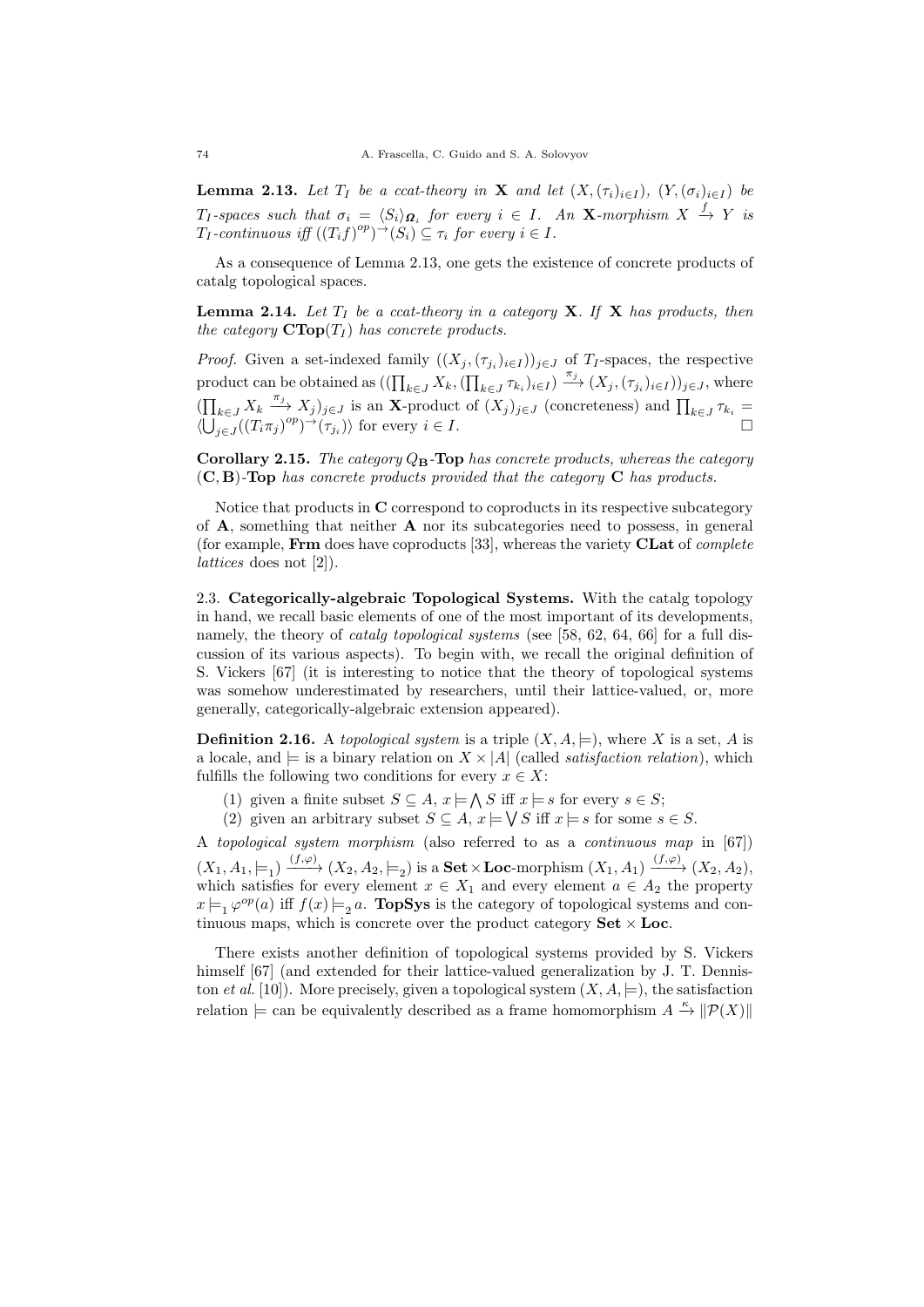(notice the reduct to frames), which is defined by  $\kappa(a) = \{x \in X \mid x \models a\}$ . Moreover, a **Set**  $\times$  **Loc**-morphism  $|(X_1, A_1, \models_1)| \xrightarrow{(f,\varphi)} |(X_2, A_2, \models_2)|$  is continuous (in the sense of Definition 2.16) iff the diagram



commutes. This new definition of systems allows their straightforward integration into our catalg framework, employing the well-developed machinery of comma categories (see, e.g.,  $[2, 40]$ ). To provide more intuition for the reader, we consider singleton topological theories (the case of the composite ones being then clear).

**Definition 2.17.** Given a cat-theory  $X \xrightarrow{T} \mathbf{LoB}$ ,  $\mathbf{TopSys}(T)$  is the comma category  $(T \downarrow 1_{\text{LoB}})$ , concrete over the product category  $X \times$ LoB, the objects of which are called catalg topological systems or T-systems, and whose morphisms are called catalg continuous morphisms or T-continuous morphisms.

The following example illustrates Definition 2.17, justifying our introduction of the new concept.

**Example 2.18.** The case of the ground category  $X = Set \times C$  is called varietybased approach. In particular,  $\text{TopSys}((\mathcal{S}_{\mathcal{O}}, \mathbf{B}))$  provides the category  $Q_{\mathbf{B}}$ - $\text{TopSys}$ , which is the framework for *fixed-basis variety-based topological systems*, whereas **TopSys**( $(S, B)$ ) gives the category (**C**, **B**)-**TopSys** (the case  $A = B$  is shortened to C-TopSys), which is the framework for variable-basis variety-based topological systems. More specific,  $TopSys((P, Frm))$  is isomorphic to the category TopSys of topological systems of S. Vickers [67], whereas  $\text{TopSys}((\mathcal{P}, \text{Set})$  is isomorphic to the ground category for the categories of interchange systems of J. T. Denniston, A. Melton and S. E. Rodabaugh [11].  $\text{TopSys}((\mathcal{R}_3, \text{Frm}))$  with  $\text{C} = \text{Loc}$ is isomorphic to the category Loc-TopSys of lattice-valued topological systems of J. T. Denniston et al. [10].

One of the main results of the theory of systems is the possibility of representing the category  $\text{Top}(T)$  as a full subcategory (with convenient properties) of the category  $\text{TopSys}(T)$ . Following our remark from Introduction on the nature of both categories ( $\text{Top}(T)$ ) is topological over its ground category, whereas  $\text{TopSys}(T)$ is (essentially) algebraic), one obtains the so-called "embedding of topology into algebra" [54], which recently has raised an interest among researchers [12].

# Theorem 2.19.

(1) There exists a full embedding  $\text{Top}(T) \xrightarrow{E_T} \text{TopSys}(T)$ , which is given by  $E_T((X_1, \tau_1) \stackrel{f}{\rightarrow} (X_2, \tau_2)) = (X_1, \iota_1^{op}, \tau_1) \stackrel{(f,\varphi)}{\longrightarrow} (X_2, \iota_2^{op}, \tau_2),$  where  $\iota_i$  is the inclusion  $\tau_i \longrightarrow T(X_i)$  and  $\varphi^{op}$  is the restriction  $\tau_2 \xrightarrow{(Tf)^{op}[\tau_2]} \tau_1$ .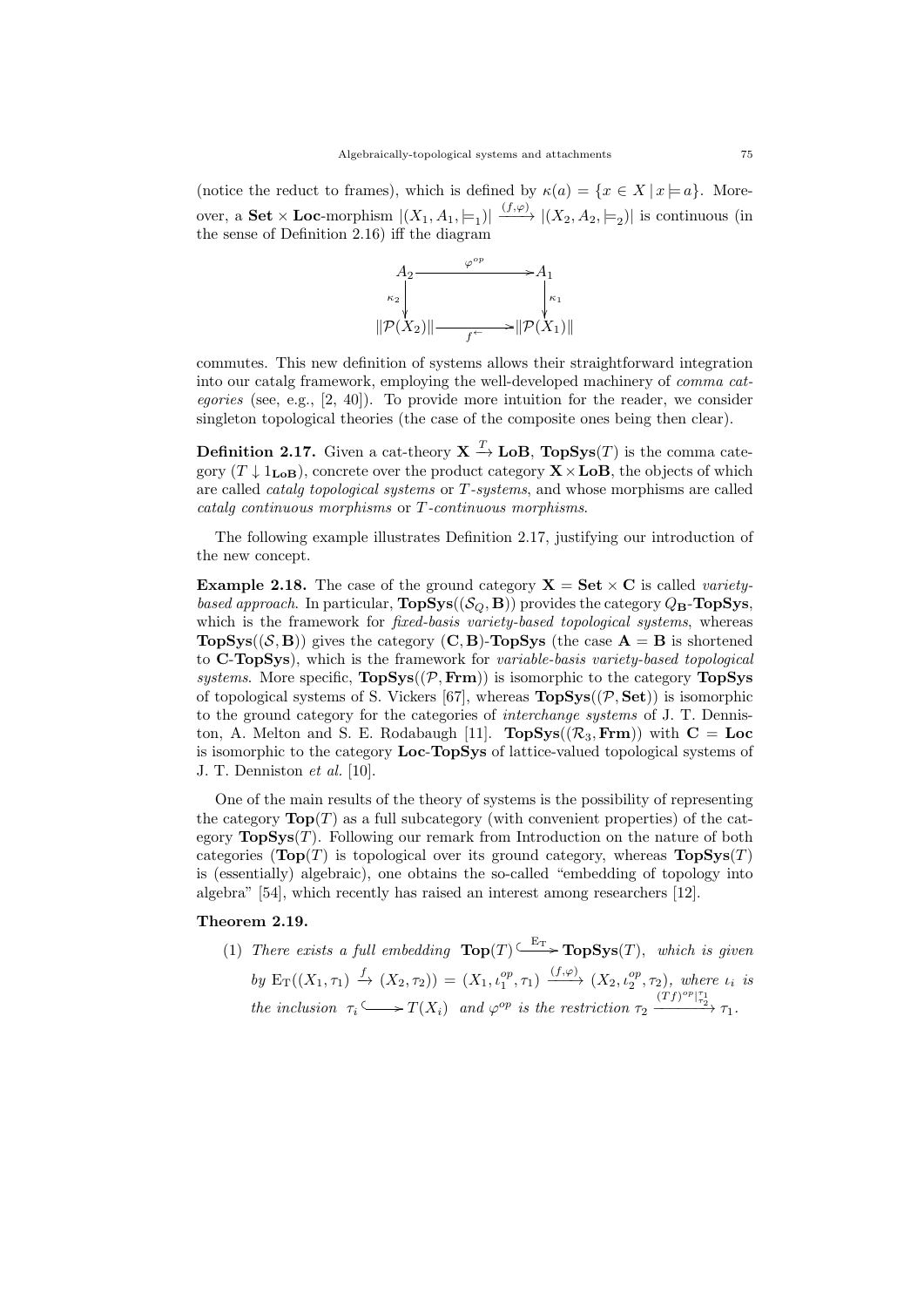- (2) There is a functor  $\text{TopSys}(T) \xrightarrow{\text{Spat}} \text{Top}(T)$  with  $\text{Spat}((X_1, \kappa_1, B_1) \xrightarrow{(f, \varphi)}$  $(X_2, \kappa_2, B_2) = (X_1, (\kappa_1^{op})^{\to}(B_1)) \xrightarrow{f} (X_2, (\kappa_2^{op})^{\to}(B_2)).$
- (3) Spat is a right-adjoint-left-inverse to  $E_T$ , the respective co-universal arrows being regular monomorphisms.

The functor Spat provides an extension of the system spatialization procedure of S. Vickers [67].

**Corollary 2.20.** Top(T) is isomorphic to a full (regular mono)-coreflective subcategory of  $\textbf{TopSys}(T)$ .

Having briefly introduced the general theory of catalg topology, from now on, we will restrict ourselves to its variable-basis variety-based subcase described in Examples 2.8, 2.18.

## 3. Algebraically-topological Systems

This section introduces algebraically-topological systems developed in a varietybased setting as a generalization of the topological systems of S. Vickers. The main motivation for the new concept was our wish to find a common framework for both topological systems and attachments of C. Guido. Strikingly enough, it appears that the new notion has a natural topological justification, which originates from the concept of topological algebra, stemming from, e.g., topological groups of L. Pontrjagin [42]. To boost the system intuition of the reader, below we introduce the category of their motivating structures, which is based in the category  $(C, B)$ -Top of Example 2.8 (recall the respective varietal notations), or, using the language of enriched category theory of G. M. Kelly [34], is an enrichment of  $(C, B)$ -Top in a variety of algebras. The reader is advised to recall Corollary 2.15.

**Definition 3.1.** Given a category  $(C, B)$ -Top and a variety  $E$ ,  $(E, C, B)$ -TopAlg is the category, concrete over the product category  $E \times C$ , whose objects (Ctopological **E**-algebras) are triples  $(E, C, \tau)$  such that E is an **E**-algebra,  $(|E|, C, \tau)$ is a  $(C, B)$ -space (an object of  $(C, B)$ -Top), and every primitive E-operation  $E^{n_{\lambda}} \xrightarrow{\omega_{\lambda}^{E}} E$  provides a  $C_{\mathbf{B}}$ -continuous map (a morphism of the category  $C_{\mathbf{B}}$ -**Top** of Example 2.8)  $(|E|, \tau)^{n_{\lambda}} \xrightarrow{\omega_{\lambda}^{E}} (|E|, \tau)$  (notice that the product  $(|E|, \tau)^{n_{\lambda}}$  is taken in  $C_{\mathbf{B}}\text{-}\mathbf{Top}$ ). Morphisms  $(E_1, C_1, \tau_1) \xrightarrow{(\varphi, \psi)} (E_2, C_2, \tau_2)$  are  $\mathbf{E} \times \mathbf{C}$ -morphisms  $(E_1, C_1) \xrightarrow{(\varphi, \psi)} (E_2, C_2)$  such that  $(|E_1|, C_1, \tau_1) \xrightarrow{(|\varphi|, \psi)} (|E_2|, C_2, \tau_2)$  is  $(C, \mathbf{B})$ *continuous* (a morphism of the category  $(C, B)$ -Top of Example 2.8).

The following provides a simple (actually, motivating) example of the new notion. **Example 3.2.** The category  $(Grp, S_2, Frm)$ -TopAlg, where  $A = CBAlg$ , is isomorphic to the category of topological groups of L. Pontrjagin [42], void of any separation condition on the spaces.

In the next step, we introduce the category of variety-based algebraically-topological systems. The new category is based in the category  $(C, B)$ -TopSys of varietybased topological systems of Example 2.18 (recall the respective notations), or, more precisely, is an enrichment of  $(C, B)$ -TopSys in a variety of algebras.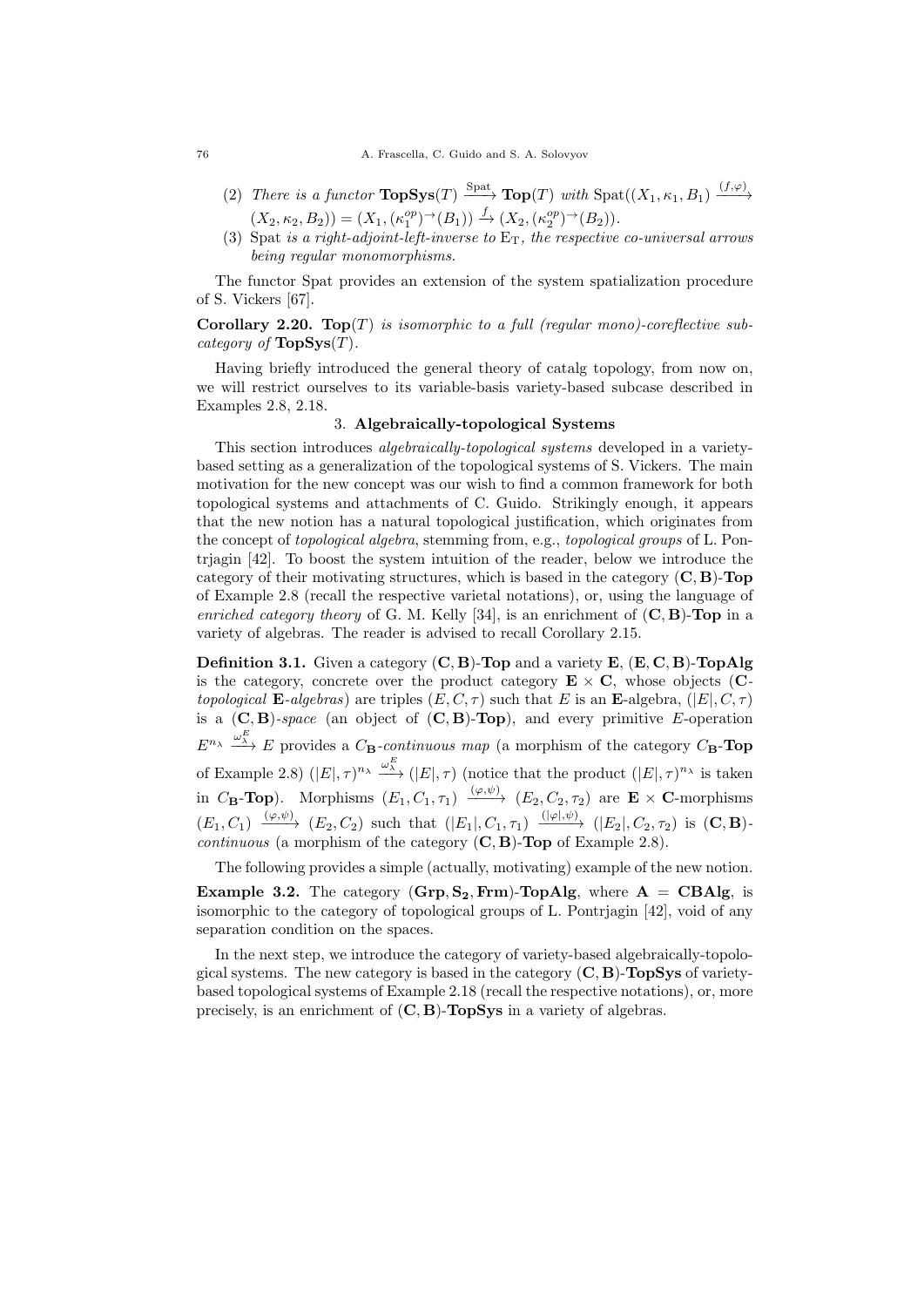**Definition 3.3.** Given a category  $(C, B)$ -**TopSys** and a reduct  $(\Vert - \Vert, E)$  of A,  $(E, C, B)$ -AlgTopSys is the category, concrete over the product category  $E \times C \times$ LoB, whose objects (variety-based algebraically-topological systems or  $(E, C, B)$ ) algebraically-topological systems) are tuples  $D = (\Delta D, \Sigma D, \Omega D, \models)$  such that  $(\Delta D, \Sigma D, \Omega D)$  is an object of  $\mathbf{E} \times \mathbf{C} \times \mathbf{LoB}$  and  $\Delta D \times \Omega D \xrightarrow{\models} \Sigma D$  is a map (variety-based satisfaction relation or  $(E, C, B)$ -satisfaction relation), which is an  $(\mathbf{E}, \mathbf{B})$ -bimorphism, i.e.,  $\Omega D \xrightarrow{\models (e, -)} \|\Sigma D\|_{\mathbf{B}}$  is a **B**-homomorphism for every  $e \in \Delta D$ , and  $\Delta D \xrightarrow{\models (-,b)} \|\Sigma D\|_{\mathbf{E}}$  is an **E**-homomorphism for every  $b \in \Omega D$ . Morphisms of the category  $D_1 \xrightarrow{f = (\Delta f, (\Sigma f)^{op}, (\Omega f)^{op})} D_2$  are  $\mathbf{E} \times \mathbf{C} \times \mathbf{LoB}$ -morphisms  $(\Delta D_1, \Sigma D_1, \Omega D_1) \stackrel{f}{\rightarrow} (\Delta D_2, \Sigma D_2, \Omega D_2)$  such that for every  $e \in \Delta D_1$  and every  $b \in \Omega D_2$ ,  $\models_1 (e, \Omega f(b)) = \Sigma f \circ \models_2(\Delta f(e), b)$ . In the case of  $\mathbf{A} = \mathbf{B}$ , the notation for the category is shortened to  $(E, C)$ -AlgTopSys.

**Example 3.4.** The category  $(Set, C, B)$ -AlgTopSys is precisely the category (C, B)-TopSys of variable-basis variety-based topological systems.

Example 3.4 shows that we have extended the above-mentioned variety-based topological systems, bringing more symmetry in their definition. Indeed, the satisfaction relation of the latter is a  $(Set, B)$ -bimorphism. It looks natural to replace Set with a variety E, demanding the corresponding homomorphism property.

The notations of the new category stem from S. Solovyov [62], partly extending those of S. Vickers [67] (the " $\Delta$ " is our invention). The reader should notice that there exists no relation between the underlying varieties  $E$  and  $A$  in the framework of topological algebras, whereas  $E$  is a reduct of  $A$  in the setting of algebraicallytopological systems.

As will appear later in the paper, it is worthwhile to introduce a modified category of algebraically-topological systems as follows (an attentive reader will see that the only change made in the new category concerns the direction of the  $\Sigma$ component of morphisms).

Definition 3.5. Given a category  $(C, B)$ -TopSys and a reduct  $(\Vert - \Vert, E)$  of A,  $(E, C, B)$ -AlgTopSys<sub>m</sub> is the category, concrete over the product category  $\mathbf{E}\times\mathbf{LoC}\times\mathbf{LoB}$ , whose objects (modified  $(\mathbf{E},\mathbf{C},\mathbf{B})$ -algebraically-topological systems) are tuples  $D = (\Delta D, \Sigma D, \Omega D, \models)$ , where  $(\Delta D, \Sigma D, \Omega D)$  is an  $\mathbf{E} \times \mathbf{LoC} \times \mathbf{LoB}$ object and  $\Delta D \times \Omega D \stackrel{\models}{\longrightarrow} \Sigma D$  is an  $(\mathbf{E}, \mathbf{B})$ -bimorphism. Morphisms of the category  $D_1 \xrightarrow{f=(\Delta f, \Sigma f, (\Omega f)^{op})} D_2$  are  $\mathbf{E} \times \mathbf{Loc} \times \mathbf{LoB}$ -morphisms  $( \Delta D_1, \Sigma D_1, \Omega D_1) \xrightarrow{f} D_2$  $(\Delta D_2, \Sigma D_2, \Omega D_2)$  such that for every  $e \in \Delta D_1$  and every  $b \in \Omega D_2$ ,  $\Sigma f \circ$  $\models_1(e, \Omega f(b)) = \models_2(\Delta f(e), b)$ . If the case of  $\mathbf{A} = \mathbf{B}$ , the category is denoted  $(E, C)$ -AlgTopSys<sub>m</sub>.

The next two subsections clarify the reason of introducing two different categories of systems. They also show the motivating category  $(E, C, B)$ -**TopAlg** in action.

3.1. Spatialization of Algebraically-topological Systems. In the previous section on catalg preliminaries, we mentioned that catalg topological systems provide a convenient extension of catalg topological spaces (Theorem 2.19). This subsection partly extends the result to their variety-based algebraic counterpart.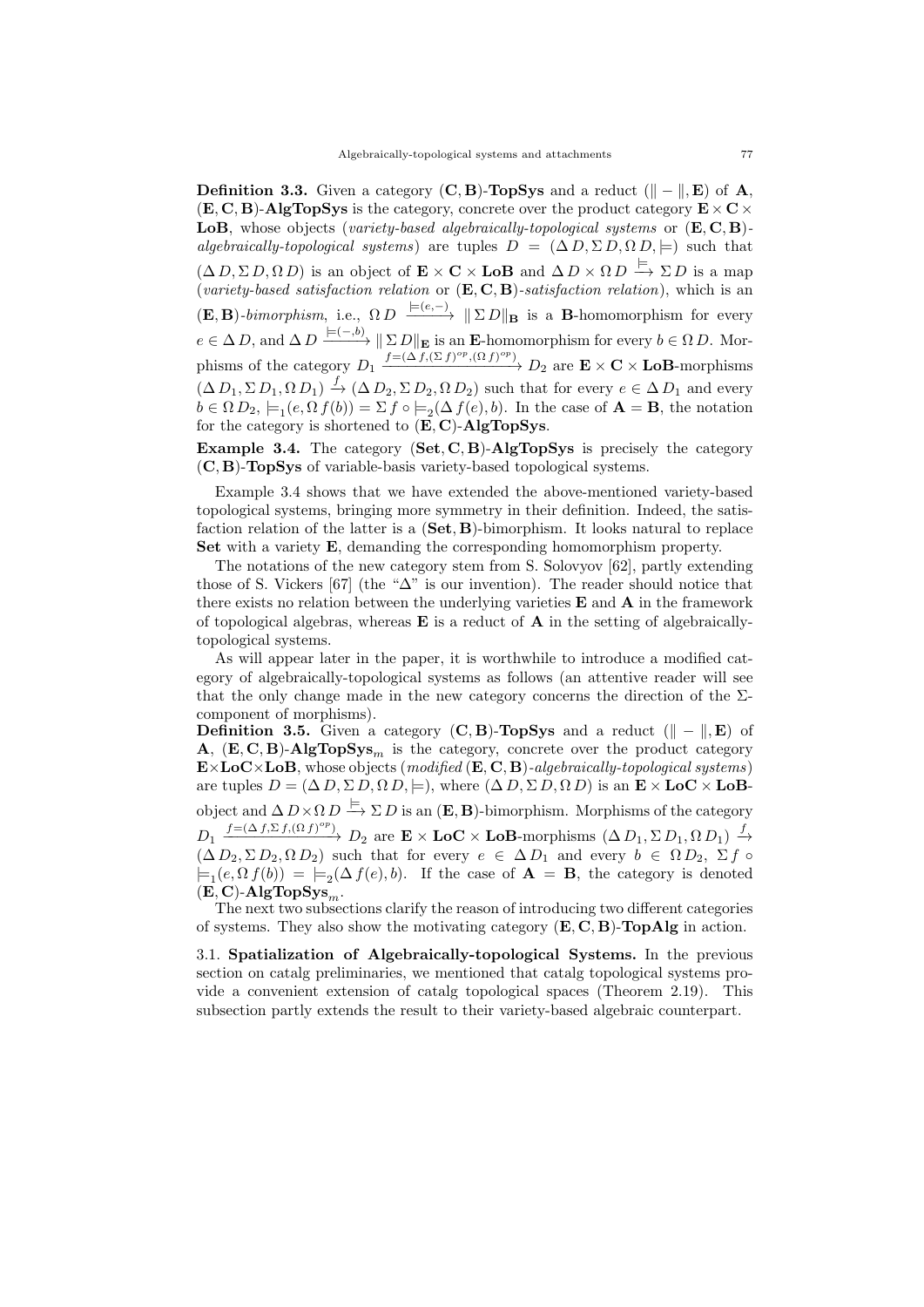The system spatialization procedure (the functor of the second item of Theorem 2.19, whose name is the abbreviation for "spatialization" and whose main job is to obtain a "space" from a system, or to "spatialize" a system) allows a direct generalization to the new setting.

## Proposition 3.6. There exists a functor

$$
(\mathbf{E}, \mathbf{C}, \mathbf{B})\text{-}\mathbf{AlgTopSys} \xrightarrow{\mathrm{ASpat}} (\mathbf{E}, \mathbf{C}, \mathbf{B})\text{-}\mathbf{TopAlg},
$$

which is defined by

$$
\mathrm{ASpat}(D_1 \xrightarrow{f} D_2) = (\Delta D_1, \Sigma D_1, \tau_1) \xrightarrow{(\Delta f, (\Sigma f)^{op})} (\Delta D_2, \Sigma D_2, \tau_2),
$$

where  $\tau_i = \{ \models_i(-, b) \mid b \in \Omega D_i \}.$ 

Proof. The functor follows the pattern of [62, Lemma 9] and, therefore, the only thing to show is its correctness on objects, i.e., given an algebraically-topological system D, we check that every primitive D-operation is continuous (the reader should recall the notations for powerset theories of Example 2.5). For every  $\lambda \in \Lambda_{\mathbf{E}}$ , every  $b \in \Omega D$  and every  $\langle e_i \rangle_{n_\lambda} \in (\Delta D)^{n_\lambda}$ ,

$$
((\omega_{\lambda}^{\Delta}D)^{\leftarrow}_{\Sigma D}(\models(-,b)))(\langle e_{i}\rangle_{n_{\lambda}}) =
$$

$$
|=(-,b)\circ\omega_{\lambda}^{\Delta}D(\langle e_{i}\rangle_{n_{\lambda}}) =
$$

$$
|(-,b)\circ\omega_{\lambda}^{\Delta}D(\langle e_{i}\rangle_{n_{\lambda}}),b) =
$$

$$
\omega_{\lambda}^{||\Sigma D||_{\mathbf{E}}}(\langle |(-(e_{i},b)\rangle_{n_{\lambda}}) =
$$

$$
\omega_{\lambda}^{||\Sigma D||_{\mathbf{E}}}(\langle |(-,b)\circ\pi_{j}(\langle e_{i}\rangle_{n_{\lambda}})\rangle_{n_{\lambda}}) =
$$

$$
\omega_{\lambda}^{||\Sigma D||_{\mathbf{E}}}(\langle ((\pi_{j})_{\Sigma D}^{\leftarrow}([-,-,b)))(\langle e_{i}\rangle_{n_{\lambda}})\rangle_{n_{\lambda}}) =
$$

$$
(\omega_{\lambda}^{(||\Sigma D||_{\mathbf{E}})^{[(\Delta D)^{n_{\lambda}}]}(\langle (\pi_{j})_{\Sigma D}^{\leftarrow}([-,-,b))\rangle_{n_{\lambda}}))(\langle e_{i}\rangle_{n_{\lambda}}),
$$

where  $D^{n_{\lambda}} \xrightarrow{\pi_j} D$  is the jth projection homomorphism. As a result, one obtains  $(\omega_\lambda^{\Delta D})_{\Sigma D}^{\leftarrow} (=\!\!\!\!\![-(-,b)) = \omega_\lambda^{(\parallel \Sigma D \parallel_{\mathbf{E}})^{(\Delta D)^n \lambda}}$  $\mathcal{L}_{\lambda}^{(\parallel \Sigma D \parallel_{\mathbf{E}})^{(\perp \Delta D)^{-\lambda_1}}(\langle (\pi_j)_{\Sigma D}^{\leftarrow} ( \models (-, b)) \rangle_{n_{\lambda}}) \in \sigma_{(\Delta D, \tau)^{n_{\lambda}}}$ .

Unlike the spatialization functor, the respective analogue of the embedding one requires more effort. We start with an additional definition, stemming from the theory of catalg dualities, developed by S. Solovyov in [57, 60] as an extension of the theory of natural dualities of [8].

**Definition 3.7.** Let **B**, **E** be varieties of algebras and let  $(\Vert - \Vert, \mathbf{E})$  be a reduct of B. A B-algebra B is called E-entropic provided that every primitive B-operation on  $B$  is an E-homomorphism. B is called E-entropic provided that every B-algebra is E-entropic.

The following provides a simple illustration of the concept.

Example 3.8. If DLat is the variety of *distributive lattices* (not necessarily bounded) and  $\text{SLat}(\Theta)$ ,  $\Theta \in \{ \vee, \wedge \}$  is the variety of  $\Theta$ -semilattices, then **DLat** is  $\textbf{SLat}(\Theta)$ -entropic. On the other hand, Frm is not  $\textbf{CSLat}(\textsf{V})$ -entropic since given a non-singleton frame L, the empty  $\bigwedge$  is not  $\bigvee$ -preserving.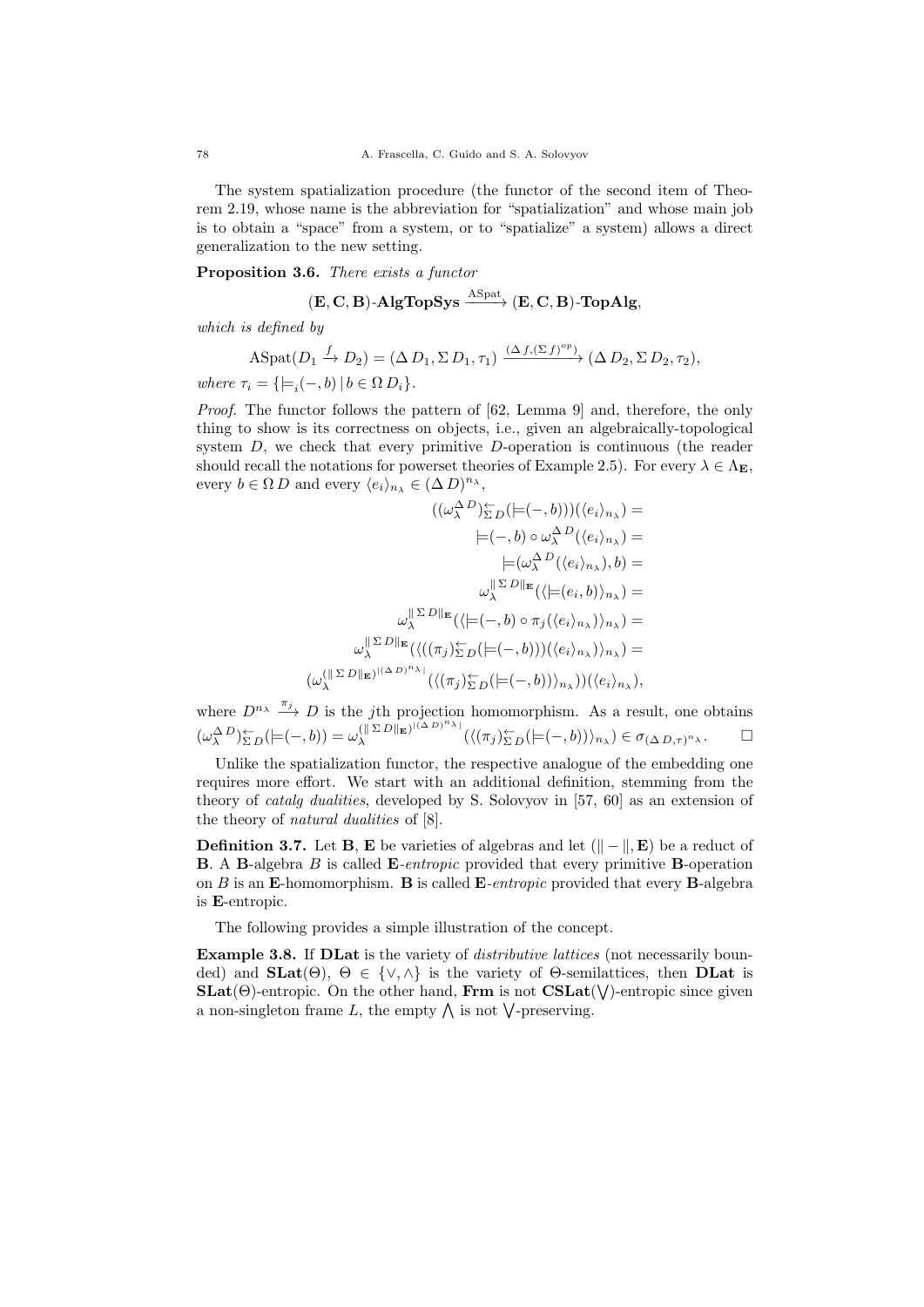The terminology of Definition 3.7 stems from the theory of modes (idempotent, entropic algebras) [53]. With the help of the new notion, we are finally ready to provide a machinery of transforming topological algebras into algebraically-topological systems.

Proposition 3.9. Every E-entropic variety B gives rise to a faithful functor  $(E, C, B)$ -TopAlg  $\xrightarrow{\text{AE}_{T}} (E, C, B)$ -AlgTopSys, which is defined by the formula  $\text{AE}_\text{T}((E_1, C_1, \tau_1) \xrightarrow{(\varphi, \psi)} (E_2, C_2, \tau_2)) = (E_1, C_1, \tilde{\tau}_1, \models_1) \xrightarrow{(\varphi, \psi, \phi^{op})} (E_2, C_2, \tilde{\tau}_2, \models_2),$ where  $\tilde{\tau}_i = \tau_i \cap \mathbf{E}(E_i, ||C_i||_{\mathbf{E}}), \models_i (e, \alpha) = \alpha(e) \text{ and } \phi = (|\varphi|, \psi) \in [\tilde{\tau}_1, \tilde{\tau}_2].$ 

Proof. It should be underlined at once that the respective embedding of Theorem 2.19 (described explicitly for the variety-based case in [62, Lemma 8]) takes a topological space  $(X, C, \tau)$  to the system  $(X, C, \tau)$  without any truncation of the topology  $\tau$  and, therefore, the new setting, however being similar to the old one, requires more verification.

Given a space  $(E, C, \tau)$ , we begin by showing that  $\tilde{\tau}$  is a **B**-algebra. It is enough to check that  $\mathbf{E}(E, ||C||_{\mathbf{E}})$  is a **B**-subalgebra of  $(||C||_{\mathbf{B}})^{|E|}$ . Given  $\lambda \in \Lambda_{\mathbf{B}}$ ,  $\langle \alpha_i \rangle_{n_{\lambda}} \in$  $(\mathbf{E}(E, ||C||_{\mathbf{E}}))^{n_{\lambda}}$  and  $\lambda' \in \Lambda_{\mathbf{E}}, \langle e_j \rangle_{n_{\lambda'}} \in E^{n_{\lambda'}},$ 

$$
\begin{split} (\omega_\lambda^{(\|C\|_{\mathbf{B}})^{|E|}}(\langle \alpha_i \rangle_{n_\lambda}))(\omega_{\lambda'}^E(\langle e_j \rangle_{n_{\lambda'}}))= \\ \omega_\lambda^{\|C\|_{\mathbf{B}}}(\langle \alpha_i(\omega_{\lambda'}^E(\langle e_j \rangle_{n_{\lambda'}})) \rangle_{n_\lambda})= \\ \omega_\lambda^{\|C\|_{\mathbf{B}}}(\langle \omega_{\lambda'}^{\|C\|_{\mathbf{E}}}(\langle \alpha_i(e_j) \rangle_{n_{\lambda'}}) \rangle_{n_\lambda}) \overset{(\dagger)}{=} \\ \omega_\lambda^{\|C\|_{\mathbf{E}}}(\langle \omega_\lambda^{\|C\|_{\mathbf{B}}}(\langle \alpha_i(e_j) \rangle_{n_{\lambda}}) \rangle_{n_{\lambda'}})= \\ \omega_{\lambda'}^{\|C\|_{\mathbf{E}}}(\langle \omega_\lambda^{(\|C\|_{\mathbf{B}})^{|E|}}(\langle \alpha_i(e_j) \rangle_{n_{\lambda}}) \rangle_{n_{\lambda'}}), \end{split}
$$

where  $(\dagger)$  relies on the assumption that **B** is **E**-entropic.

On the next step, we show that the map  $E \times \tilde{\tau} \stackrel{\models}{\to} C$  provides an  $(E, B)$ bimorphism. Given  $\alpha \in \tilde{\tau}$ ,  $\models (-,\alpha) = \alpha \in \mathbf{E}(E, ||C||_{\mathbf{E}})$ . The case of  $e \in E$  is similar to that of [62, Lemma 8], i.e., for every  $\lambda \in \Lambda_{\mathbf{B}}$  and every  $\langle \alpha_i \rangle_{n_{\lambda}} \in \tilde{\tau}^{n_{\lambda}},$  $\models (e, \omega_\lambda^{\tilde{\tau}}(\langle \alpha_i \rangle_{n_\lambda})) = (\omega_\lambda^{\tilde{\tau}}(\langle \alpha_i \rangle_{n_\lambda}))(e) = \omega_\lambda^{\parallel C \parallel_{\mathbf{B}}}(\langle \alpha_i(e) \rangle_{n_\lambda}) = \omega_\lambda^{\parallel C \parallel_{\mathbf{B}}}(\langle \models(e, \alpha_i) \rangle_{n_\lambda}).$ 

To show correctness of the definition on morphisms, i.e., on all their components, notice that given  $\alpha \in \tilde{\tau}_2$ ,  $\phi(\alpha) = \psi^{op} \circ \alpha \circ \varphi \in \tau_1 \cap \mathbf{E}(E_1, ||C_1||_{\mathbf{E}})$ .

As appears from Proposition 3.9, the new setting strips the functor  $AE_T$  of its two main properties, namely, being a full embedding. It is a challenging question to find the necessary and sufficient conditions for restoring these important features (the reader is advised to do the job). On the other hand, the above two functors still provide an adjoint situation.

**Proposition 3.10.** The functor ASpat is a right adjoint to the functor  $AE_T$ . The respective co-universal arrows are regular monomorphisms.

Proof. The following construction essentially reiterates that of [62, Theorem 3]. For an algebraically-topological system D, define  $(AE_T A Spat D = (\Delta D, \Sigma D, \sigma =$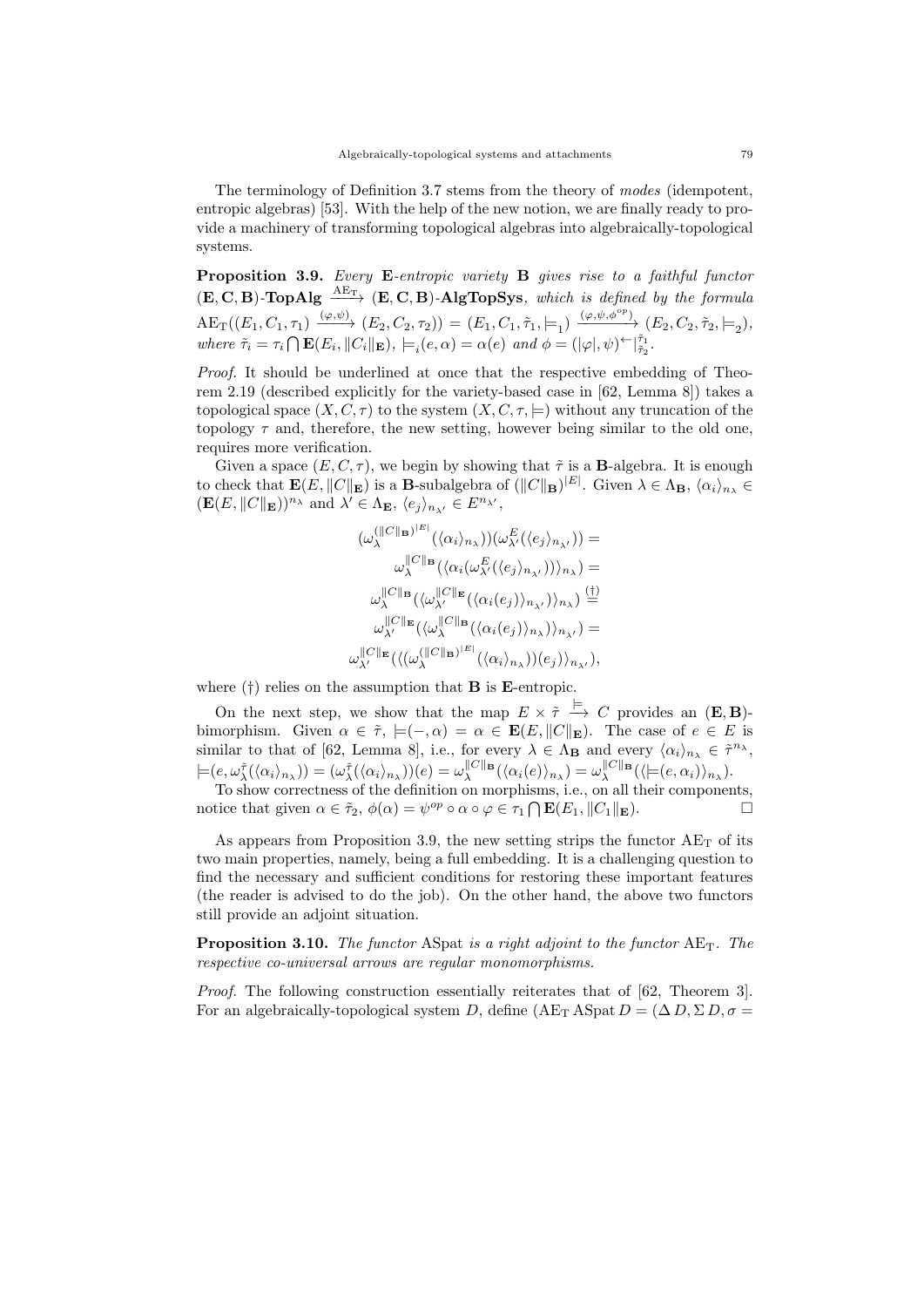$\{ \models (-, b) | b \in \Omega D \}, \widetilde{\models}) \longrightarrow_{\text{min}} \frac{u = (1_{\Delta D}, 1_{\Sigma D}, \phi^{\circ p})}{\Delta D} D \text{ by } \phi(b) = \models (-, b).$  Straightforward computations show that u is the required ASpat-co-universal arrow for D, i.e., every system morphism  $AE_T(E, C, \tau) \xrightarrow{f} D$  has a unique topological algebra morphism  $(E, C, \tau) \xrightarrow{(\varphi, \psi)} \text{ASpat } D \text{ (given by } \varphi = \Delta f, \psi = (\Sigma f)^{op} \text{ making the following }$ triangle commute



Since  $\phi$  is a coequalizer of the pair of homomorphisms Ker  $\phi \frac{\pi_1}{\pi_2} \Omega D$ , where  $\pi_i(b_1, b_2) = b_i$  being the *i*th projection, *u* is an equalizer of the system morphisms  $D \xrightarrow{\left(1_{\Delta D}, 1_{\Sigma D}, \pi_1^{op}\right)} \searrow$  $\overline{\langle (1_{\Delta D}, 1_{\Sigma D}, \pi_2^{\circ p})\rangle}$   $(\Delta D, \Sigma D, \text{Ker } \phi, \models)$ , in which  $\models (e, (b_1, b_2)) = \models (e, b_1)$  $\models (e, b_2)$ , i.e., u is a regular monomorphism in  $(\mathbf{E}, \mathbf{C}, \mathbf{B})$ -AlgTopSys.

An attentive reader has probably already noticed that ASpat is no longer necessarily a left inverse to  $AE_T$ , due to the fact that we do not consider the whole topology when coming from spaces to systems.

3.2. Localification of Algebraically-topological Systems. The previous subsection considered an extension of the spatialization procedure of S. Vickers. There exists, however, another machinery called *localification of systems* [67]. It is the purpose of this section to provide its analogue in the current setting, extending the respective variety-based generalization of [63]. Following the pattern of [63], the developments are based on the modified category of systems of Definition 3.5.

We start with the generalization of the localification procedure (recall the spatialization functor from the previous subsection; the name of current machinery stems from the classical functor of S. Vickers, which produces a "locale" from a system, or "localifies" a system), extending [63, Lemma 29].

**Proposition 3.11.** There exists a functor  $(E, C, B)$ -AlgTopSys<sub>m</sub>  $\xrightarrow{\text{ALoc}}$  LoC  $\times$ **LoB**,  $\text{ALoc}(D_1 \xrightarrow{f} D_2) = (\Sigma D_1, \Omega D_1) \xrightarrow{(\Sigma f, (\Omega f)^{op})} (\Sigma D_2, \Omega D_2).$ 

The opposite way is more demanding, requiring the notion of entropicity, introduced in Definition 3.7.

Proposition 3.12. Every E-entropic variety B provides a full embedding

$$
\mathbf{LoC}\times\mathbf{LoB} \xrightarrow{\quad \ \ \mathbf{AE_A}\quad \ } (\mathbf{E},\mathbf{C},\mathbf{B})\text{-}\mathbf{AlgTopSys}_m,
$$

which is defined by the formula

$$
\begin{aligned}\n\operatorname{AE}_\mathcal{A}((C_1,B_1)\xrightarrow{(\varphi,\psi)}(C_2,B_2)) = \\
(\mathbf{B}(B_1,\|C_1\|_\mathbf{B}),C_1,B_1,\models_1)\xrightarrow{((|\psi^{\mathit{op}}|,\varphi^{\mathit{op}})^{\leftarrow},\varphi,\psi)}(\mathbf{B}(B_2,\|C_2\|_\mathbf{B}),C_2,B_2,\models_2),\n\end{aligned}
$$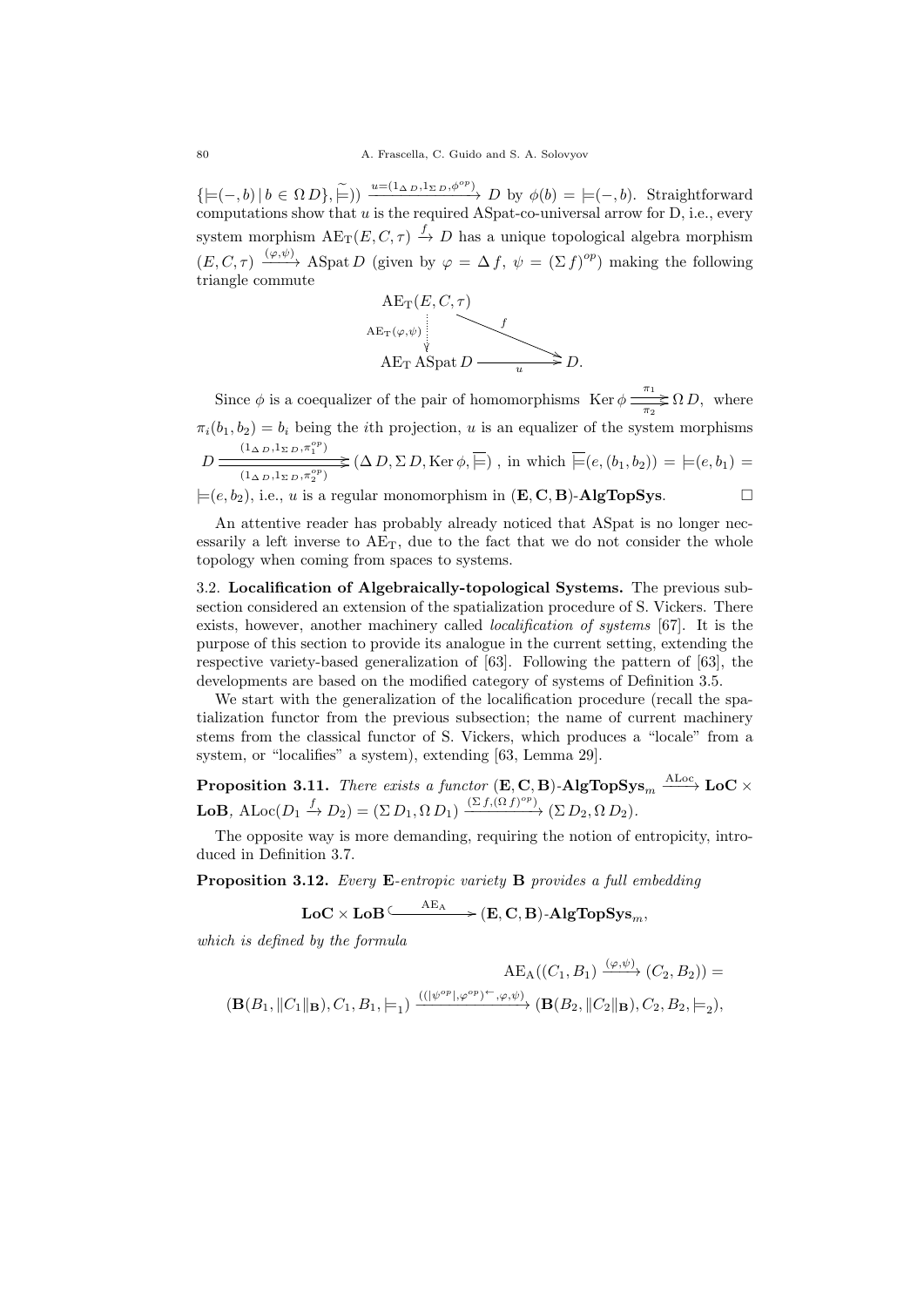where  $\models_i(\alpha, b) = \alpha(b)$ .

Proof. The construction of the functor is based on [63, Lemma 28], with several additional verifications. Notice that we rely on a significant degree of the modification of the category of systems to define the action of the new functor on morphisms.

Given  $(C, B)$  in  $\mathbf{LoC} \times \mathbf{LoB}$ , we begin by checking that the set  $\mathbf{B}(B, ||C||_{\mathbf{B}})$  is an **E**-subalgebra of  $(\|C\|_{\mathbf{E}})^{|B|}$ . Given  $\lambda \in \Lambda_{\mathbf{E}}$ ,  $\langle \alpha_i \rangle_{n_{\lambda}} \in (\mathbf{B}(B, \|C\|_{\mathbf{B}}))^{n_{\lambda}}$  and  $\lambda' \in \Lambda_{\mathbf{B}}$ ,  $\langle b_j\rangle_{n_{\lambda'}}\in B^{n_{\lambda'}},$ 

$$
(\omega_{\lambda}^{(\|C\|_{\mathbf{E}})^{|B|}}(\langle \alpha_i \rangle_{n_{\lambda}}))(\omega_{\lambda'}^{B}(\langle b_j \rangle_{n_{\lambda'}})) =
$$
  

$$
\omega_{\lambda}^{\|C\|_{\mathbf{E}}}(\langle \alpha_i(\omega_{\lambda'}^{B}(\langle b_j \rangle_{n_{\lambda'}})) \rangle_{n_{\lambda}}) =
$$
  

$$
\omega_{\lambda}^{\|C\|_{\mathbf{E}}}(\langle \omega_{\lambda'}^{\|C\|_{\mathbf{B}}}(\langle \alpha_i(b_j) \rangle_{n_{\lambda'}}) \rangle_{n_{\lambda}}) \stackrel{\text{(1)}}{=} \omega_{\lambda'}^{\|C\|_{\mathbf{B}}}(\langle \omega_{\lambda}^{\|C\|_{\mathbf{E}}}(\langle \alpha_i(b_j) \rangle_{n_{\lambda}}) \rangle_{n_{\lambda'}}) =
$$
  

$$
\omega_{\lambda'}^{\|C\|_{\mathbf{B}}}(\langle \omega_{\lambda}^{\|C\|_{\mathbf{E}}})^{|B|}(\langle \alpha_i \rangle_{n_{\lambda}})) (b_j) \rangle_{n_{\lambda'}}),
$$

where (†) uses the assumption on entropicity.

On the next step, we show that the map  $\mathbf{B}(B, \|C\|_{\mathbf{B}}) \times B \stackrel{\models}{\to} C$  provides an  $(\mathbf{E}, \mathbf{B})$ -bimorphism. Given  $\alpha \in \mathbf{B}(B, \|C\|_{\mathbf{B}}), \models (\alpha, -) = \alpha$ . Given  $b \in B$ , for every  $\lambda \in \Lambda_{\mathbf{E}}$  and every  $\langle \alpha_i \rangle_{n_{\lambda}} \in (\mathbf{B}(B, \|C\|_{\mathbf{B}}))^{n_{\lambda}},\|L(\omega_{\lambda}^{(\|C\|_{\mathbf{E}})^{|B|}})$  $\lambda^{(\parallel\!\mid\!\mid\!\mid\mathbf{E})^{\cdots}} (\langle \alpha_i \rangle_{n_\lambda}), b) =$  $(\omega_\lambda^{(\parallel C \parallel_{\mathbf{E}})^{\parallel B \parallel}}$  $\omega_\lambda^{(||C||_{\mathbf{E}})^{|B|}}(\langle \alpha_i \rangle_{n_\lambda}))(b) = \omega_\lambda^{||C||_{\mathbf{E}}}(\langle \alpha_i(b) \rangle_{n_\lambda}) = \omega_\lambda^{||C||_{\mathbf{E}}}(\langle \models(\alpha_i,b) \rangle_{n_\lambda}).$ 

To show correctness on morphisms, i.e., that all components are homomorphisms, notice that for every  $\lambda \in \Lambda_{\mathbf{E}}$  and every  $\langle \alpha_i \rangle_{n_{\lambda}} \in (\mathbf{B}(B_1, \|C_1\|_{\mathbf{B}}))^{n_{\lambda}},$ 

$$
(|\psi^{op}|, \varphi^{op}) \sim (\omega_{\lambda}^{\mathbf{B}(B_1, ||C_1||_{\mathbf{B}})} (\langle \alpha_i \rangle_{n_{\lambda}})) =
$$
  

$$
\varphi \circ (\omega_{\lambda}^{\mathbf{B}(B_1, ||C_1||_{\mathbf{B}})} (\langle \alpha_i \rangle_{n_{\lambda}})) \circ \psi^{op} =
$$
  

$$
\varphi \circ (\omega_{\lambda}^{\mathbf{B}(B_2, ||C_1||_{\mathbf{B}})} (\langle \alpha_i \circ \psi^{op} \rangle_{n_{\lambda}})) =
$$
  

$$
\omega_{\lambda}^{\mathbf{B}(B_2, ||C_2||_{\mathbf{B}})} (\langle \varphi \circ \alpha_i \circ \psi^{op} \rangle_{n_{\lambda}}),
$$

that essentially is a reiteration of the proof of the functorial features of  $S = (-)^\leftarrow$ from Example 2.5.

The embedding property is clear. For fullness, notice that given a system morphism  $(\mathbf{B}(B_1, ||C_1||_{\mathbf{B}}), C_1, B_1, \models_1) \stackrel{f}{\to} (\mathbf{B}(B_2, ||C_2||_{\mathbf{B}}), C_2, B_2, \models_2)$ , for every  $\alpha \in \mathbf{B}(B_1, \|C_1\|_{\mathbf{B}})$  and every  $b \in B_2$ ,  $(\Delta f(\alpha))(b) = \models_2(\Delta f(\alpha), b) = \Sigma f \circ$  $\models_1(\alpha,\Omega f(b)) = \Sigma f \circ \alpha \circ \Omega f(b) = ((\Omega f,(\Sigma f)^{op})^{\leftarrow}(\alpha))(b).$ 

The reader should pay attention to the difference from the spatialization setting, where the respective functor looses its essential properties. As a consequence, which deepens the distinction even more, the next proposition shows that ALoc is a leftadjoint-left-inverse to AEA.

Proposition 3.13. ALoc is a left-adjoint-left-inverse to AE<sub>A</sub>.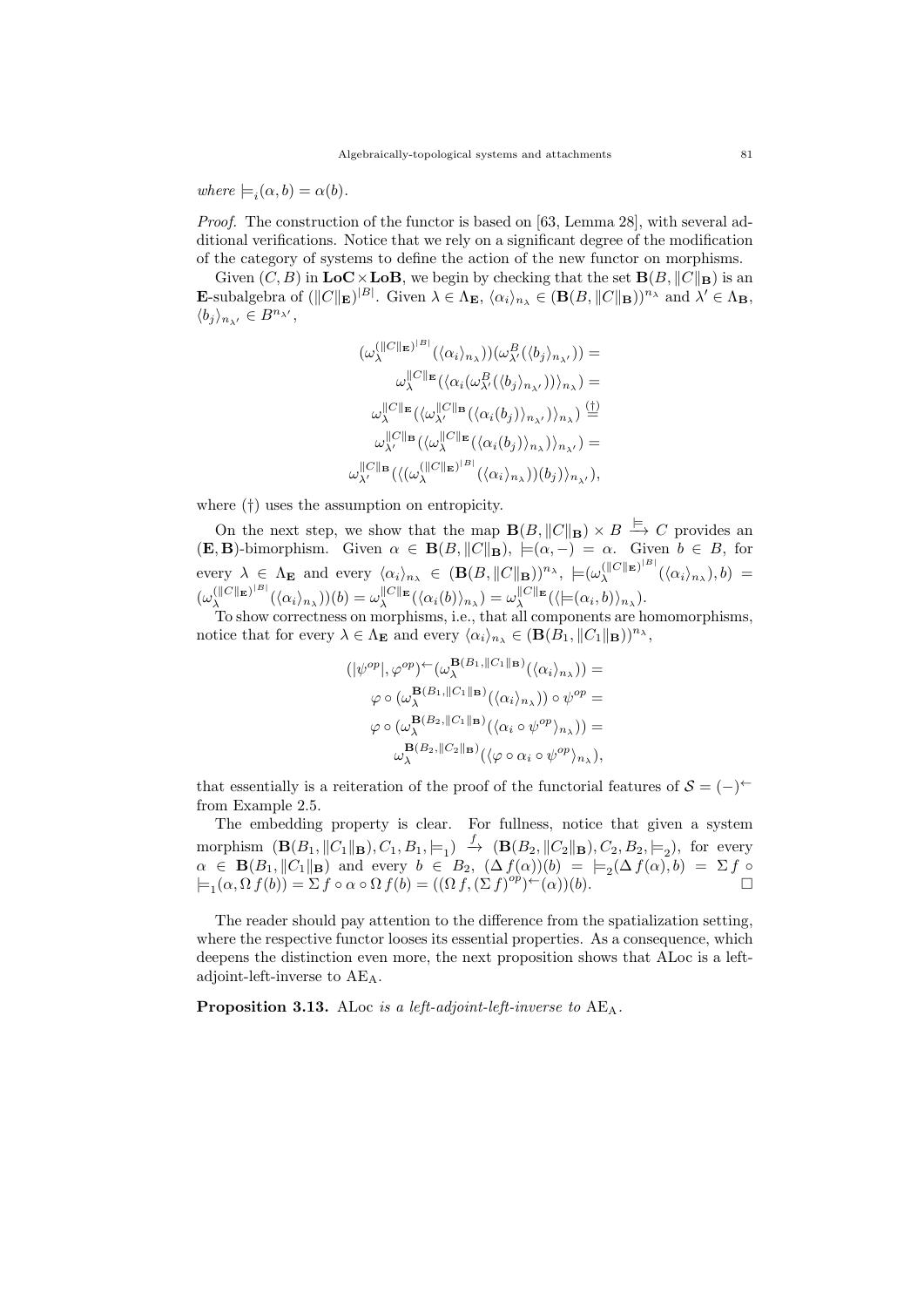Proof. The following machinery is essentially that of [63, Theorem 30]. Given an algebraically-topological system D, define  $D \xrightarrow{v=(\varphi,1_{\Sigma D},1_{\Omega D})} (AE<sub>A</sub> ALoc D =$  $(\mathbf{B}(\Omega D, \|\Sigma D\|_{\mathbf{B}}), \Sigma D, \Omega D, \overline{\mathbb{E}}))$  by  $\varphi(e) = |e, -\rangle$ . Straightforward computations show that  $v$  is an AE<sub>A</sub>-universal arrow for  $D$ , i.e., every system morphism  $D \stackrel{f}{\to} \text{AE}_{\text{A}}(C, B)$  has a unique  $\text{LoC} \times \text{LoB}$ -morphism  $\text{ALoc}\,D \stackrel{(\varphi,\psi)}{\longrightarrow} (C, B)$  (given by  $\varphi = \Sigma f, \psi = (\Omega f)^{op}$  making the triangle



commute. The claim on  $ALoc AE_A = 1_{LoC \times LoB}$  is clear.

**Corollary 3.14.** The category  $\mathbf{LoC} \times \mathbf{LoB}$  is isomorphic to a full reflective subcategory of the category  $(E, C, B)$ -AlgTopSys, which (in general) is neither mononor epi-reflective.

Comparing the results of the above two subsections, the reader will easily come to the conclusion that the new localification procedure is far better preserved in the algebraically-topological setting than the respective spatialization one. The simple reason is its complete ignorance of the  $\Delta$ -component of systems, which contains the only change made in the new framework. A challenging question on whether the forgetful functor of the category  $(E, C, B)$ -AlgTopSys should be also considered as a possible candidate for localification procedure will be postponed until further development of the topic.

3.3. Fixed-basis Topological Theory Morphisms Induced by Algebraicallytopological Systems. Having clarified basic relationships between algebraicallytopological systems and topological algebras, we are going to deepen our investigation of the topic and show yet another connection between new systems and variety-based topology, namely, topological theory morphisms induced by them (the reader should recall Proposition 2.9 and its related concepts and notations). This subsection is restricted to the fixed-basis approach, which relies on a given algebraically-topological system D.

We begin with a lemma, which will be the cornerstone of the subsequent developments. The notations employed stem from S. Solovyov [61] and A. Frascella et al. [19] and will explained later on in the paper.

**Lemma 3.15.** Let  $D$  be a variety-based algebraically-topological system and let  $X$ be a set. There exist:

- (1) an E-homomorphism  $(\Delta D)^X \xrightarrow{(-)\times^{\text{min}} \Delta} (\parallel \Sigma D \parallel_{\mathbf{E}})^{X \times |\Omega D|}$  with  $\alpha_X^{\parallel \vdash \Delta}(x, b) =$  $\models(\alpha(x), b);$
- (2) a **B**-homomorphism  $(\Omega D)^X \xrightarrow{(-)\stackrel{w}{X}^{\Omega}} (\|\Sigma D\|_{\mathbf{B}})^{|\Delta D| \times X}$  with  $\alpha_X^{\|\cdot\|_{\Omega}}(e, x) =$  $\models (e, \alpha(x)).$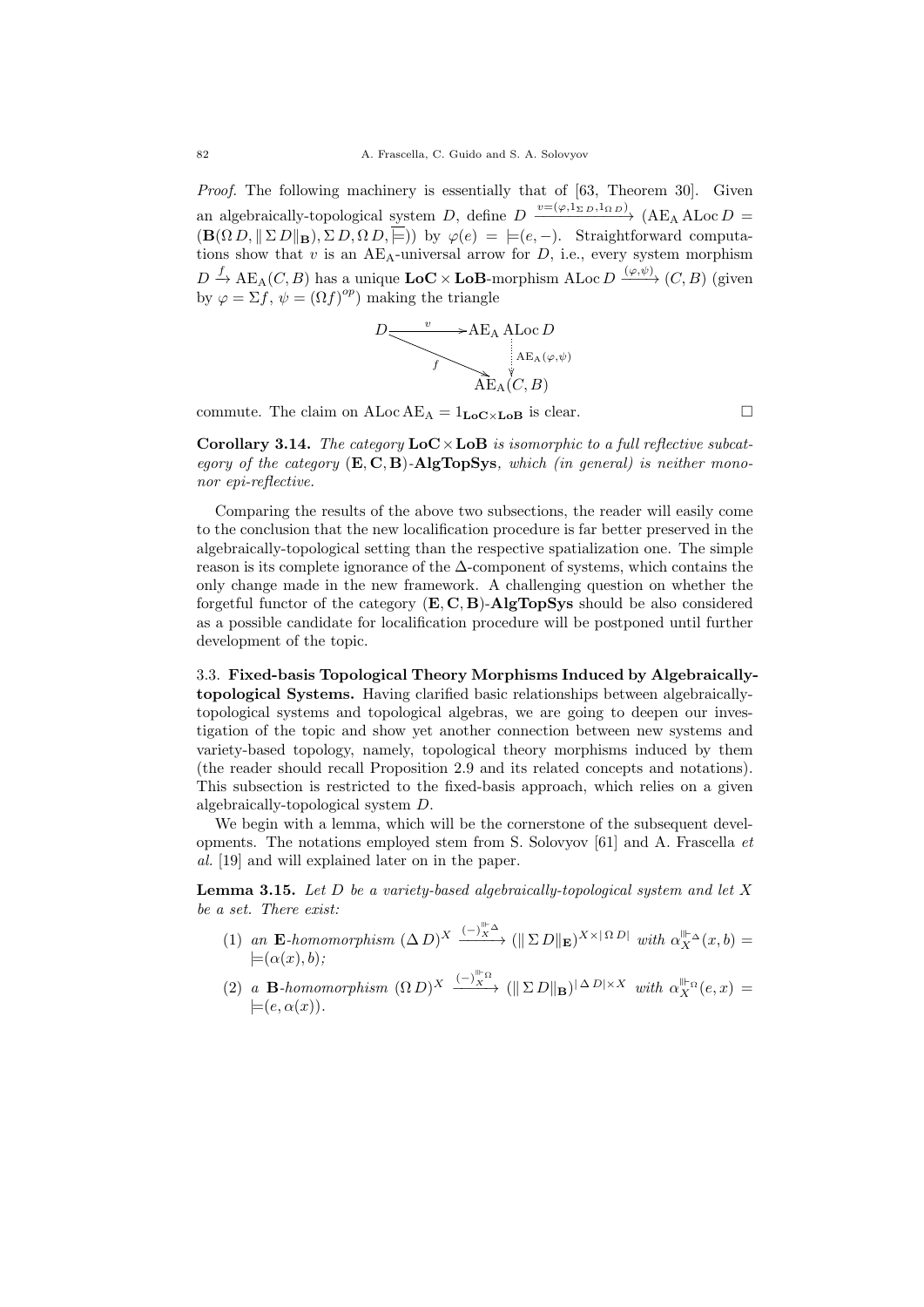*Proof.* We show the first item. The proof of the second one is similar. Given  $\lambda \in \Lambda_{\mathbf{E}}$ and  $\langle \alpha_i \rangle_{n_\lambda} \in (\Delta D)^X$ , for every  $(x, b) \in X \times \{ \Omega D \}$ ,

$$
(\omega_{\lambda}^{(\Delta D)^X}(\langle \alpha_i \rangle_{n_{\lambda}}))_{X}^{\|\cdot\|_{\Delta}}(x,b) =
$$
\n
$$
\models ((\omega_{\lambda}^{(\Delta D)^X}(\langle \alpha_i \rangle_{n_{\lambda}}))(x),b) =
$$
\n
$$
\models (\omega_{\lambda}^{\Delta D}(\langle \alpha_i(x) \rangle_{n_{\lambda}}),b) =
$$
\n
$$
\omega_{\lambda}^{\|\cdot\|_{\Delta D}} \mathbb{E}(\langle \models (\alpha_i(x),b) \rangle_{n_{\lambda}}) =
$$
\n
$$
\omega_{\lambda}^{\|\cdot\|_{\Delta D}} \mathbb{E}(\langle (\alpha_i)_{X}^{\|\cdot\|_{\Delta}}(x,b) \rangle_{n_{\lambda}}) =
$$
\n
$$
(\omega_{\lambda}^{(\|\cdot\|_{\Delta D})} \mathbb{E}(\langle (\alpha_i)_{X}^{\|\cdot\|_{\Delta}} \rangle_{n_{\lambda}}))(x,b).
$$

On the next step, we define two additional functors:

 $(1) \ \ \mathbf{Set} \xrightarrow{(-\times |\Omega|) |\sum_{\square} D \parallel_{\mathbf{E}}} \mathbf{LoE} = \mathbf{Set} \xrightarrow{-\times |\Omega| D} \mathbf{Set} \xrightarrow{(-) |\sum_{\square} D \parallel_{\mathbf{E}}} \mathbf{LoE};$  $(2) \text{ Set } \xrightarrow{(|\Delta D| \times -)\parallel_{\Sigma D\parallel_{\mathbf{B}}}} \text{LoB} = \text{Set } \xrightarrow{|\Delta D| \times -} \text{Set } \xrightarrow{(-)\parallel_{\Sigma D\parallel_{\mathbf{B}}}} \text{LoB}.$ 

With the new functors in hand, we can obtain the following important result. Lemma 3.16. Every variety-based algebraically-topological system D provides two natural transformations:

(1)  $(- \times | \Omega D|)_{\|\Sigma D\|\mathbf{E}}^{\leftarrow}$  $\xrightarrow{((-)^{\parallel \vdash} \Delta)^{op}} (-)_{\Delta D}^{\leftarrow} ;$ (2)  $(|\Delta D| \times -)_{\|\Sigma D\|_{\mathbf{B}}}^{\leftarrow}$  $\xrightarrow{((-)^{\parallel\vdash}\Omega)}^{op}(-)\overleftarrow{\raisebox{-1.5pt}{\scriptsize$\sim$}}_{D}.$ 

Proof. We show the first item, the proof of the second one being similar. Given a map  $X_1 \stackrel{f}{\rightarrow} X_2$ , we have to verify commutativity of the following diagram:

$$
(\Delta D)^{X_2} \xrightarrow{\qquad (-)\mathbb{I}_{X_2}^{\mathbb{I}_{\mathbb{L}}^{\mathbb{L}}}} (\|\Sigma D\|_{\mathbf{E}})^{X_2 \times |\Omega D|}
$$
  

$$
f_{\Delta D}^{\leftarrow} \downarrow \qquad \qquad (f \times 1_{|\Omega D|})^{\leftarrow}_{\|\Sigma D\|_{\mathbf{E}}}
$$
  

$$
(\Delta D)^{X_1} \xrightarrow{\qquad (-)\mathbb{I}_{X_1}^{\mathbb{I}_{\mathbb{L}}^{\mathbb{L}}}} (\|\Sigma D\|_{\mathbf{E}})^{X_1 \times |\Omega D|}.
$$

Given  $\alpha \in (\Delta D)^{X_2}$ , for every  $(x, b) \in X_1 \times |\Omega D|$ ,  $(( (-)\|_{X_1}^{\mathbb{I}_{\{ \}}} \circ f_{\Delta D}^{\leftarrow})(\alpha))(x, b)$  $(\alpha \circ f)_{X_1}^{\|\cdot\|_{\Delta}}(x,b) = \biguplus (\alpha \circ f(x),b) = \alpha_{X_2}^{\|\cdot\|_{\Delta}}(f(x),b) = (\alpha_{X_2}^{\|\cdot\|_{\Delta}} \circ (f \times 1_{\{\Omega D\}}))(x,b) =$  $(((f \times 1_{\Omega D)}^{\dagger})_{\parallel \Sigma D \parallel_{\mathbf{E}}}^{\dagger} \circ (-)_{X_2}^{\parallel \vdash_{\Delta}})(\alpha))(x, b).$ 

As a consequence, we obtain two morphisms of topological theories provided by a given system D:



 $\Box$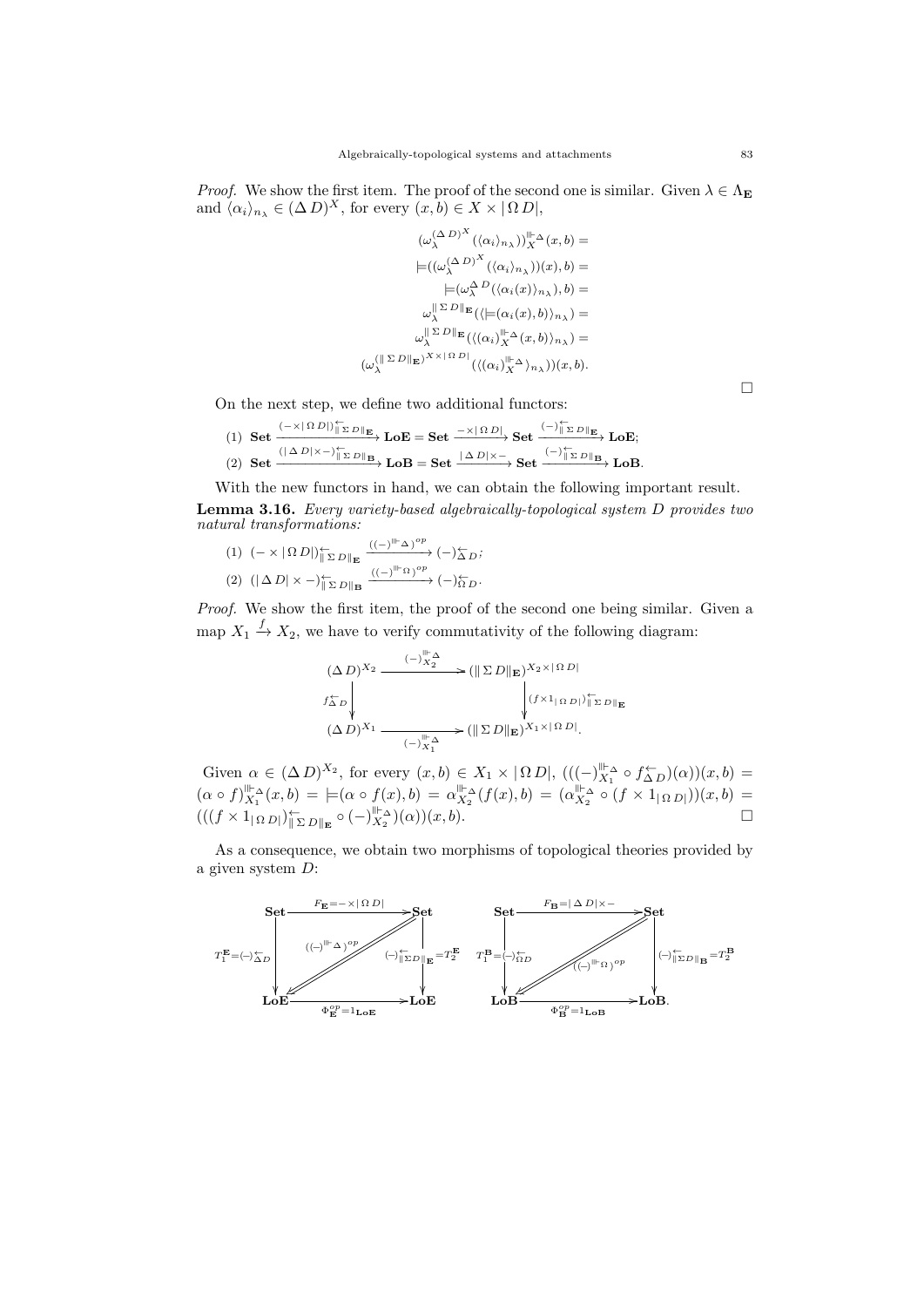As an easy exercise, the reader is advised to describe the respective categories of fixed-basis variety-based topological spaces and the functors between them, which not only change the basis of the space (from  $\Delta$  or  $\Omega$  to  $\Sigma$ ), but also modify the respective carrier set (from X to  $X \times | \Omega D |$  or  $| \Delta D | \times X$ ). To help with the exercise, we consider explicitly one of the above diagrams.

Remark 3.17. The left-hand diagram of the above-mentioned two gives a functor  $\textbf{Top}(T_1^{\mathbf{E}}) \xrightarrow{\textbf{H}^{\text{III}-\Delta}} \textbf{Top}(T_2^{\mathbf{E}})$ , whose explicit form is given by the following data. The objects of the category  $\text{Top}(T_1^{\mathbf{E}})$  are pairs  $(X, \tau)$ , where X is a set and  $\tau$  is an E-subalgebra of the powerset E-algebra  $(\Delta D)^X$ ; and whose morphisms  $(X, \tau) \stackrel{f}{\rightarrow}$  $(Y, \sigma)$  are maps  $X \xrightarrow{f} Y$  such that  $f_{\Delta D}^{\leftarrow}(\alpha) \in \tau$  for every  $\alpha \in \sigma$ . On the other hand, the objects of the category  $\text{Top}(T_2^{\mathbf{E}})$  are pairs  $(X, \tau)$ , where X is a set and  $\tau$  is an E-subalgebra of the powerset E-algebra  $\|(\Sigma D)^X\|$  E (notice the E-reduct); and whose morphisms  $(X, \tau) \xrightarrow{f} (Y, \sigma)$  are maps  $X \xrightarrow{f} Y$  such that  $f_{\|\Sigma D\|_{\mathbf{E}}}^{\leftarrow}(\alpha) \in \tau$  for every  $\alpha \in \sigma$ . Given a  $\textbf{Top}(T_1^{\mathbf{E}})$ -morphism  $(X, \tau) \xrightarrow{f} (Y, \sigma)$ ,  $H^{\parallel \vdash_{\Delta}}((X, \tau) \xrightarrow{f} (Y, \sigma)) =$  $(X \times | \Omega D|, \hat{\tau}) \xrightarrow{f} (Y \times | \Omega D|, \hat{\sigma}),$  where  $\hat{\tau} = {\alpha_X^{\|\cdot\|_{\Delta}}} |\alpha \in \tau\},$  and similarly for  $\hat{\sigma}$ .

An attentive reader will immediately notice the striking similarity in the construction of both morphisms. A natural question on their coincidence has at least the following simple answer.

Let  $(\vert \vert - \vert, \mathbf{E})$  be a reduct of **B** and let D be an object of  $(\mathbf{E}, \mathbf{C}, \mathbf{B})$ -AlgTopSys such that  $\Delta D = || \Omega D ||_{\mathbf{E}}$ . Assuming that  $|\Delta D| = Z = | \Omega D|$  and merging the above diagrams, we obtain the following one:



Given a set X, define the map  $X \times Z \stackrel{\ell_X}{\longrightarrow} Z \times X$  by  $\ell_X(x, z) = (z, x)$  (the standard bijection) and obtain the **E**-isomorphism  $(\Vert \Sigma D \Vert_{\mathbf{E}})^{Z \times X} \xrightarrow{(\ell_X)_{\Vert \Sigma D \Vert_{\mathbf{E}}}} (\Vert \Sigma D \Vert_{\mathbf{E}})^{X \times Z}.$ The question on coincidence of the above-mentioned topological theory morphisms can be now answered as follows.

Lemma 3.18. Let  $(\Vert - \Vert, E)$  be a reduct of **B**, let D be an  $(E, C, B)$ -AlgTopSys-object such that  $\Delta D = \|\Omega D\|_E$  and let  $|\Delta D| = Z = |\Omega D|$ . For every non-empty set X,  $(\Delta D)^X \xrightarrow{(-)\overset{\parallel^{\mathbb{F}}\Omega}{\longrightarrow}} (\parallel \Sigma D\parallel_{\mathbf{E}})^{Z\times X} \xrightarrow{(\ell_X)^{\mathbb{F}}_{\blacksquare\Sigma D\parallel_{\mathbf{E}}}} (\parallel \Sigma D\parallel_{\mathbf{E}})^{X\times Z} = (\Delta D)^X \xrightarrow{(-)\overset{\parallel^{\mathbb{F}}\Delta}{\longrightarrow}} (\parallel \Sigma D\parallel_{\mathbf{E}})^{X\times Z}$ iff  $\models (z_1, z_2) = \models (z_2, z_1)$  for every  $z_1, z_2 \in Z$ .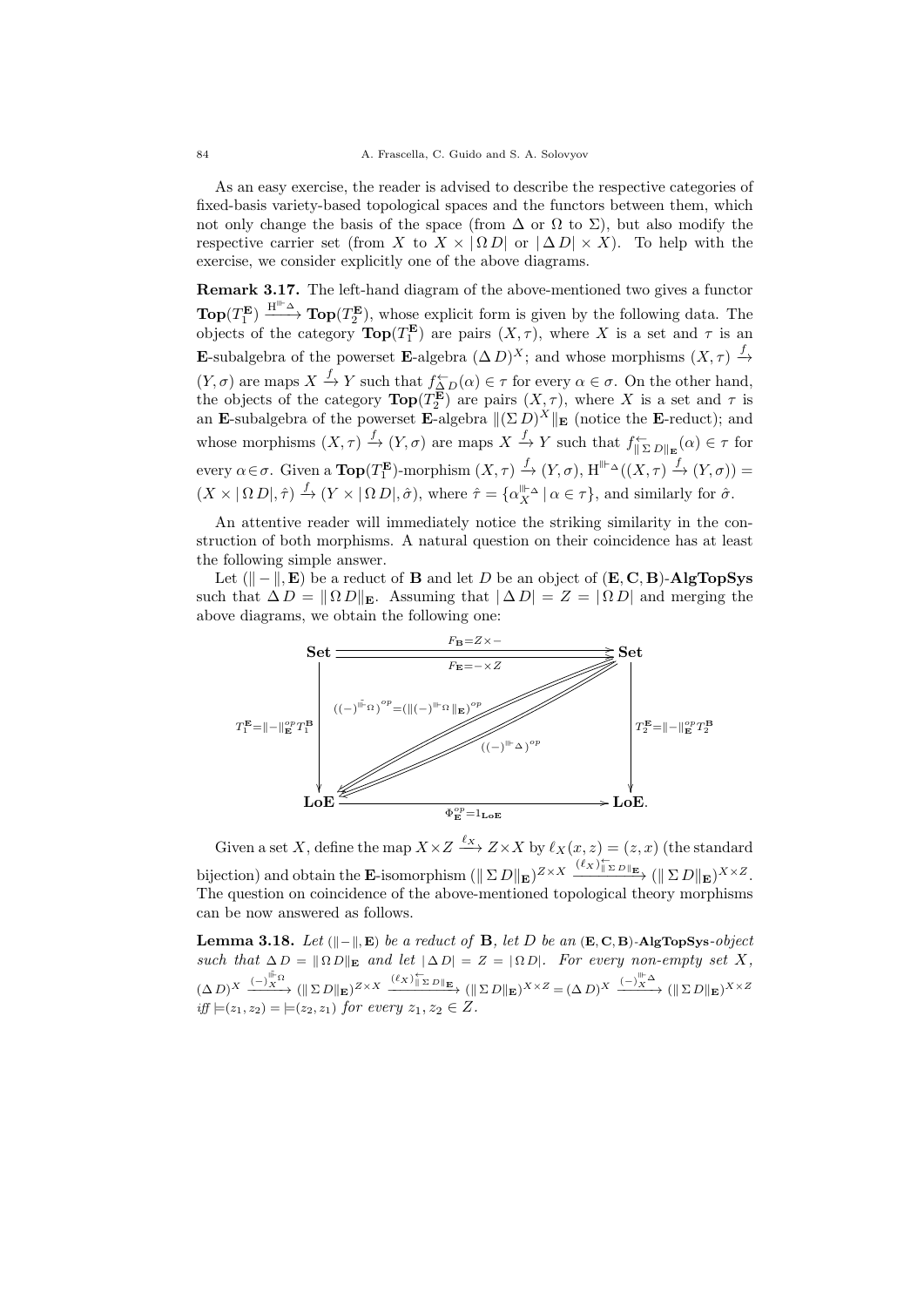*Proof.* For the sufficiency, notice that given  $\alpha \in (\Delta D)^X$ , for every  $(x, z) \in X \times Z$ ,  $(((\ell_X)_{\| \Sigma D \|^{\mathbf{E}}}^{\leftarrow} \circ (-)_{X}^{\|\cdot\|_{\Omega}})(\alpha))(x, z) = \alpha_X^{\|\cdot\|_{\Omega}} \circ \ell_X(x, z) = \alpha_X^{\|\cdot\|_{\Omega}}(z, x) = \models(z, \alpha(x)) = \models(\alpha(x), z) = \alpha_X^{\|\cdot\|_{\Omega}}(z, z)$  $\alpha_X^{\parallel \vdash} \Delta(x, z) = ((-)^{\parallel \vdash}_{X} \Delta(\alpha))(x, z).$ 

For the necessity, notice first that given  $\alpha \in (\Delta D)^X$ , for every  $(x, z) \in X \times Z$ , the above computations provide  $\models (z, \alpha(x)) = \models (\alpha(x), z)$ . Now given  $z_1, z_2 \in Z$ , use the constant map  $X \stackrel{z_2}{\longrightarrow} \Delta D$  (recall the definition from the last lines of Subsection 2.1) and the existence of some element  $x_0 \in X$ , to obtain that  $\models (z_1, z_2) =$  $\models (z_1, z_2(x_0)) = \models (z_2(x_0), z_1) = \models (z_2, z_1).$ 

For future reference, we call the systems satisfying the conditions of Lemma 3.18 symmetric. By the lemma, symmetric systems provide essentially one morphism of topological theories. It is also the case that both morphisms (almost) coincide in the case of  $\mathbf{E} = \mathbf{B}$  (recall from Lemma 3.15 that the codomains of  $(-)\big|_X^{\|\cdot\|_{\infty}}$  and  $(-)$ <sup>ll⊢Ω</sup> involve an **E**-reduct and a **B**-reduct of Σ*D*, respectively).

3.4. Variable-basis Topological Theory Morphisms Induced by algebraically-topological Systems. This subsection continues the topic of the previous one, extending the approach to variable-basis, namely, to the whole categories  $(E, C, B)$ -AlgTopSys and  $(E, C, B)$ -AlgTopSys<sub>m</sub>, respectively. Notice that the distinction between the respective topological theory morphisms, generated by the categories in question, never appeared in the previous subsection, since the employed fixed-basis case disguised the difference in their morphisms. It is precisely the variable-basis case, which visibly separates them.

The case of the category  $(E, C, B)$ -AlgTopSys essentially extends the fixedbasis approach provided by the second item of Lemma 3.15. We begin by introducing several new functors:

- (1) the functor  $\mathbf{Set} \times (\mathbf{E}, \mathbf{C}, \mathbf{B})$ -AlgTopSys  $\frac{T_A^{ATS}}{\Omega}$  LoB is given by the formula  $T^{ATS}_{\Omega}((X_1, D_1) \xrightarrow{(f,g)} (X_2, D_2)) = (\Omega D_1)^{X_1} \xrightarrow{((f, (\Omega g)^{op})^{\leftarrow})^{op}} (\Omega D_2)^{X_2};$
- (2) the functor  $\texttt{Set} \times (\mathbf{E}, \mathbf{C}, \mathbf{B})$ -AlgTopSys  $\xrightarrow{K_{\Delta}^{ATS}} \texttt{Set} \times \texttt{LoB}$  is given by  $K_{\Delta}^{ATS}((X_1, D_1) \xrightarrow{(f,g)}$  $(X_2, D_2)) = (\vert \Delta D_1 \vert \times X_1, \Vert \Sigma D_1 \Vert_{\mathbf{B}}) \xrightarrow{(\Delta g \times f, (\Sigma g)^{op})} (\vert \Delta D_2 \vert \times X_2, \Vert \Sigma D_2 \Vert_{\mathbf{B}});$
- (3) Set  $\times$  LoB  $\frac{T_{\parallel \Sigma \parallel_B}}{T}$  LoB = Set  $\times$  LoB  $\xrightarrow{(-)}$  LoB.

**Lemma 3.19.** There exists a natural transformation  $T_{\parallel \Sigma \parallel_B} K_{\Delta \times}^{ATS} \stackrel{\eta}{\rightarrow} T_{\Omega}^{ATS}$  defined  $by\ T^{ATS}_{\Omega}(X,D) \xrightarrow{\eta^{op}_{(X,D)}} T_{\parallel\Sigma\parallel_{\mathbf{B}}} K^{ATS}_{\Delta X}(X,D) = (\Omega\,D)^X \xrightarrow{(-)\stackrel{\parallel\parallel\cdot\Omega}{X}} (\parallel\Sigma\,D\parallel_{\mathbf{B}})^{\parallel\,\Delta\,D\parallel\times X}.$ 

*Proof.* Given a **Set**  $\times$  (**E**, **C**, **B**)-**AlgTopSys**-morphism  $(X_1, D_1) \xrightarrow{(f,g)} (X_2, D_2)$ , we have to verify commutativity of the following diagram:

$$
(f, (\Omega g)^{op})^{\leftarrow} \downarrow \qquad (\|\Sigma D_2\|_{\mathbf{B}})^{|\Delta D_2| \times X_2}
$$
  

$$
(f, (\Omega g)^{op})^{\leftarrow} \downarrow \qquad \qquad (\|\Sigma D_2\|_{\mathbf{B}})^{|\Delta D_2| \times X_2}
$$
  

$$
(\Omega D_1)^{X_1} \longrightarrow (\|\Sigma D_1\|_{\mathbf{B}})^{|\Delta D_1| \times X_1}.
$$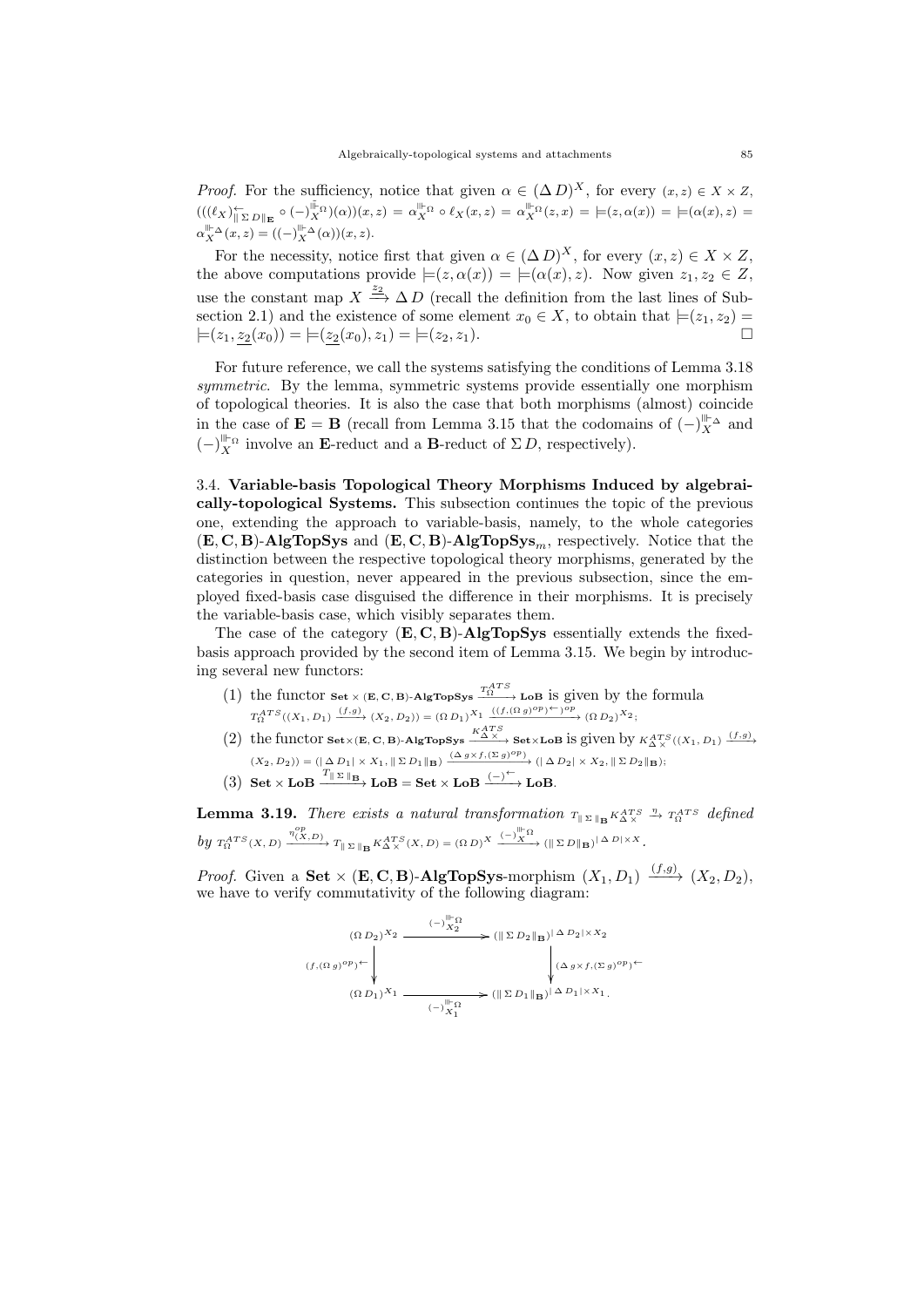Given  $\alpha \in (\Omega D_2)^{X_2}$ , for every  $(e, x) \in |\Delta D_1| \times X_1$ , it follows that  $(({-})_{X_1}^{\mathbb{I}^+_{\Omega}} \circ$  $(f,(\Omega g)^{op})^{\leftarrow})(\alpha)(e,x) = (\Omega g \circ \alpha \circ f)_{X_1}^{\mathbb{I}^{\leftarrow} \Omega}(e,x) = \models_1(e, \Omega g \circ \alpha \circ f(x)) = \Sigma g \circ$  $\models_2(\Delta g(e), \alpha \circ f(x)) = \Sigma g \circ \alpha_{X_2}^{\mathbb{P}}(\Delta g(c), f(x)) = (\Sigma g \circ \alpha_{X_2}^{\mathbb{P}} \circ (\Delta g \times f))(e, x) =$  $((\Delta g \times f, (\Sigma g)^{op})^{\leftarrow} \circ (-)_{X_2}^{\mathbb{H}_{\Omega}})(\alpha))(e, x).$ 

As a result, we obtain a variable-basis topological theory morphism (notice that the theory  $T_{\Omega}^{ATS}$  is no longer restricted to the variety-based approach, but uses the full force of the catalg developments):



To give the reader more intuition in the new concepts, we describe explicitly the respective categories of topological structures and the induced functor, which transforms a truly catalg space into a variety-based one, changing its respective carrier set. Notice that we deliberately have chosen the functor, which corresponds to the right-hand diagram of the explicitly considered fixed-basis approach (Remark 3.17).

**Remark 3.20.** The above diagram gives a functor  $\textbf{Top}(T_{\Omega}^{ATS}) \xrightarrow{\textbf{H}^{\eta}} \textbf{Top}(T_{\parallel \Sigma \parallel_{\textbf{B}}})$ , whose explicit form is given by the following data. The objects of the category  $\text{Top}(T_{\Omega}^{ATS})$  are triples  $(X, D, \tau)$ , where X is a set, D is an  $(\mathbf{E}, \mathbf{C}, \mathbf{B})$ -AlgTopSysobject (algebraically-topological system), whereas  $\tau$  is a **B**-subalgebra of the powerset **B**-algebra  $(\Omega D)^X$ ; and whose morphisms  $(X_1, D_1, \tau_1) \xrightarrow{(f,g)} (X_2, D_2, \tau_2)$ are **Set**  $\times$  (**E**, **C**, **B**)-**AlgTopSys**-morphisms  $(X_1, D_1) \xrightarrow{(f,g)} (X_2, D_2)$  such that  $(f,(\Omega g)^{op})\dot{-}(\alpha) \in \tau_1$  for every  $\alpha \in \tau_2$ . On the other hand, the objects of the category  $\text{Top}(T_{\|\Sigma\|_{\mathbf{B}}})$  are triples  $(X, B, \tau)$ , where X is a set, B is a **B**-algebra, whereas  $\tau$  is a **B**-subalgebra of the powerset **B**-algebra  $B^X$ ; and whose morphisms  $(X_1, B_1, \tau_1) \xrightarrow{(f,\varphi)} (X_2, B_2, \tau_2)$  are **Set**  $\times$  **LoB**-morphisms  $(X_1, B_1) \xrightarrow{(f,\varphi)} (X_2, B_2)$ such that  $(f, \varphi) \in \tau_1$  for every  $\alpha \in \tau_2$ . Given a  $\text{Top}(T_{\Omega}^{ATS})$ -morphism  $(X_1, D_1, \tau_1) \xrightarrow{(f,g)} (X_2, D_2, \tau_2)$ , it follows that  $\mathrm{H}^{\eta}((X_1, D_1, \tau_1) \xrightarrow{(f,g)} (X_2, D_2, \tau_2))$  $(|\Delta D_1| \times X_1, \|\Sigma D_1\|_{\mathbf{B}}, \hat{\tau}_1) \xrightarrow{(\Delta g \times f, (\Sigma g)^{op})} (|\Delta D_2| \times X_2, \|\Sigma D_2\|_{\mathbf{B}}, \hat{\tau}_2),$  where  $\hat{\tau}_i =$  $\{\alpha_{X_i}^{\|\cdot\|_{\Omega}} \mid \alpha \in \tau_i\}$  (recall Lemma 3.19).

The extension of the first item of Lemma 3.15 brings the modified category of systems in play. Following the pattern, we again begin with the introduction of new functors:

(1) the functor  $\textbf{Set} \times ((\mathbf{E}, \mathbf{C}, \mathbf{B}) - \mathbf{AlgTopSys}_m)^{op} \xrightarrow{T_A^{ATS_m}} \mathbf{LoE}$  is defined by  $T^{ATS_m}_{\Delta}((X_1, D_1) \xrightarrow{(f,g^{op})} (X_2, D_2)) = (\Delta D_1)^{X_1} \xrightarrow{((f,(\Delta g)^{op})^{\leftarrow})^{op}} (\Delta D_2)^{X_2};$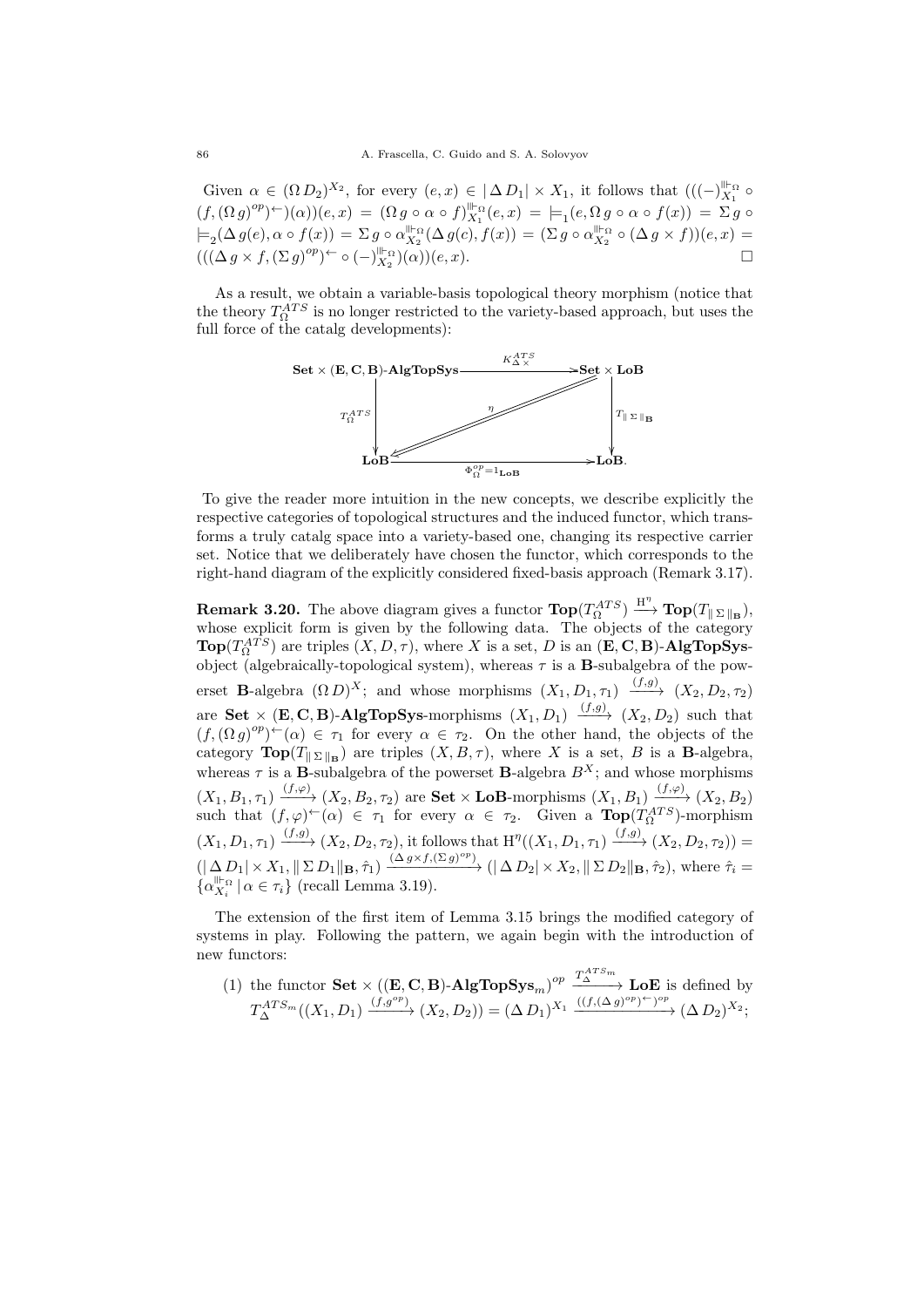(2) the functor  $\textbf{Set} \times ((\mathbf{E}, \mathbf{C}, \mathbf{B}) - \mathbf{AlgTopSys}_m)^{op} \xrightarrow{K_{\times \Omega}^{ATS_m}} \textbf{Set} \times \textbf{LoE}$  is given by  $K_{\times \Omega}^{ATS_m}((X_1, D_1) \xrightarrow{(f,g^{op})} (X_2, D_2)) = (X_1 \times |\Omega D_1|, ||\Sigma D_1||_{\mathbf{E}}) \xrightarrow{(f \times \Omega g, (\Sigma g)^{op})}$  $(X_2 \times |\Omega D_2|, || \Sigma D_2||_{\mathbf{E}});$ 

(3) Set 
$$
\times
$$
 LoE  $\xrightarrow{T_{\parallel \Sigma \parallel_{\mathbf{E}}}}$  LoE = Set  $\times$  LoE  $\xrightarrow{(-)^{\leftarrow}}$  LoE.

**Lemma 3.21.** There exists a natural transformation  $T_{\|\Sigma\|_{\mathbf{E}}} K_{\times \Omega}^{ATS_m} \stackrel{\varepsilon}{\rightarrow} T_{\Delta}^{ATS_m}$ ,  $T^{ATS_m}_{\Delta}(X,D) \xrightarrow{\varepsilon^{op}_{(X,D)}} T_{\parallel \Sigma \parallel_{\mathbf{E}}}\overline{K^{ATS_m}_{\times \Omega}}(X,D) = (\Delta D)^X \xrightarrow{(-)^{\parallel_{\mathbf{E}}\Delta}} (\parallel \Sigma D \parallel_{\mathbf{E}})^{X \times [\Omega D \parallel_{\mathbf{E}}})$ 

*Proof.* For a  $\textbf{Set} \times ((\mathbf{E}, \mathbf{C}, \mathbf{B}) - \mathbf{AlgTopSys}_m)^{op}$ -morphism  $(X_1, D_1) \xrightarrow{(f, g^{op})} (X_2, D_2)$ , we have to check commutativity of the following diagram:

$$
(\Delta D_2)^{X_2} \xrightarrow{\qquad (-)^{\parallel \mathcal{L}_{\Delta}}} (\parallel \Sigma D_2 \parallel_{\mathbf{E}})^{X_2 \times |\Omega D_2|}
$$

$$
(f, (\Delta g)^{op})^{\leftarrow} \qquad \qquad (\Delta D_1)^{X_1} \xrightarrow{\qquad (-)^{\parallel \mathcal{L}_{\Delta}}} (\parallel \Sigma D_1 \parallel_{\mathbf{E}})^{X_1 \times |\Omega D_1|}.
$$

Given  $\alpha \in (\Delta D_2)^{X_2}$ , for every  $(x, b) \in X_1 \times |\Omega D_1|$ , it follows that  $(({-})_{X_1}^{\parallel \vdash_{\Delta}} \circ$  $(f,(\Delta g)^{op})^{\leftarrow})(\alpha))(x,b) = (\Delta g \circ \alpha \circ f)_{X_1}^{\parallel \leftarrow} (x,b) = \models_1 (\Delta g \circ \alpha \circ f(x),b) = \Sigma g \circ$  $\models_2(\alpha \circ f(x), \Omega g(b)) = \Sigma g \circ \alpha_{X_2}^{\parallel \vdash}(\alpha f(x), \Omega g(b)) = (\Sigma g \circ \alpha_{X_2}^{\parallel \vdash} \circ (f \times \Omega g))(x, b) =$  $(((f \times \Omega g, (\Sigma g)^{op})^{\leftarrow} \circ (-)_{X_2}^{\parallel \leftarrow} \Delta)(\alpha))(x, b).$ 

As a consequence, we obtain another variable-basis topological theory morphism (the reader is advised to construct the respective categories of topological structures and the induced functor; also notice the impossibility of the machinery in the case of the category  $(E, C, B)$ -AlgTopSys):



In the previous subsection, we considered the question on coincidence of the obtained topological theory morphisms. Being simply solved in the fixed-basis case, the variable-basis challenge is more complicated (being highly dependant on the properties of the categories of systems, which should as yet be clarified) and will be investigated as a separate problem in one of our subsequent papers.

Up to now, we have briefly considered elements of the theory of algebraicallytopological systems, paying much attention to its relation to the theory of varietybased topology. It appears, however, that there exists another topic of interest with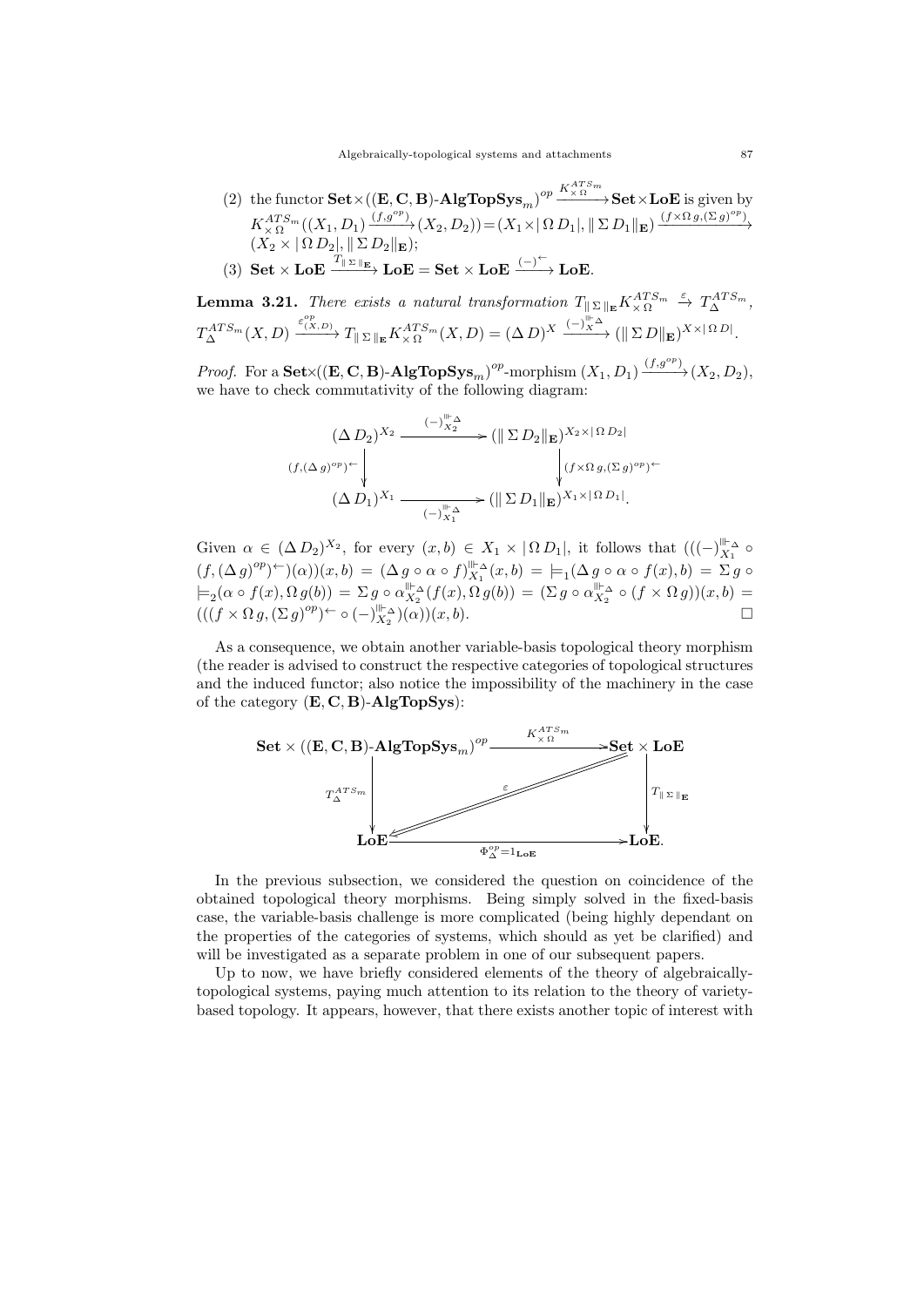respect to the new theory, namely, its relationships with the concept of *attachment* of C. Guido [23]. It is the purpose of the next section to elucidate the topic.

# 4. Algebraically-topological Systems and Attachments

The main goal of this section is to show that the theory of attachments of C. Guido [23] and its further variety-based extension of S. Solovyov [61] and A. Frascella et al. [19] can be conveniently incorporated in the framework of systems through their algebraically-topological extension, making attachments categorically redundant in mathematics. Our results answer the problem posed by C. Guido on the existence of a common setting for both concepts (attachment and topological system), already touched in [19], but erroneously deemed unfruitful due to significant differences in the nature of both notions.

4.1. Additional Characterizations of Algebraically-topological Systems. To begin with, this subsection provides additional characterizations of algebraicallytopological systems, which will be extremely helpful in relating them to attachments. The reader should keep in mind that while considering a triple of varieties  $(A, B, E)$ , we always assume that both **B** and **E** are reducts of **A**.

**Proposition 4.1.** Given an  $\mathbf{E} \times \mathbf{C} \times \mathbf{LoB}$ -object  $(\Delta D, \Sigma D, \Omega D)$ , there exists a map  $\Delta D \times \Omega D \stackrel{\models}{\longrightarrow} \Sigma D$  providing an algebraically-topological system D iff the following conditions are fulfilled:

- (1) there exists a **B**-homomorphism  $\Omega D \xrightarrow{\|\cdot\|_{\mathbb{R}}} (\|\Sigma D\|_{\mathbf{B}})^{|\Delta D|}$
- (2) there exists an **E**-homomorphism  $\Delta D \xrightarrow{\|\cdot\|_{\Delta}} (\|\Sigma D\|_{\mathbf{E}})^{|\Omega D|}$
- (3)  $(\mathbb{I}\mathbb{F}_{\Omega}(b))(e) = (\mathbb{I}\mathbb{F}_{\Delta}(e))(b)$  for every  $e \in \Delta D$  and every  $b \in \Omega D$ .

 $An \mathbf{E} \times \mathbf{C} \times \mathbf{LoB}$ -morphism  $(\Delta D_1, \Sigma D_1, \Omega D_1) \stackrel{f}{\rightarrow} (\Delta D_2, \Sigma D_2, \Omega D_2)$  is an algebraically-topological system morphism iff  $(\mathbb{I}_{\Omega_1}(\Omega f(b)))(e) = (\Sigma f \circ \mathbb{I}_{\Omega_2}(b))(\Delta f(e))$ iff  $(\mathbb{H}_{\Delta_1}(e))(\Omega f(b)) = (\Sigma f \circ \mathbb{H}_{\Delta_2}(\Delta f(e)))(b)$  for every  $e \in \Delta D_1$  and every  $b \in$  $\Omega D_2$ . An  $\mathbf{E} \times \mathbf{C}' \times \mathbf{LoB}$ -morphism  $(\Delta D_1, \Sigma D_1, \Omega D_1) \stackrel{f}{\rightarrow} (\Delta D_2, \Sigma D_2, \Omega D_2)$  is a modified algebraically-topological system morphism iff  $(\Sigma f \circ \mathbb{H}_{\Omega_1}(\Omega f(b)))(e) =$  $(\mathbb{I}\rvert_{\Omega_2}(b))(\Delta f(e))\,\, \text{iff}\,\, (\Sigma f\circ\mathbb{I}\rvert_{\Delta_1}(e))(\Omega\,f(b))= (\mathbb{I}\rvert_{\Delta_2}(\Delta\,f(e)))(b)\,\, \text{for every}\,\, e\in \Delta\, D_1$ and every  $b \in \Omega D_2$ .

Proof. For the necessity, we show the validity of the items in a row. For the first one, define the required map by  $\mathbb{H}_{\Omega}(b) = \models (-,b)$ . To prove that the map is a **B**-homomorphism, notice that given  $\lambda \in \Lambda_{\mathbf{B}}$  and  $\langle b_i \rangle_{n_{\lambda}} \in (\Omega D)^{n_{\lambda}}$ , for every  $e \in \Delta D$ ,  $(\mathbb{I}\vdash_{\Omega}(\omega_{\lambda}^{\Omega}D(\langle b_{i}\rangle_{n_{\lambda}})))(e) = \models(e, \omega_{\lambda}^{\Omega}D(\langle b_{i}\rangle_{n_{\lambda}})) = \omega_{\lambda}^{\parallel \Sigma D \parallel_{\mathbf{B}}}(\langle \models(e, b_{i})\rangle_{n_{\lambda}}) =$  $\omega_\lambda^{\parallel\Sigma\,D\parallel_{\bf B}}(\langle(\Vdash_{\Omega}(b_i))(e)\rangle_{n_\lambda})=(\omega_\lambda^{(\parallel\Sigma\,D\parallel_{\bf B})^{\parallel\,\Delta\,D\parallel}}$  $\int_{\lambda}^{(\parallel \Sigma D \parallel_{\mathbf{B}})^{|\Delta D|}} (\langle \mathbb{I} \vert \vdash_{\Omega}(b_i) \rangle_{n_{\lambda}})(e)$ . To show the second item, define the required map by  $\mathbb{H}_{\Delta}(e) = \bigcup (e, -)$  and follow the above procedure. For the last item, notice that given  $e \in \Delta D$  and  $b \in \Omega D$ ,  $(\mathbb{H}_{\Omega}(b))(e) = \models (e, b)$  $(\mathbb{H}_{\Delta}(e))(b).$ 

To prove the sufficiency, we define the required map  $\Delta D \times \Omega D \xrightarrow{\models} \Sigma D$  by  $|=(e,b) = (\mathbb{I}_{\Omega}(b))(e) = (\mathbb{I}_{\Delta}(e))(b)$ . To verify that the map is an  $(E, B)$ -bimorphism, notice that given  $e \in \Delta D$ , for every  $\lambda \in \Lambda_B$  and every  $\langle b_i \rangle_{n_\lambda} \in (\Omega D)^{n_\lambda}$ ,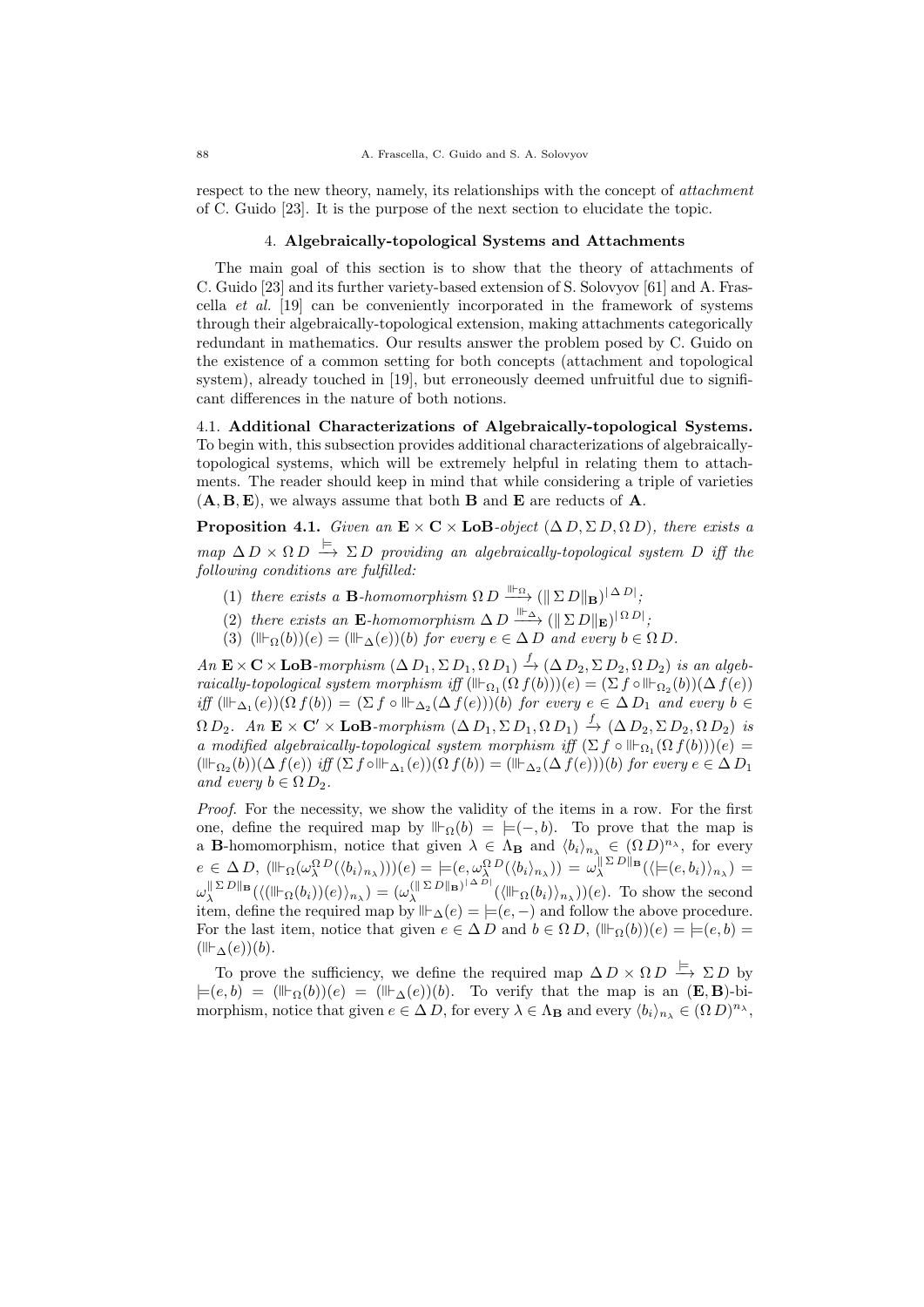$\models (e, \omega_{\lambda}^{\Omega} {}^{D}(\langle b_{i}\rangle_{n_{\lambda}})) = (\Vdash_{\Omega}(\omega_{\lambda}^{\Omega} {}^{D}(\langle b_{i}\rangle_{n_{\lambda}})))(e) = (\omega_{\lambda}^{(\parallel \Sigma~D \parallel_{\mathbf{B}})^{\parallel \Delta~D \parallel}}$  $\lambda^{(\parallel \Sigma D \parallel_{\mathbf{B}})^{(\perp \Delta D)}}(\langle \mathbb{H}_{\Omega}(b_i) \rangle_{n_{\lambda}})(e) =$  $\omega_{\lambda}^{\|\Sigma D\|_{\mathbf{B}}}(\langle (\mathbb{H}_{\Omega}(b_i))(e) \rangle_{n_{\lambda}}) = \omega_{\lambda}^{\|\Sigma D\|_{\mathbf{B}}}(\langle \models (e, b_i) \rangle_{n_{\lambda}}).$  For  $b \in \Omega D$ , use the map  $\mathbb{H}_{\Delta}$ in the above machinery.

For the last claim, notice that the system morphism condition  $\models_1(e, \Omega f(b))$  =  $\Sigma f \circ \models_2(\Delta f(e), b)$  can be rewritten as  $(\mathbb{H}_{\Omega_1}(\Omega f(b)))(e) = (\Sigma f \circ \mathbb{H}_{\Omega_2}(b))(\Delta f(e))$ or  $(\mathbb{I}_{\Delta_1}(e))(\Omega f(b)) = (\Sigma f \circ \mathbb{I}_{\Delta_2}(\Delta f(e)))(b).$ 

With the help of Example 3.4, we obtain a characterization of variety-based topological systems (already noticed by J. T. Denniston et al. [10] in the particular case of frames).

Corollary 4.2. Given a Set  $\times$  C  $\times$  LoB-object ( $\Delta$  D,  $\Sigma$  D,  $\Omega$  D), there exists a  $map \ \Delta D \times \Omega D \stackrel{\models}{\longrightarrow} \Sigma D$  providing a topological system D iff there exists a Bhomomorphism  $\Omega D \stackrel{\parallel\vdash}{\longrightarrow} (\|\Sigma D\|_{\mathbf{B}})^{|\Delta D|}.$ 

**Proposition 4.3.** Given an  $\mathbf{E} \times \mathbf{C} \times \mathbf{LoB}\text{-}object (\Delta D, \Sigma D, \Omega D)$ , there exists a map  $\Delta D \times \Omega D \stackrel{\models}{\longrightarrow} \Sigma D$  providing an algebraically-topological system D iff the following conditions are fulfilled:

- (1) there exists a map  $\Omega D \xrightarrow{\Vdash_{\Omega}} \mathbf{E}(\Delta D, \|\Sigma D\|_{\mathbf{E}})$ ;
- (2) there exists a map  $\Delta D \stackrel{\Vdash_{\Delta}}{\longrightarrow} \mathbf{B}(\Omega D, ||\Sigma D||_{\mathbf{B}})$ ;
- (3)  $(\mathbb{F}_{\Omega}(b))(e) = (\mathbb{F}_{\Lambda}(e))(b)$  for every  $e \in \Delta D$  and every  $b \in \Omega D$ .

*Proof.* For the necessity, notice that the required maps can be defined by  $\mathbb{F}_{\Omega}(b) =$  $\models (-, b)$  and  $\vdash_{\Delta}(e) = \models (e, -)$ , respectively. For the sufficiency, define the required  $(\mathbf{E}, \mathbf{B})$ -bimorphism  $\Delta D \times \Omega D \xrightarrow{\models} \Sigma D$  by  $\models (e, b) = (\Vdash_{\Omega}(b))(e) = (\Vdash_{\Delta}(e))(b).$ 

Corollary 4.4. Given a Set  $\times$  C  $\times$  LoB-object ( $\Delta$  D,  $\Sigma$  D,  $\Omega$  D), there exists a  $map \ \Delta D \times \Omega D \stackrel{\models}{\longrightarrow} \Sigma D$  providing a topological system D iff there exists a map  $\Delta D \stackrel{\Vdash}{\longrightarrow} {\bf B}(\Omega D, \|\Sigma D\|_{\bf B}).$ 

The above propositions allow two alternative definitions of the category of algebraically-topological systems, one of which is provided below (leaving the missing one to the reader).

Definition 4.5. Given a reduct  $(\Vert - \Vert, E)$  of  $A$ ,  $(E, C, B)$ -AlgTopSys<sup> int</sup> is the category, concrete over the product category  $\mathbf{E} \times \mathbf{C} \times \mathbf{LoB}$ , whose objects are quintuples  $D = (\Delta D, \Sigma D, \Omega D, \mathbb{H}_{\Delta}, \mathbb{H}_{\Omega})$ , comprising an  $\mathbf{E} \times \mathbf{C} \times \mathbf{LoB}$ -object  $(\Delta D, \Sigma D, \Omega D)$ , an E-homomorphism  $\Delta D \stackrel{\parallel\vdash_{\Delta}}{\longrightarrow} (\|\Sigma D\|_{\mathbf{E}})^{|\Omega D|}$  and a B-homomorphism  $\Omega D \stackrel{\parallel\vdash_{\Omega}}{\longrightarrow}$  $(\|\Sigma D\|_{\mathbf{B}})^{|\Delta D|}$  such that  $(\mathbb{H}_{\Omega}(b))(e) = (\mathbb{H}_{\Delta}(e))(b)$  for every  $e \in \Delta D$  and every  $b \in \Omega D$ . Morphisms  $D_1 \xrightarrow{f = (\Delta f, (\Sigma f)^{op}, (\Omega f)^{op})} D_2$  are  $\mathbf{E} \times \mathbf{C} \times \mathbf{LoB}$ -morphisms  $(\Delta D_1, \Sigma D_1, \Omega D_1) \stackrel{f}{\rightarrow} (\Delta D_2, \Sigma D_2, \Omega D_2)$  such that for every  $e \in \Delta D_1$  and every  $b \in \Omega D_2$ , it follows that  $(\mathbb{H}_{\Delta_1}(e))(\Omega f(b)) = (\Sigma f \circ \mathbb{H}_{\Delta_2}(\Delta f(e)))(b)$  or, alternatively,  $(\mathbb{H}_{\Omega_1}(\Omega f(b)))(e) = (\Sigma \hat{f} \circ \mathbb{H}_{\Omega_2}(b))(\Delta f(e)).$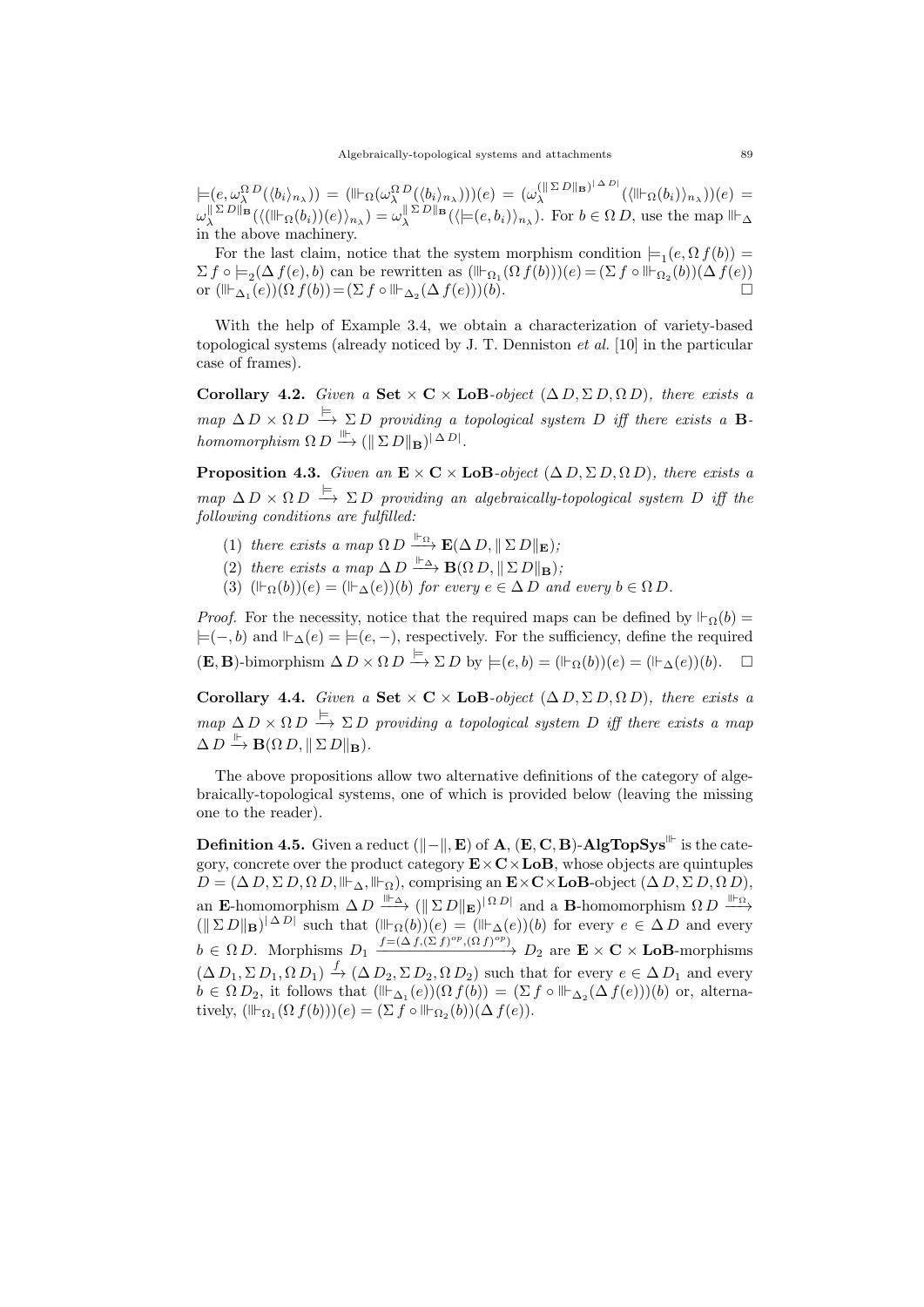In view of Proposition 4.1, it follows that the functor  $(\mathbf{E}, \mathbf{C}, \mathbf{B})$ -AlgTopSys  $\stackrel{F}{\rightarrow}$  $(\mathbf{E}, \mathbf{C}, \mathbf{B})$ -AlgTopSys<sup>\{\limeta>{Displanar}}</sub>, which is defined explicitly by the formula  $F(D_1 \xrightarrow{f} D_2) =$ </sup>  $(\Delta D_1, \Sigma D_1, \Omega D_1, \|\vdash_{\Delta_1}, \|\vdash_{\Omega_1}) \stackrel{f}{\rightarrow} (\Delta D_2, \Sigma D_2, \Omega D_2, \|\vdash_{\Delta_2}, \|\vdash_{\Omega_2}),$  where  $\|\vdash_{\Delta_i}(e) =$  $\models_i(e, -)$  and  $\mathbb{H}_{\Omega_i}(b) = \models_i(-, b)$ , is an isomorphism.

Using the pattern of Definition 4.5, but relying on Proposition 4.3 instead of Proposition 4.1 (namely, using, firstly, the maps  $\Omega D \stackrel{\parallel_{\text{P}}}{\longrightarrow} \mathbf{E}(\Delta D, || \Sigma D||_{\mathbf{E}})$  and  $\Delta D \stackrel{\Vdash_{\Delta}}{\longrightarrow} {\bf B}(\Omega D,\|\Sigma D\|_{\bf B})$  instead of an E-homomorphism  $\Delta D \stackrel{\Vdash_{\Delta}}{\longrightarrow} (\|\Sigma D\|_{\bf E})^{|\Omega D|}$ and a **B**-homomorphism  $\Omega D \xrightarrow{\|\cdot\|_{\Omega}} (\|\Sigma D\|_{\mathbf{B}})^{|\Delta D|}$ , and, secondly, using the condition  $(\mathbb{F}_{\Omega}(b))(e) = (\mathbb{F}_{\Delta}(e))(b)$  instead of the condition  $(\mathbb{F}_{\Omega}(b))(e) = (\mathbb{F}_{\Delta}(e))(b)$ , one can define the category  $(E, C, B)$ -AlgTopSys<sup>||-</sup> and the respective isomorphism to the standard category of systems.

4.2. Attachment Versus Algebraically-topological Systems. With the characterizations of algebraically-topological systems provided in the previous subsections in hand, we are able now to show the setting to incorporate the concept of attachment of C. Guido [23] and its variety-based modification of S. Solovyov [61] and A. Frascella et al. [19].

As a starting point, we consider an analogue of the respective concept of [61], which extended [23] and motivated [19] (the reader is advised to recall the shortened notation for the category of algebraically-topological systems from Definition 3.3).

Definition 4.6. Given a variety A, AttSA is the full subcategory of the category  $(Set, LoA)$ -AlgTopSys<sup>||</sup>, the objects of which (variety-based attachment systems or A-attachment systems) are precisely those systems D for which  $\Delta D = |\Omega D|$ .

Notice that  $(Set, LoA)$ -AlgTopSys<sup>||-</sup> is nothing else than a particular instance of the category of variety-based topological systems of, e.g., [62]. Strikingly enough, it appears that we have restricted ourselves to the already much investigated and studied ground.

To provide more intuition for the concept, we show an explicit definition of the category AttSA.

Definition 4.7. Given a variety A, AttSA is the category, concrete over the product category  $\textbf{Set} \times \textbf{LoA} \times \textbf{LoA}$ , whose objects are tuples  $D = (|\Omega D|, \Sigma D, \Omega D, \Vdash)$ , comprising a Set  $\times$  LoA  $\times$  LoA-object  $(|\Omega D|, \Sigma D, \Omega D)$  and a map  $|\Omega D| \stackrel{\mathbb{P}}{\rightarrow}$  $\mathbf{A}(\Omega D, \Sigma D)$ , and whose morphisms  $D_1 \xrightarrow{f=(\Delta f, (\Sigma f)^{op}, (\Omega f)^{op})} D_2$  are  $\mathbf{Set} \times \mathbf{LoA} \times$ **LoA**-morphisms  $(|\Omega D_1|, \Sigma D_1, \Omega D_1) \stackrel{f}{\to} (|\Omega D_2|, \Sigma D_2, \Omega D_2)$  such that for every  $a_1 \in \Omega D_1$  and every  $a_2 \in \Omega D_2$ ,  $(\Vdash_1(a_1))(\Omega f(a_2)) = (\Sigma f \circ \Vdash_2(\Delta f(a_1)))(a_2)$ .

In the next step, we recall variety-based attachments from [61, Definition 3].

**Definition 4.8.** Let **A** be a variety of algebras and let  $A \xrightarrow{(-)^*} Set^{op}$  be a functor such that  $A^* = |A|$  for every **A**-algebra A. An  $(A-)$  *attachment* is a triple  $F = (\Omega F, \Sigma F, \Vdash)$ , where  $\Omega F$  and  $\Sigma F$  are **A**-algebras, and  $\Omega F \xrightarrow{\Vdash} \mathbf{A}(\Omega F, \Sigma F)$ is a map. An *attachment morphism*  $F_1 \xrightarrow{f} F_2$  is a pair of **A**-homomorphisms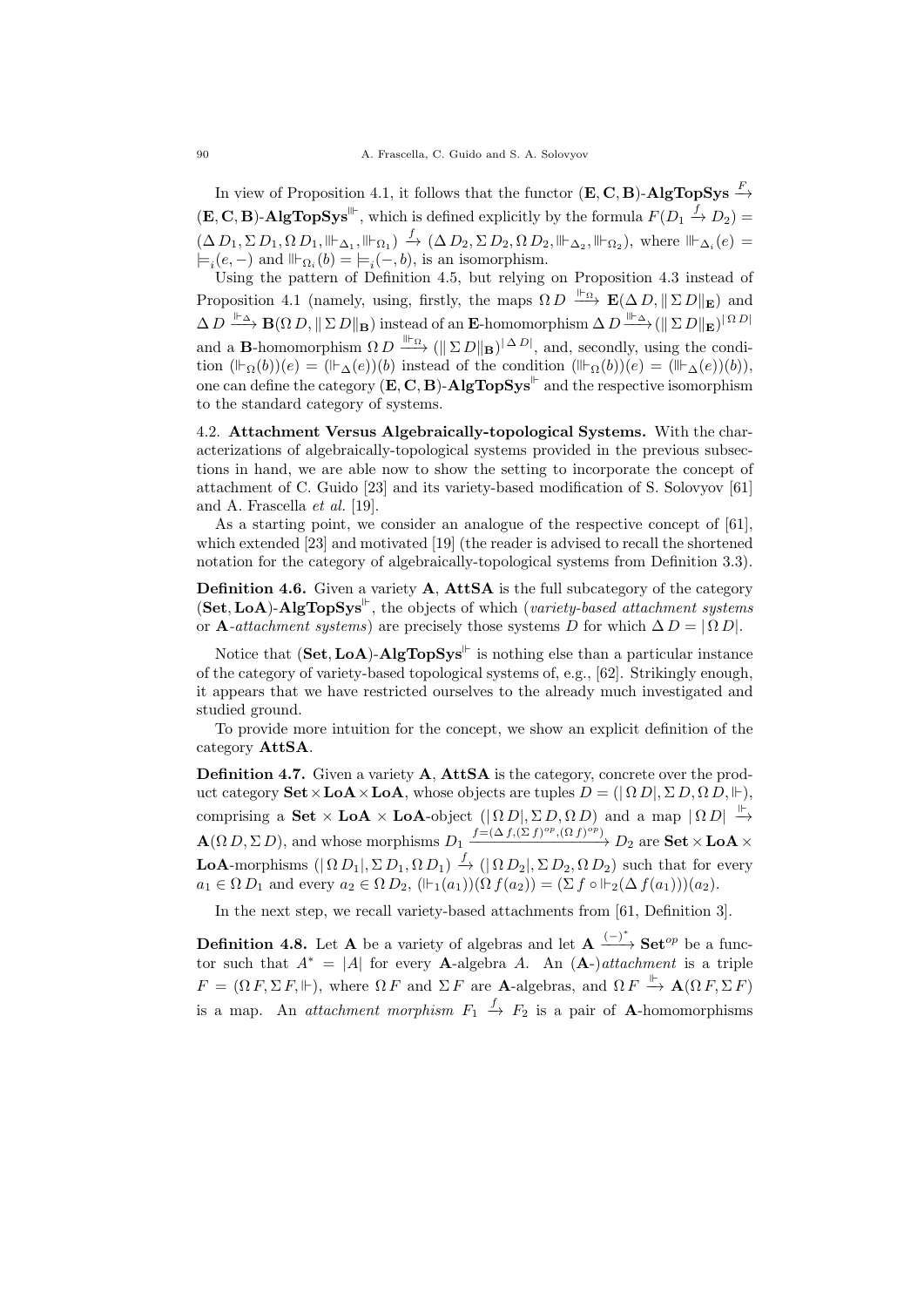$(\Omega F_1, \Sigma F_1) \xrightarrow{(\Omega f, \Sigma f)} (\Omega F_2, \Sigma F_2)$  such that for every  $a_1 \in \Omega F_1$  and every  $a_2 \in \Omega F_2$ ,  $(\Vdash_2 (a_2))(\Omega f(a_1)) = (\Sigma f \circ \Vdash_1((\Omega f)^{*op}(a_2)))(a_1)$ . AttA is the category of attachments and their homomorphisms, concrete over the product category  $\mathbf{A} \times \mathbf{A}$ .

Comparing Definitions 4.7 and 4.8, one arrives at the following functor, which provides the main relationship between attachment systems and attachments.

**Proposition 4.9.** There exists a non-full embedding  $\text{AttA} \xrightarrow{E} \text{AttSA}^{op}$  given by  $E(F_1 \xrightarrow{f} F_2) = (|\Omega F_1|, \Sigma F_1, \Omega F_1, \|\cdot\|) \xrightarrow{((\Omega f)^*, \Sigma f, \Omega f)} (|\Omega F_2|, \Sigma F_2, \Omega F_2, \|\cdot\|_2).$ 

It appears that the concept of algebraically-topological system (even its varietybased topological system instance) provides a proper extension of the notion of attachment, making the latter categorically redundant in mathematics.

Having successfully incorporated the notion of variety-based attachment, we turn to its dual counterpart of [19]. Notice that the idea of dualization stemmed from the wish of C. Guido to define his original attachment concept, based in filters, in terms of ideals. It was the main purpose of [19] to provide a rigid variety-based background for the attachment duality procedure.

Definition 4.10. Given a variety B, ATTSB is the full subcategory of the category (Set, LoB)-AlgTopSys<sup>\{\|-}</sup>, the objects of which (dual attachment systems) are precisely those systems D for which  $\Delta D = |\Omega D|$ .

For convenience of the reader, we recall the respective definition from [19].

**Definition 4.11.** Let **B** be a variety and let **B**  $\stackrel{(-)^*}{\longrightarrow}$  **Set**<sup>op</sup> be a functor such that  $B^* = |B|$  for every **B**-algebra B. A dual (**B**-)attachment is a triple  $G =$  $(\Omega G, \Sigma G, \mathbb{H})$ , where  $\Omega G$  and  $\Sigma G$  are **B**-algebras, and  $\Omega G \stackrel{\mathbb{I\!I\!I}}{\longrightarrow} \Sigma G^{|\Omega G|}$  is a **B**homomorphism. A *dual attachment morphism*  $G_1 \stackrel{f}{\rightarrow} G_2$  is a pair of **B**-homomorphisms  $(\Omega G_1, \Sigma G_1) \xrightarrow{(\Omega f, \Sigma f)} (\Omega G_2, \Sigma G_2)$  such that for every  $b_1 \in \Omega G_1$  and every  $b_2 \in \Omega G_2$ ,  $(\mathbb{H}_2(\Omega f(b_1)))(b_2) = (\Sigma f \circ \mathbb{H}_1(b_1))((\Omega f)^{*^{op}}(b_2)).$  ATTB is the category of dual attachments and their morphisms, which is concrete over the product category  $\mathbf{B} \times \mathbf{B}$ .

Comparing Definitions 4.10 and 4.11, one arrives at another functor, which provides the main relationship between dual attachment systems and dual attachments.

**Proposition 4.12.** There exists a non-full embedding  $ATTB \xrightarrow{E} ATTSB^{op}$ ,  $\mathbb{E}(G_1 \xrightarrow{f} G_2) = (|\,\Omega\,G_1|, \Sigma\,G_1, \Omega\,G_1, \Vdash_{1}) \xrightarrow{((\Omega\,f)^*, \Sigma\,f, \Omega\,f)} (|\,\Omega\,G_2|, \Sigma\,G_2, \Omega\,G_2, \Vdash_{2}).$ 

Proposition 4.14 essentially says that the concept of dual attachment is categorically redundant in mathematics. It is one of the intended goals of this paper to motivate the interested researchers to use the notion of (dual) attachment system instead of (dual) attachment.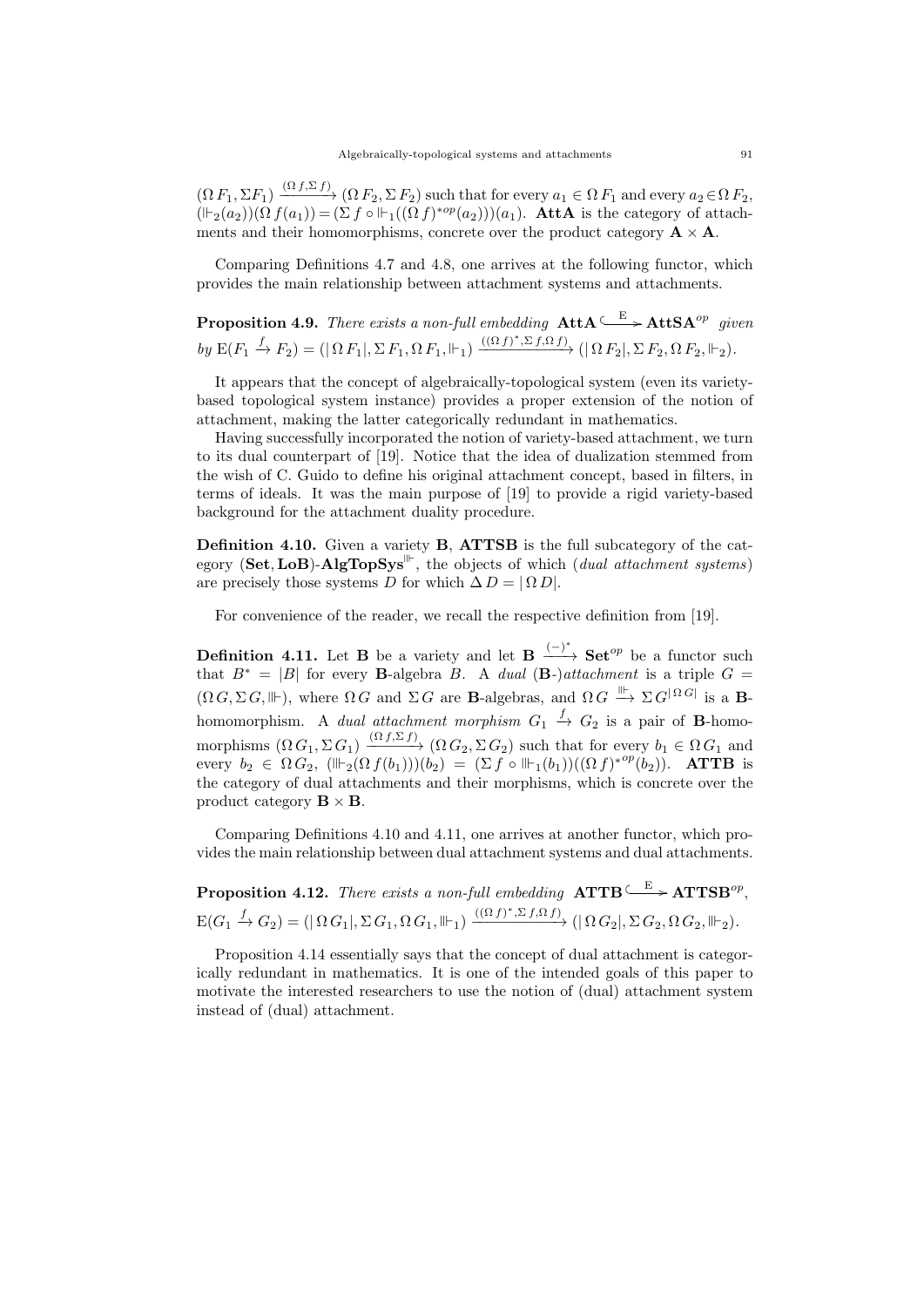4.3. Topological Theory Morphisms Induced by (Dual) Attachment Systems. One of the main justifications of the concept of attachment of C. Guido [23] (which was considered in the framework of complete lattices, but mostly employing frames) was its generated functor from the category  $L$ -Top of  $L$ -topological spaces [28] to the category Top of topological spaces, which appeared to be an embedding in the case of *spatial* attachment. In [61], S. Solovyov showed that the functor stems from the realm of systems and is much related to the *hypergraph* functor of the fuzzy community [27]. Following [19], the functor of C. Guido and its extension of [61] take their origin from a particular morphism of topological theories, induced by an attachment. On the other hand, in Subsection 3.4, we provided topological theory morphisms generated by algebraically-topological systems. Moreover, in the previous subsection, we have finally arrived at the conclusion that the concept of algebraically-topological system extends that of attachment. It is the main purpose of this subsection to provide the analogues of the attachment induced topological theory morphisms in the current setting.

To follow the sequence of appearance of the concepts, we begin with the category AttSA. There exist the following three functors (cf. the respective functors of Subsection 3.4):

- (1) Set  $\times$  AttSA  $\xrightarrow{T_{\Omega}^{AttS}}$  LoA, which is defined by  $T_{\Omega}^{AttS}((X_1, D_1) \xrightarrow{(f,g)} (X_2, D_2))$  =  $(\Omega D_1)^{X_1} \xrightarrow{((f,(\Omega g)^{op})^{\leftarrow})^{op}} (\Omega D_2)^{X_2};$
- $(2) \text{ Set } \times \text{AttSA} \xrightarrow{K_{\Omega}^{AttS}} \text{Set} \times \text{LoA}, K_{\Omega \times}^{AttS}((X_1, D_1) \xrightarrow{(f,g)} (X_2, D_2)) = (|\Omega D_1| \times$  $X_1, \Sigma D_1) \xrightarrow{(\Delta g \times f, (\Sigma g)^{op})} (\vert \Omega D_2 \vert \times X_2, \Sigma D_2);$
- $(3) \ \ \mathbf{Set} \times \mathbf{LoA} \xrightarrow{T_{\Sigma}^{AttS}} \mathbf{LoA} = \mathbf{Set} \times \mathbf{LoA} \xrightarrow{(-)^{\leftarrow}} \mathbf{LoA}.$

From Lemma 3.19 and the comments afterwards as well as Proposition 4.3, one obtains the following topological theory morphism:



where  $T_{\Sigma}^{AttS} K_{\Omega \times}^{AttS}$  $\frac{\eta^{AttS}}{\eta^{AttS}}$  T<sub>0</sub><sup>AttS</sup> is given by the formula  $T_{\Omega}^{AttS}(X,D)$   $\frac{(\eta^{AttS}_{(X,D)})^{op}}{(\eta^{AttS})^{off}}$  $\longrightarrow$  $T_{\Sigma}^{AttS} K_{\Omega \times}^{AttS}(X,D) = (\Omega D)^{X} \xrightarrow{(-)\vert_{(X,D)}} (\Sigma D)^{\vert \Omega D \vert \times X}, \alpha \vert_{(X,D)}^{\vert_{(X,D)}}$  $\alpha_{(X,D)}^{\| \vdash}(a,x) = \alpha_X^{\| \vdash_{\Omega}}(a,x) =$  $(\models(a, \alpha(x)) = ((\models(a))(\alpha(x))$  (for a better understanding, we used the satisfaction relation  $\models$ ). The just defined morphism of topological theories provides an extension of the respective morphism of [61] (at that time never defined explicitly, due to the lack of its underlying machinery), whose fixed-basis restriction (the reader is advised to recall Subsection 3.3) gives rise to the above-mentioned functor of C. Guido and the hypergraph functor.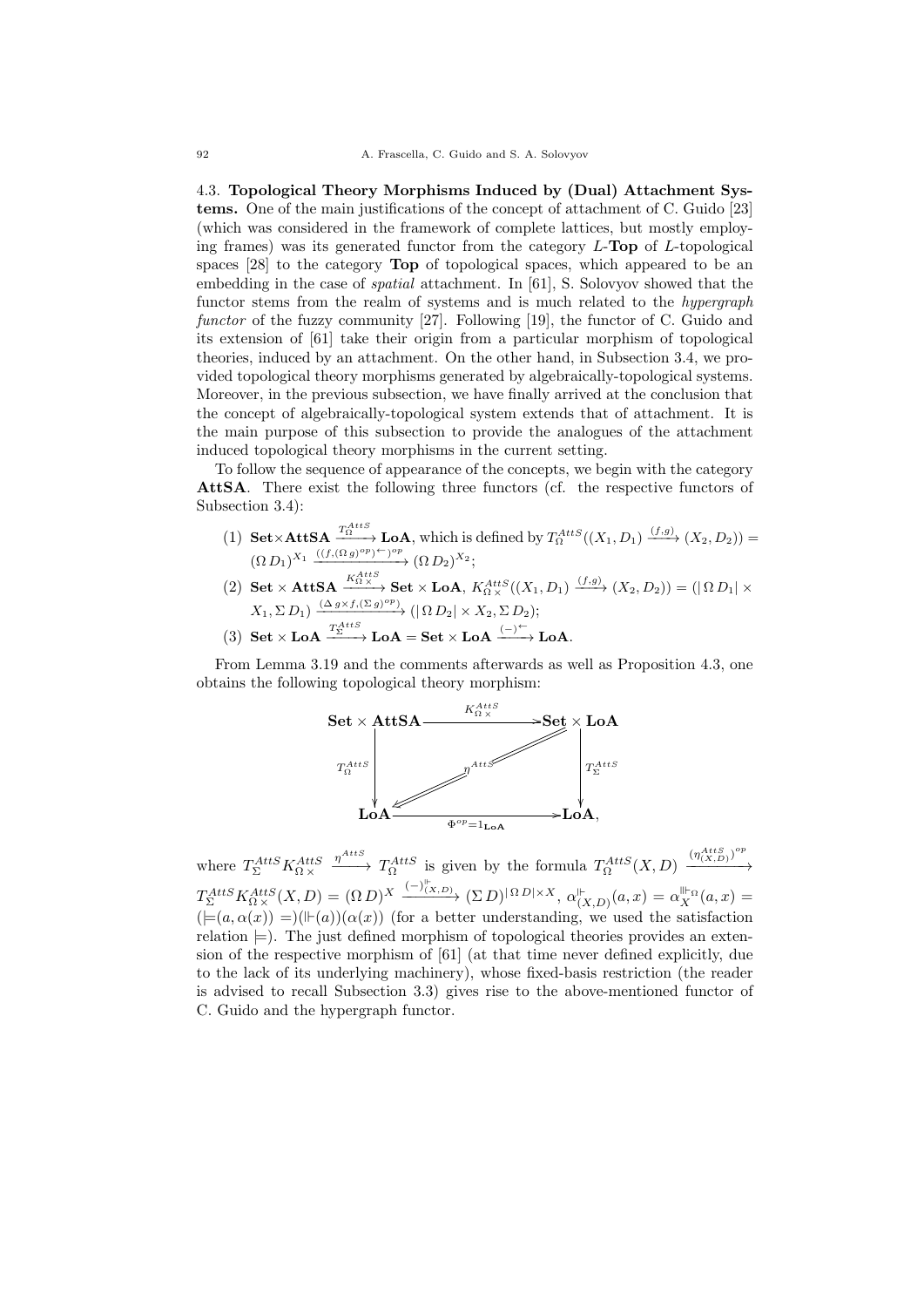The case of the category **ATTSB** is similar (use Proposition 4.1), the respective natural transformation  $T_{\Sigma}^{ATTS}K_{\Omega\times}^{ATTS}$  $\frac{\eta^{ATTS}}{\eta^{ATTS}}$  defined by the formula  $T^{ATTS}_{\Omega}(X,D) \xrightarrow{(\eta_{(X,D)}^{ATTS})^{op}}$  $\xrightarrow{(\eta_{(X,D)}^{ATTS})^{op}} T_{\Sigma}^{ATTS} K_{\Omega \times}^{ATTS}(X,D) = (\Omega D)^{X} \xrightarrow{(-)^{||^*_{X,D}} (\Sigma D)^{||\Omega D|| \times X}},$  $\alpha_{(3)}^{\parallel \vdash}$  $\prod_{(X,D)}^{\mathbb{I}_{\mathbb{I}}} (a,x) = \alpha_X^{\mathbb{II}_{\mathbb{I}} \alpha}(a,x) = (=(a,\alpha(x))) = ((\mathbb{I}_{\mathbb{I}} \alpha(x)))(a)$ . The obtained topological theory morphism is an analogue of that of [19] for dual attachments.

The reader will easily recall the topological theory morphism given just after Lemma 3.21. It appears that the morphism has not yet been considered in the attachment framework. It will be the topic of our subsequent papers to study the morphism and its generated functor between the categories of topological structures.

4.4. Dual Attachment Pairs. We have already mentioned in the paper the concept of duality in the setting of attachments (see [19] for a throughout discussion of the topic). As follows from the obtained results, every (dual) attachment (system) gives rise to a functor between the categories of catalg topological spaces. The concept of attachment duality provides a machinery to determine, when the fixed-basis functors generated by an attachment and a dual attachment coincide, the respective pair of attachments for such an occurrence being called a dual attachment pair. It appears that algebraically-topological systems provide a convenient framework to develop further the theory of attachment duality started in [19]. Moreover, it is precisely this ability to incorporate attachment duality, which shows the advantage of the latter structures over topological systems. As the reader will see, the notion of attachment duality requires an extended version of systems, which do have an algebra instead of a set as their first component (cf. Example 3.4).

Let D be a system from the category  $(E, C, B)$ -AlgTopSys such that there exists an **A**-algebra A with  $||A||_E = \Delta D$ ,  $||A||_B = \Omega D$  and, moreover,  $\models (a_1, a_2) =$  $\models$ (a<sub>2</sub>, a<sub>1</sub>) for every  $a_1, a_2 \in A$ .

From the first item of Proposition 4.1, one obtains a **B**-homomorphism  $\Omega D \stackrel{\parallel\vdash}{\longrightarrow}$  $(\|\Sigma D\|_{\mathbf{B}})^{(|\Delta D|=|\Omega D|)}$ , which is given by  $\mathbb{H}(b) = \models (-,b)$  and, therefore,  $G =$  $(|\Omega D|, ||\Sigma D||_B, \Omega D, \|\cdot\|)$  is a dual attachment system, or, more precisely, an object of the category ATTSB. On the other hand, by the first item of Proposition 4.3, there exists a map  $(|\Omega D| = |\Delta D|) \stackrel{\Vdash}{\to} \mathbf{E}(\Delta D, ||\Sigma D||_{\mathbf{E}})$  defined by  $\mathbb{H}(e) = \models (-, e)$  and, therefore,  $F = (|\Delta D|, |\Sigma D|) \mathbb{E}, |\Delta D|, |\Sigma \rangle$  is an attachment system, or, more precisely, an object of the category **AttSE**. Moreover, for every  $a_1, a_2 \in A$ ,  $(\mathbb{F}(a_1))(a_2) = \mathbb{F}(a_2, a_1) = \mathbb{F}(a_1, a_2) = (\mathbb{F}(a_2))(a_1)$ . Following the terminology of [19],  $(F, G)$  is called a dual attachment pair.

The construction can also be done in a different manner. From the second item of Proposition 4.3, we get a map  $(|\Delta D| = |\Omega D|) \stackrel{\mu}{\rightarrow} \mathbf{B}(\Omega D, ||\Sigma D||_{\mathbf{B}})$ ,  $\Vdash (b) =$  $=(b, -)$  and then  $\overline{F}=(\overline{[0, D]}, \overline{[2, D]}]_B, \overline{[0, D]}, \overline{[E]}_B)$  is an object of **AttSB**. On the other hand, from the second item of Proposition 4.1, we get an E-homomorphism  $\Delta D \stackrel{\Vdash}{\rightarrow}$  $(\|\Sigma D\|_{\mathbf{E}})^{(|\Omega D|=|\Delta D|)}, \|\vdash(e) = \models(e, -) \text{ and then } \overline{G} = (|\Delta D|, |\Sigma D|)_{\mathbf{E}}, \Delta D, \|\vdash) \text{ is }$ an object of **ATTSE**. For every  $a_1, a_2 \in A$ ,  $(\mathbb{F}(a_1))(a_2) = \mathbb{F}(a_1, a_2) = \mathbb{F}(a_2, a_1) =$  $(\mathbb{H}(\alpha_2))(a_1)$ . We obtain a dual attachment pair  $(\overline{F}, \overline{G})$ , different from  $(F, G)$ .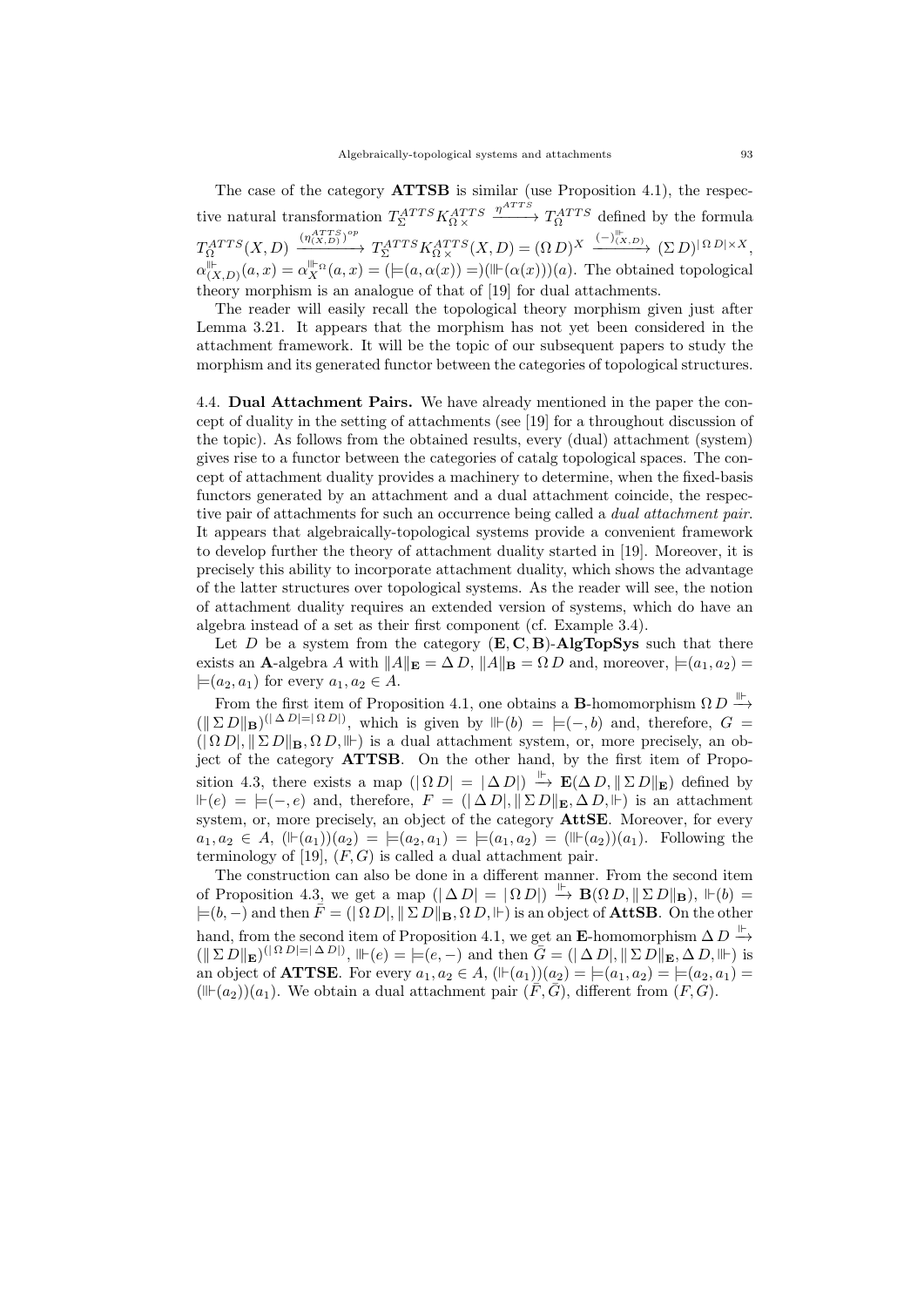To have a usable term, we call the systems  $D$  with the above conditions dual attachment system pairs.

**Definition 4.13.** The category  $(E, C, B)$ -**DAttSPr** is the full subcategory of (E, C, B)-AlgTopSys, comprising precisely the dual attachment system pairs.

Categories of the form  $(E, C, B)$ -**DAttSPr** provide a convenient framework to study the concept of duality for attachment systems, providing not only objects but also the respective morphisms, the case of which was not touched on in [19]. It will be the topic of our further research to study the categories  $(E, C, B)$ -**DAttSPr** and their induced concepts in full detail.

4.5. Attachment Topology. This subsection shows probably one of the most interesting concepts related to attachment system theory, which has never been considered before, namely, the topology induced by attachment systems. It is important to notice that in [19] we doubted even the possibility of its existence, because we were concentrating on attachment generated topological theory morphisms. This paper clarifies the question at last.

Since the category AttSA of Definition 4.6 is a subcategory of a particular category of algebraically-topological systems, which has a spatialization procedure described in Proposition 3.6, one easily obtains the respective attachment system machinery (recall the notations of Example 2.8).

**Proposition 4.14.** There exists a functor  $\text{AttSA} \xrightarrow{\text{AttSpat}} \text{LoA-Top}$  defined by  $AttSpat(D_1 \stackrel{f}{\rightarrow} D_2) = (|\Omega D_1|, \Sigma D_1, \tau_1) \xrightarrow{(\Delta f, (\Sigma f)^{op})} (|\Omega D_2|, \Sigma D_2, \tau_2), \text{ where}$  $\tau_i = \{(\Vdash_i(-))(b) | b \in |\Omega D_i|\}.$ 

The following example is bound to provide more intuition for the concept.

**Example 4.15.** Let L be a frame and let  $D = (|L|, 2, L, \Vdash)$  be an object of **AttSFrm.** Then AttSpat D can be considered as a crisp topological space  $(|L|, \tau)$ , where  $\tau$  consists of the sets  $Ext(b) = \{a \in L | b \in \mathbb{H}(a)\}\$  (the notation "Ext" comes from the realm of topological systems of S. Vickers) for every  $b \in L$ , where " $b \in \mathbb{H}(a)$ " is a shorthand for " $(\mathbb{H}(a))(b) = \top$ ". To get even more clarity, suppose that L is a finite chain and define the map  $L \stackrel{\text{P}}{\rightarrow} \text{Frm}(L, 2)$  by

$$
L \xrightarrow{\Vdash (a)} \mathbf{2}: b \mapsto \begin{cases} \top, & a < b \\ \bot, & \text{otherwise} \end{cases}
$$

for  $a \neq \top$  and let  $\mathbb{H}(\top) = \mathbb{H}(\bot)$ . It follows that  $Ext(b) = \{a \in L \mid a < b\} \cup \{\top\}$ for  $b \neq \perp$  and  $Ext(\perp) = \emptyset$ . If L has more than two elements, then the obtained topology is neither discrete no indiscrete.

To get better acquainted with the new concept, below we show a simple property of attachment system topology. To begin with, we recall two properties of attachments, introduced by C. Guido [23].

**Definition 4.16.** Let  $D = (|L|, 2, L, \Vdash)$  be an object of **AttSFrm.** D is called spatial provided that for every distinct  $a, b \in L$ , there exists  $c \in L$  such that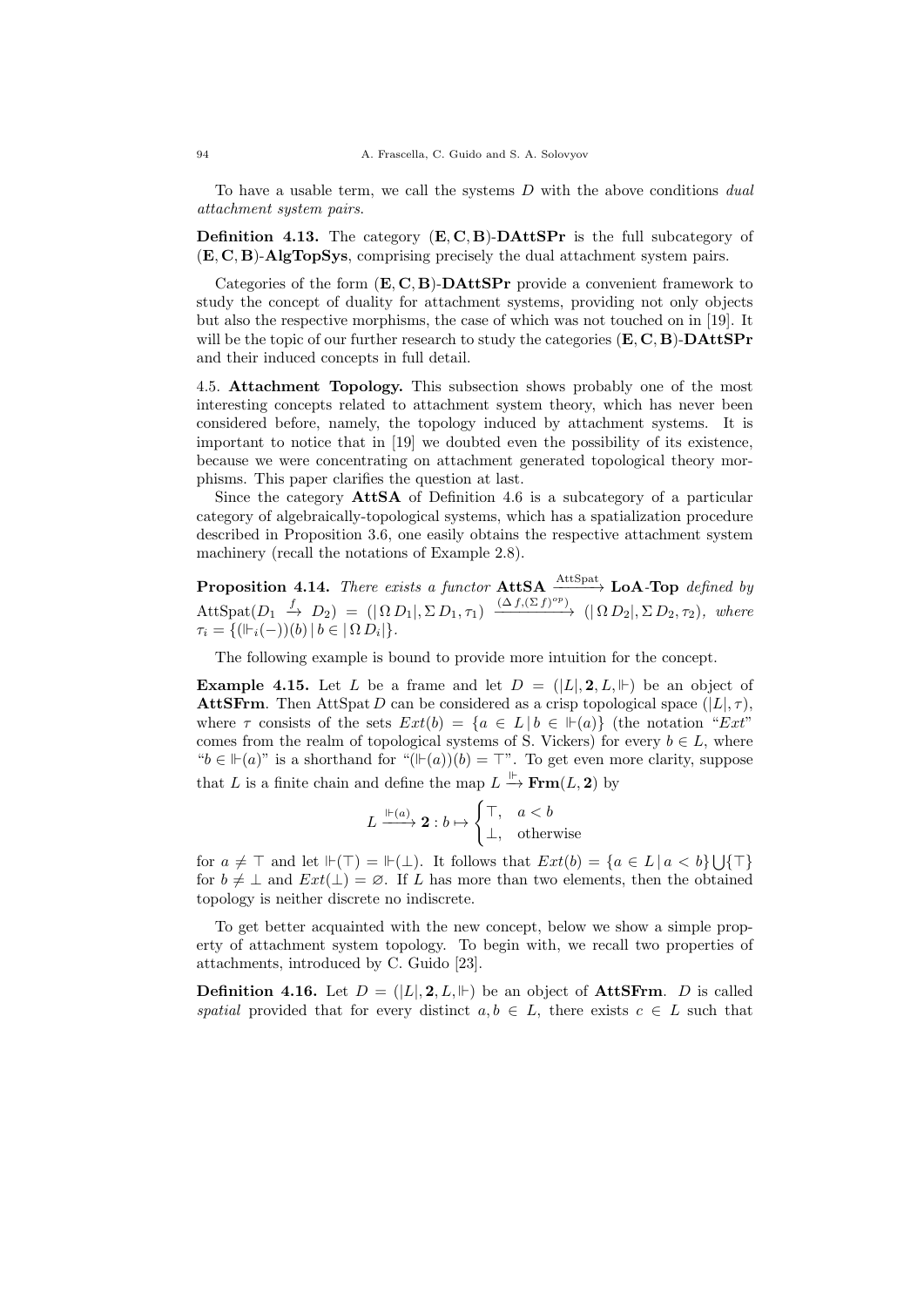$a \in \mathbb{H}(c)$  and  $b \notin \mathbb{H}(c)$ . D is called *symmetrical* provided that for every  $a, b \in L$ , if  $b \in \mathbb{H}(a)$ , then  $a \in \mathbb{H}(b)$ .

**Proposition 4.17.** If a frame attachment system  $D = (|L|, 2, L, \Vdash)$  is both spatial and symmetrical, then AttSpat D is a  $T_0$  space.

*Proof.* Given distinct  $a, b \in L$ , either  $a \nleq b$  or  $b \nleq a$ . In the former case, by spatiality of D, there exists  $c \in L$  such that  $a \in \mathbb{H}(c)$  and  $b \notin \mathbb{H}(c)$ . Since D is symmetrical,  $c \in \mathbb{H}(a)$  and  $c \notin \mathbb{H}(b)$  and, therefore,  $a \in Ext(c)$  and  $b \notin Ext(c)$ .  $\Box$ 

It will be the topic of our future research to consider set-theoretic properties of attachment system topology, whereas here we will continue exploring its categorical features.

Proposition 3.9 provides a way from spaces to systems, which in general is not an embedding. Unfortunately, the functor can not be directly used in the framework of AttSA, since the latter category imposes a restriction on its objects. On the other hand, a particular subcategory of the category LoA-Top can still be mapped to the category of attachment systems, thereby providing a full embedding.

Definition 4.18. LoA-AttSTop is the full subcategory of LoA-Top, comprising precisely those spaces  $(X, A, \tau)$  for which there exists a bijection  $|\tau| \stackrel{\hbar}{\to} X$  (attachment system spaces).

The new category in hand, we are able to obtain the following important result.

**Proposition 4.19.** There exists a full embedding  $\text{LoA-AttSTop} \xrightarrow{\text{AttB}} \text{AttSA}$ , which explicitly is given by the formula  $\text{AttE}((X_1, A_1, \tau_1) \xrightarrow{(f,\varphi)} (X_2, A_2, \tau_2)) =$  $(|\tau_1|, A_1, \tau_1, \Vdash_1) \xrightarrow{(h_2^{-1} \circ f \circ h_1, \varphi, (f, \varphi)^\leftarrow)} (|\tau_2|, A_2, \tau_2, \Vdash_2), \text{ where } \tau_i \xrightarrow{\Vdash_i} \mathbf{A}(\tau_i, A_i) \text{ is de-}$ fined by  $(\vDash_i(\alpha))(\beta) = \beta(\hbar_i(\alpha)).$ 

Proof. Straightforward application of Proposition 3.9 provides the correctness of the definition and its functorial properties, e.g., preservation of continuity follows from the fact that for every  $\alpha \in |\tau_1|$  and every  $\beta \in \tau_2$ ,  $(\Vdash_1(\alpha))((f,\varphi)^\leftarrow(\beta)) =$  $\varphi^{op} \circ \beta \circ f(\hbar_1(\alpha)) = \varphi^{op} \circ \beta(\hbar_2 \circ \hbar_2^{-1} \circ f \circ h_1(\alpha)) = (\varphi^{op} \circ \Vdash_2 (\hbar_2^{-1} \circ f \circ \hbar_1(\alpha)))(\beta).$ 

For the embedding property, notice that  $\text{AttE}(X_1, A_1, \tau_1) = \text{AttE}(X_2, A_2, \tau_2)$ implies  $\tau_1 = \tau_2$  and, therefore,  $X_1 = X_2$ .

To show fullness, we notice that given an arbitrary attachment system morphism  $(|\tau_1|, A_1, \tau_1, \Vdash_1) \stackrel{f}{\to} (|\tau_2|, A_2, \tau_2, \Vdash_2)$ , for every  $\beta \in \tau_2$  and every  $x \in X_1$ , it follows that  $(\Omega f(\beta))(x) = (\Omega f(\beta))(\hbar_1 \circ \hbar_1^{-1}(x)) = (\mathbb{H}_1(\hbar_1^{-1}(x)))(\Omega f(\beta)) = (\Sigma f \circ$  $\Vdash_2(\Delta\,f(\hbar_1^{-1}(x))))(\beta)=\Sigma\,f\circ\beta(\hbar_2(\Delta\,f(\hbar_1^{-1}(x))))=(\Sigma\,f\circ\beta\circ(\hbar_2\circ\Delta\,f\circ\hbar_1^{-1}))(x)=$  $((\hbar_2 \circ \Delta f \circ \hbar_1^{-1}, (\Sigma f)^{op}) \leftarrow (\beta))(x)$ , i.e.,  $\tau_1 \ni \Omega f(\beta) = ((\hbar_2 \circ \Delta f \circ \hbar_1^{-1}), (\Sigma f)^{op}) \leftarrow (\beta)$ . As a consequence, we obtain that  $|(X_1, A_1, \tau_1)| \xrightarrow{(h_2 \circ \Delta f \circ h_1^{-1}, (\Sigma f)^{op})} |(X_2, A_2, \tau_2)|$  is continuous and AttE $(\hbar_2 \circ \Delta f \circ \hbar_1^{-1}, (\Sigma f)^{op}) = f.$ 

After looking at Propositions 4.14 and 4.19, the question arises as to whether an analogue of Proposition 3.10 holds in the attachment system setting. Similar to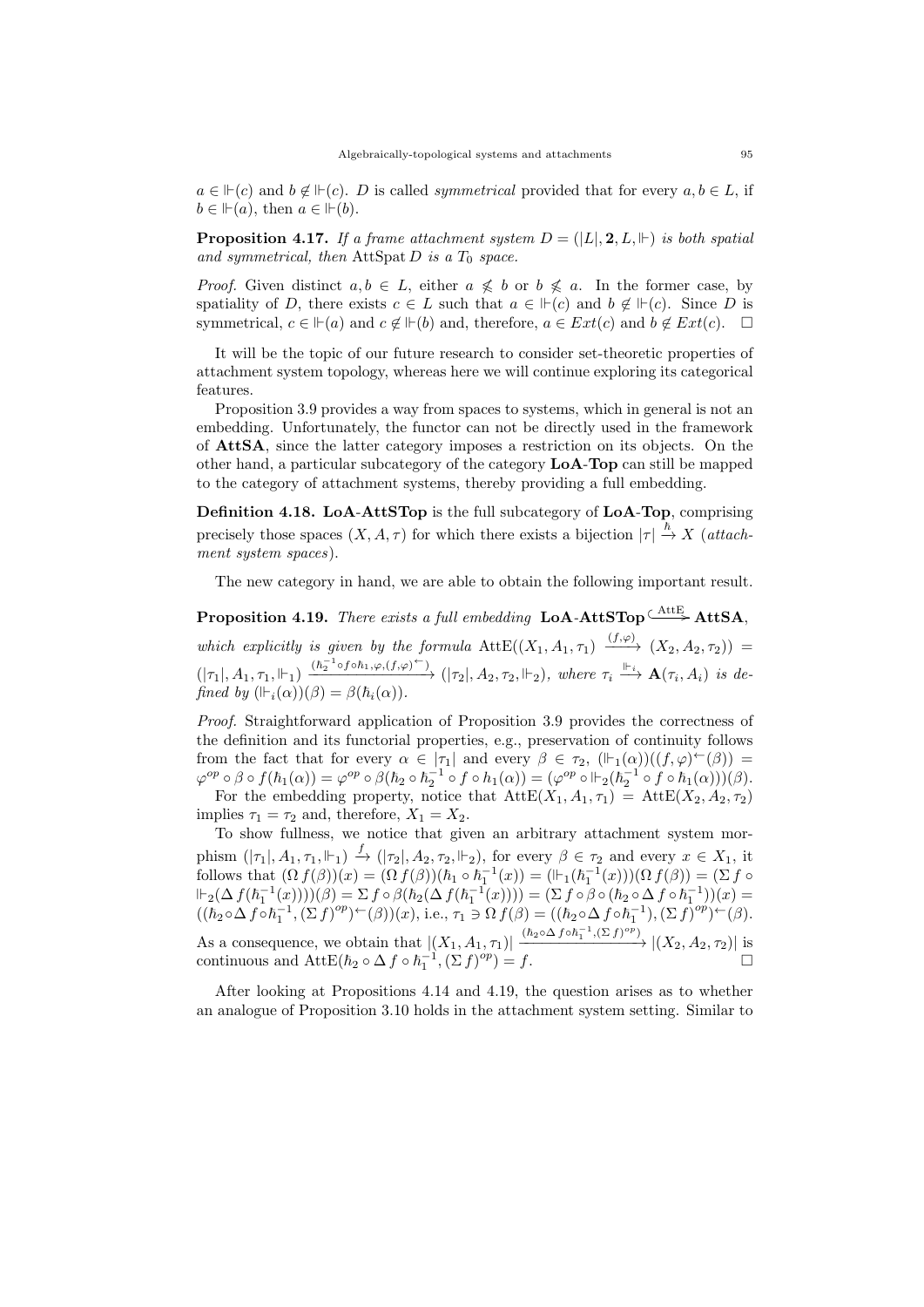the problem with the definition of the embedding AttE, it appears that the image of the category AttSA under AttSpat is (in general) not necessarily contained in the category LoA-AttSTop. As a possible solution, we can restrict the domain of AttSpat. The following provides the subcategory in question, which is preceded by an additional definition required for the occasion (the new concept has already appeared in [61], motivated by the notion of attachment spatiality of C. Guido recalled in Definition 4.16, which in its turn was related to the well-known notion of spatial locale [33]).

**Definition 4.20.** An attachment system D is called  $\Sigma$ -spatial provided that for every distinct  $a_1, a_2 \in \Omega D$ , there exists  $a \in \Omega D$  such that  $(\Vdash(a))(a_1) \neq (\Vdash(a))(a_2)$ . SpAttSA is the full subcategory of AttSA of Σ-spatial attachment systems.

The next lemma justifies our introduction of a new category.

## Lemma 4.21.

- (1) Given a  $\Sigma$ -spatial attachment system D let AttSpat  $D = (|\Omega D|, \Sigma D, \tau)$ . There exists an A-isomorphism  $\Omega D \xrightarrow{Ext} \tau$  defined by  $Ext(a) = (\mathbb{H}(-))(a)$ . In particular, AttSpat  $D$  is an attachment system space.
- (2) Given an attachment system space  $(X, A, \tau)$ , AttE $(X, A, \tau)$  is  $\Sigma$ -spatial.

Proof. To show the first item, notice that surjectivity of the map follows from Proposition 4.14, whereas injectivity is the consequence of  $\Sigma$ -spatiality. Moreover, for every  $\lambda \in \Lambda_{\mathbf{A}},$  every  $\langle a_i \rangle_{n_\lambda} \in (\Omega D)^{n_\lambda}$  and every  $a \in \Omega D$ , one obtains that  $(Ext(\omega_\lambda^{\Omega}D(\langle a_i \rangle_{n_\lambda}))) (a) = (\mathbb{H}(a))(\omega_\lambda^{\Omega}D(\langle a_i \rangle_{n_\lambda})) = \omega_\lambda^{\Sigma}D(\langle (\mathbb{H}(a))(a_i) \rangle_{n_\lambda}) =$  $\omega_\lambda^{\Sigma D}(\langle (Ext(a_i))(a)\rangle_{n_\lambda}) = (\omega_\lambda^{\tau}(\langle Ext(a_i)\rangle_{n_\lambda}))(a).$ 

For the second item, notice that given distinct  $\alpha_1, \alpha_2 \in \tau$ , there exists  $x \in X$  such that  $\alpha_1(x) \neq \alpha_2(x)$  and, therefore,  $(\mathbb{H}(\hbar^{-1}(x)))(\alpha_1) = \alpha_1(\hbar \circ \hbar^{-1}(x)) = \alpha_1(x) \neq$  $\alpha_2(x) = ($ | $\vdash$ ( $\hbar^{-1}$  $(x))$ ) $(\alpha_2)$ .

With the help of the above-mentioned lemma, we immediately obtain the restric-

tion  $\mathbf{SpAttSA} \xrightarrow[\text{AttSet}]{} \mathbf{LoA-AttSTop}$ , which (as might have been expected)

appears to be an equivalence.

**Proposition 4.22.** The above two functors  $\text{LoA-AttSTop} \xrightarrow{\overline{\text{AttE}}} \text{SpAttSA}$  and  $\mathbf{SpAttSA} \xrightarrow{\text{AttSpat}} \mathbf{LoA-AttSTop}$  provide an equivalence between the categories LoA-AttSTop and SpAttSA.

Proof. Straightforward computations similar to the proof of Proposition 3.10 show that given a Σ-spatial attachment system D, it follows that  $(\overline{\text{AttE}} \ \overline{\text{Att}} \ \overline{\text{Det}} D =$  $(|\tau|, \Sigma D, \tau, \tilde{\mathbb{H}})$   $\xrightarrow{\varepsilon_D = (|Ext^{-1}|, 1_{\Sigma D}, Ext^{op})} D$  is an  $\overline{\text{AttE}}$ -co-universal arrow for D. Moreover, it is easy to see that  $\varepsilon_D$  is an isomorphism.

Given an attachment system space  $(X, A, \tau)$ , there exists a morphism of the category **Set**  $\times$  **LoA** defined by  $|(X, A, \tau)| \xrightarrow{\eta_{(X, A, \tau)} = (\hbar^{-1}, 1_A)} |(\overline{\text{AttSpat}} \ \overline{\text{AttE}}(X, A, \tau))|$  $\overline{\text{AttSpat}}(|\tau|, A, \tau, \Vdash) = (|\tau|, A, \tilde{\tau})$ . To prove its continuity, notice that given  $\alpha \in \tau$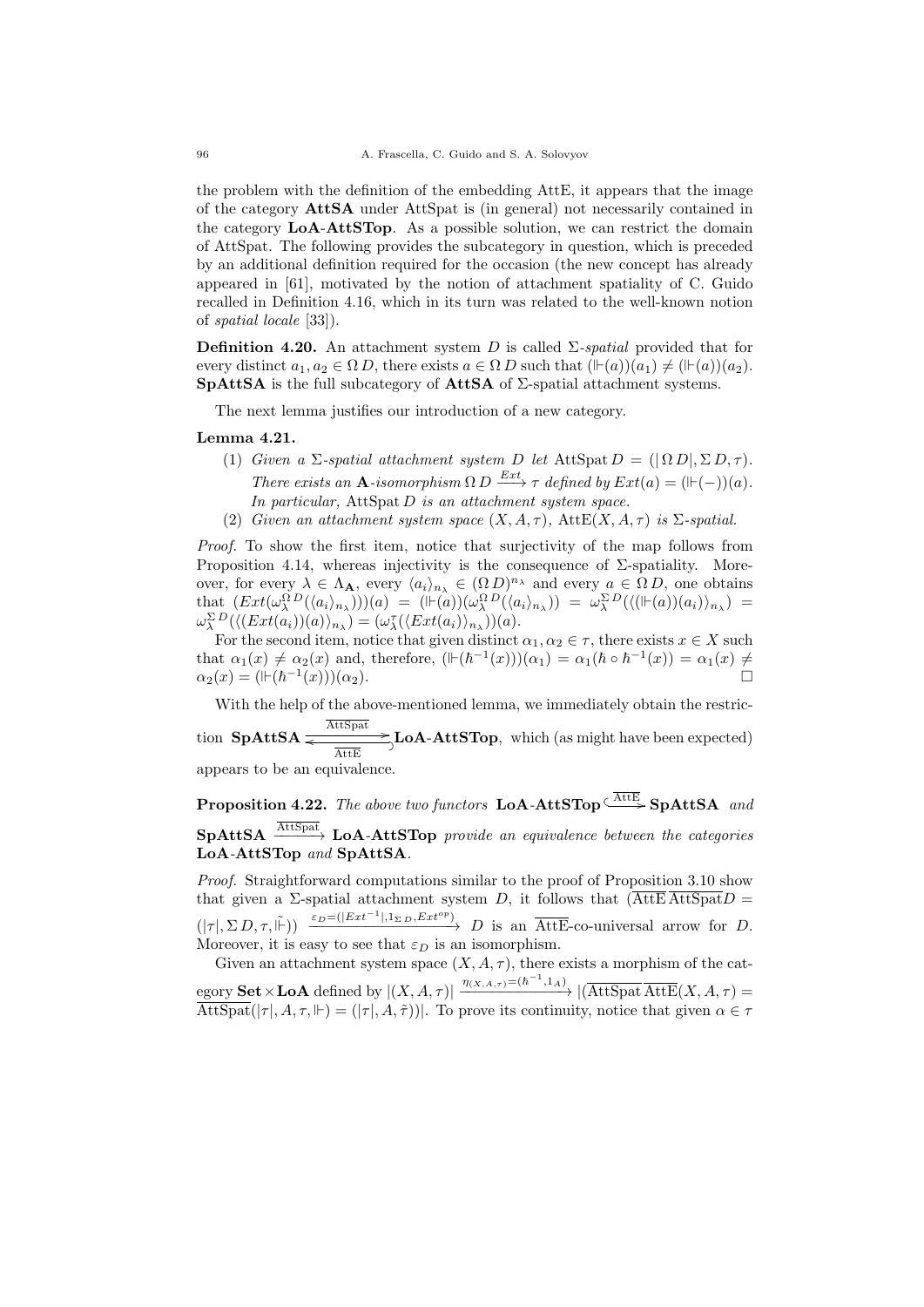and  $x \in X$ ,  $((\hbar^{-1}, 1_A) \in (Ext(\alpha)))(x) = (Ext(\alpha))(\hbar^{-1}(x)) = (H(\hbar^{-1}(x)))(\alpha) =$  $\alpha(\hbar \circ \hbar^{-1}(x)) = \alpha(x)$ . We show that  $\eta_{(X,A,\tau)}$  is an AttSpat-universal arrow for  $(X, A, \tau)$ , i.e., every space morphism  $(X, A, \tau) \xrightarrow{(f, \varphi)} (\overline{\text{AttSpat}} D = (\vert \Omega D \vert, \Sigma D, \sigma))$ has a unique system morphism  $(\overline{\text{AttE}}(X, A, \tau) = (|\tau|, A, \tau, \tilde{\mathbb{F}})) \stackrel{g}{\rightarrow} D$ , making the following triangle commute

$$
(X, A, \tau) \xrightarrow{\eta_{(X, A, \tau)}} \overbrace{\text{AttSpat}}^{\text{AttSpat}} \overbrace{\text{AttSpat}}^{\text{AttSpat}}(X, A, \tau)
$$
\n
$$
\xrightarrow{\text{AttSpat}}^{\text{AttSpat}}
$$

The morphism in question can be defined by  $|\tau| \stackrel{\Delta g}{\longrightarrow} |\Omega D| = |\tau| \stackrel{\hbar}{\rightarrow} X \stackrel{f}{\rightarrow} |\Omega D|$ ,  $\Sigma D \stackrel{\Sigma g}{\longrightarrow} A = \Sigma D \stackrel{\varphi^{op}}{\longrightarrow} A$  and  $\Omega D \stackrel{\Omega g}{\longrightarrow} \tau = \Omega D \stackrel{Ext}{\longrightarrow} \sigma \stackrel{(f,\varphi) \leftarrow |\tau}{\longrightarrow} \tau$ . To verify its continuity, notice that given  $\alpha \in \tau$  and  $a \in \Omega D$ ,  $(\tilde{\mathbb{F}}(\alpha))(\Omega g(a)) = (\Omega g(a))(\hbar(\alpha)) =$  $((f, \varphi)^{\leftarrow} \circ Ext(a))(\hbar(a)) = (\varphi^{op} \circ Ext(a) \circ f \circ \hbar)(\alpha) = \Sigma g \circ \Vdash (f \circ \hbar(\alpha))(a) =$  $(\Sigma g \circ \mathbb{H}(\Delta g(\alpha)))(a)$ . Commutativity of the above diagram is clear. Uniqueness of g follows from reversing the just presented equation sequence.

The last step shows that  $\eta_{(X,A,\tau)}$  is an isomorphism, i.e.,  $|(|\tau|, A, \tilde{\tau})| \xrightarrow{(h,1_A)}$  $|(X, A, \tau)|$  is continuous. For every  $\alpha \in \tau$  and every  $\beta \in |\tau|$ ,  $((\hbar, 1_A)^{\leftarrow}(\alpha))(\beta) =$  $\alpha \circ \hbar(\beta) = (\mathbb{H}(\beta))(\alpha) = (Ext(\alpha))(\beta)$ . As a result,  $(\hbar, 1_A)^\leftarrow(\alpha) = Ext(a) \in \tilde{\tau}$ .

An experienced reader will immediately recall the equivalence between the categories of sober topological spaces and spatial locales from the theory of pointless topology [33]. A natural question arises as to whether Proposition 4.22 will result in the just mentioned equivalence in the case of frames. Brief inspection shows that attachment system spaces are not sober spaces. Indeed, by [33, p. 43] every sober space  $(X, \tau)$  has a bijection  $X \to \{X \setminus S \mid S \text{ is an irreducible closed subset of } X\} \subseteq$  $\tau$  that is something different from just having a bijection  $X \to \tau$ . It follows that attachment system topology is not a particular subcase of classical pointless topology and, therefore, deserves to be studied on its own. It will be the topic of our further research to fully develop the respective theory.

## 5. Conclusion

This paper introduced the concept of *algebraically-topological system* as a generalization of topological systems of S. Vickers [67] and their variety-based version of [62]. Apart from extending the classical results of the theory of (variety-based) topological systems to the new framework, the concept incorporated the notion of attachment of C. Guido [23], showing its categorical redundancy in mathematics. The proposed substitution for the concept, called attachment system, appears to have many good properties. For example, attachment systems give rise to several morphisms of topological theories, providing a functor, which incorporates the hypergraph functor of lattice-valued mathematics [27]. Moreover, attachment systems have an internal topology, the existence of which has never been mentioned in the attachment theory before (the theory itself, however, is quite young). As the main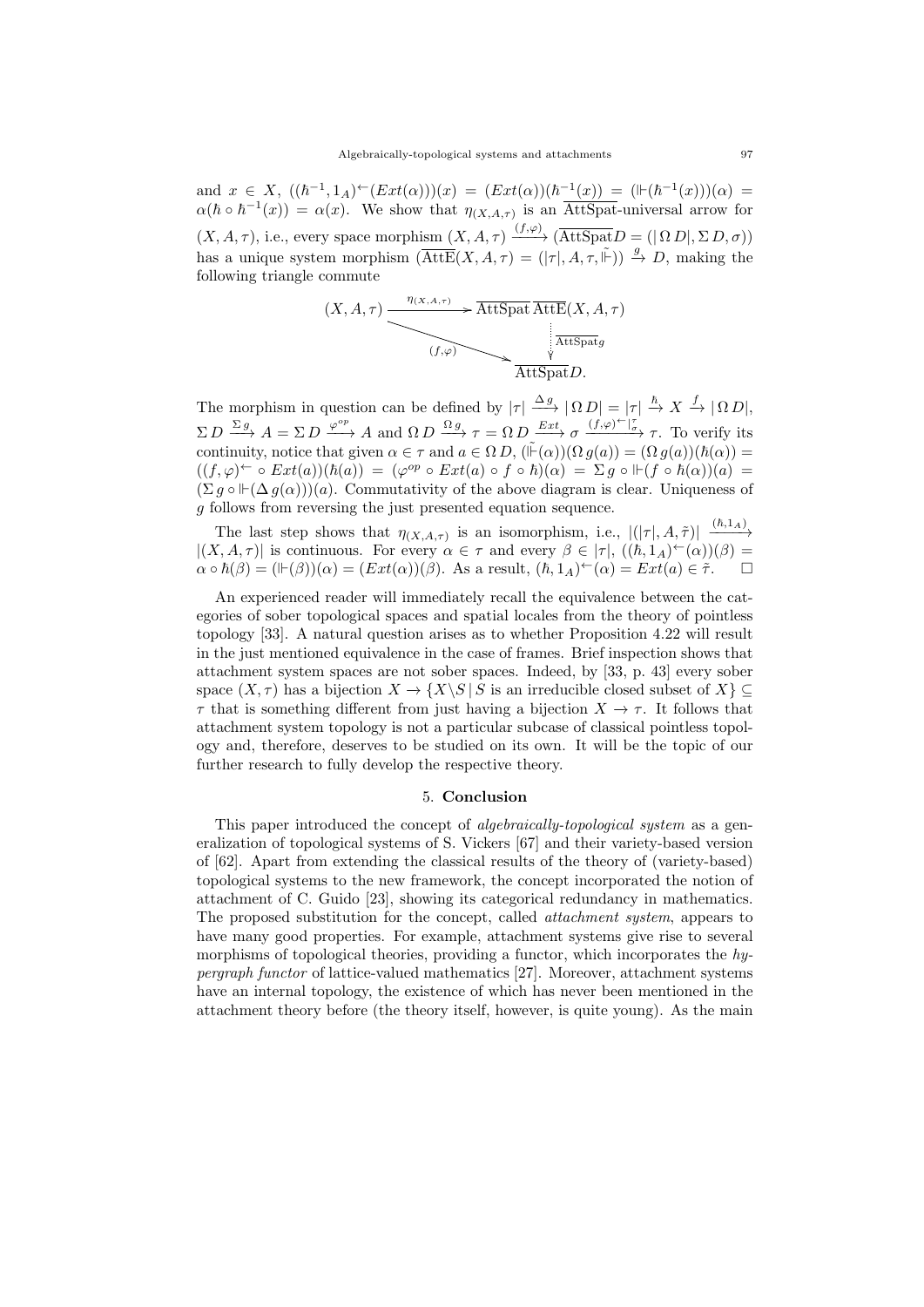result in this direction, we proved the equivalence between the categories of spatial attachment systems and attachment system spaces, which provides an attachment system analogue of the well-known sobriety-spatiality equivalence of, e.g., [33], but not coinciding with it. In view of the obtained results, we call attachment system topology variety-based pointless topology. Its main advantage is the possibility of doing pointless topology in an arbitrary variety of algebras and that provides an opening for developing lattice-valued analogue of pointless topology, whose theory has already been started long ago by, e.g., B. Hutton [30]. As often happens with new settings, several open problems arise, some of which we list below.

In [66], we showed that the categories of catalg topological spaces and systems are respectively topological and (under reasonable assumptions on the corresponding topological theory) essentially algebraic over their ground categories. With the notions of topological algebra and algebraically-topological system in hand, the first problem springs into mind at once.

Problem 5.1. Under what conditions are the categories  $(E, C, B)$ -TopAlg and (E, C, B)-AlgTopSys respectively topological and essentially algebraic over their ground categories?

The problem initiates a rather far-reaching study on incorporation the theory of topological algebras into the framework of catalg topology, presented at the beginning of the paper. As has already been said, topological algebras and algebraically-topological systems provide an enrichment (in the category-theoretic sense) of variety-based topology. The next problem is then immediate.

Problem 5.2. In what way should one try to enrich catalg topology in order to incorporate the theory of topological algebras and their related concepts?

The answer to the problem could extend the catalg influence to the realm of classical topological algebra, which up to now has been untouched in the theory (despite the term "algebraic" in its name).

When looking at the morphisms between topological theories considered in this paper and keeping in mind their generated functors (including the above hypergraph functor), one can pose the following problem.

Problem 5.3. Is it possible to obtain the most essential properties of functors between categories of topological structures through the properties of their generated topological theory morphisms?

The problem is a part of our current research on developing a fruitful topological theory (in a general sense) based on the setting of topological theory morphisms (in the sense of this paper).

The framework of attachment system topology introduced in this paper, apart from being a challenging topic of study by itself, raises an important question.

**Problem 5.4.** To which extent (if any) is it possible to incorporate the classical sobriety-spatiality equivalence of, e.g., [33] into the setting of Proposition 4.22?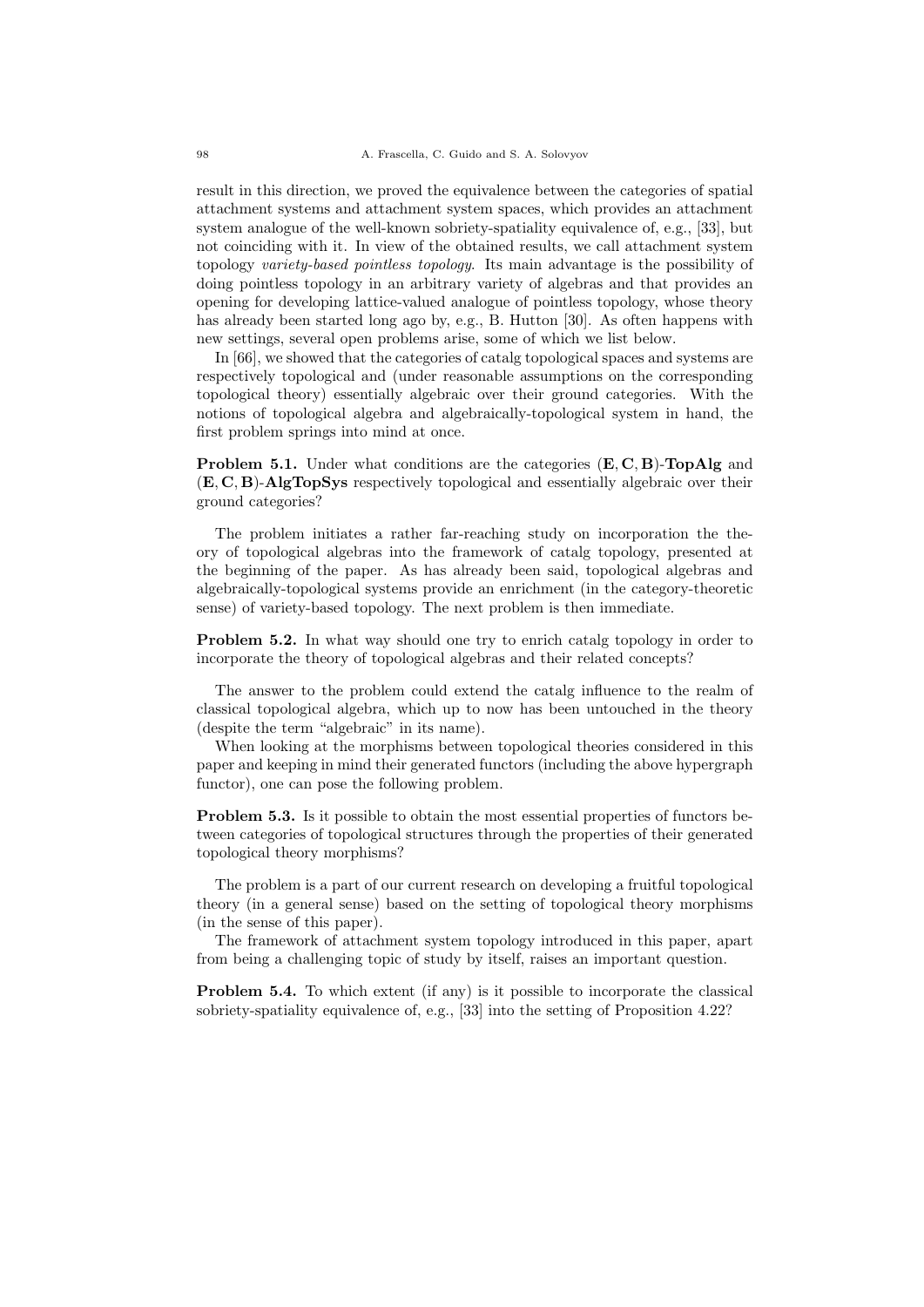The problem induces the study on differences and similarities between the topologies induced by locales and those of attachment systems based on frames. In particular, by analogy with [61, Lemma 5], one can obtain the following simple result.

**Proposition 5.5.** Let **A** be a variety of algebras and let  $A \xrightarrow{(-)^*}$  Set<sup>op</sup> be a functor, which takes every  $\bf{A}$ -algebra  $\vec{A}$  to its underlying set. There exists an embedding  $\mathbf{A} \stackrel{\frown}{\longrightarrow} \mathbf{SpAttSA}^{op}$  given by  $E(A_1 \stackrel{\varphi}{\rightarrow} A_2) = (|A_1|, A_1, A_1, \Vdash_1) \stackrel{(\varphi^*, \varphi, \varphi)}{\longrightarrow}$  $(|A_2|, A_2, A_2, \Vdashg)$ , where  $\Vdash_i(a) = 1_{A_i}$  for every  $a \in A_i$ .

Example 5.6. The case of Frm gives rise to (at least) two possible definitions of the respective functor Frm  $\frac{(-)^*}{\longrightarrow}$  Set<sup>op</sup> (cf. [20, 45, 47, 48] for the constructions and notations):

(1)  $(A \xrightarrow{\varphi} B)^* = |A| \xrightarrow{(\varphi^{\dashv})^{op}} |B|, \varphi^{\dashv}(b) = \bigwedge \{a \in A \mid b \leqslant \varphi(a)\};$ (2)  $(A \xrightarrow{\varphi} B)^* = |A| \xrightarrow{(\varphi^{\vdash})^{op}} |B|, \varphi^{\vdash}(b) = \bigvee \{a \in A \mid \varphi(a) \leqslant b\}.$ 

The second item actually gives a functor  $\text{Frm} \xrightarrow{(-)^*} \text{LoCSLat}(\wedge)$ , where  $\text{CSLat}(\wedge)$ is the variety of  $\Lambda$ -semilattices (cf. the examples after Definition 2.3).

In view of Proposition 5.5, the functor AttSpat of Proposition 4.14, restricted to the category LoA, provides (attachment system) spaces of the form  $(|A|, A, \tau)$ , where  $\tau = \{A \stackrel{a}{\rightarrow} A | a \in A\}$  (recall from Subsection 2.1 our notations with respect to constant maps). Having the result in hand, we ask a challenging question.

Problem 5.7. Is it possible to incorporate pointless topology into attachment topology?

In case of a positive answer, the pointless topology has an opening for a much wider variety-based development, which should be studied appropriately.

In [56] S. Solovyov has presented a generalization of the catalg framework, called lattice-valued catalg topology, which extended the theory of  $(L, M)$ -fuzzy topological spaces of T. Kubiak and A. Sostak  $[37]$ . The concluding problem of this paper, therefore, is simple to state.

**Problem 5.8.** Provide the extension of the framework of this paper to the theory of lattice-valued topological algebras and algebraically-topological systems.

All of the above-mentioned problems will be addressed to our forthcoming papers. The reader is kindly invited to join the research.

Acknowledgements. The authors are much grateful to the anonymous referee for helping them to improve both the linguistic and the mathematical quality of the manuscript, removing several of its deficiencies.

S. Solovyov is grateful to the Department of Mathematics and Statistics of York University (Toronto, Ontario, Canada) for the opportunity of spending the first six months of the year 2012 at its quarters, during which period the first (and also the second) revised version of this manuscript was prepared.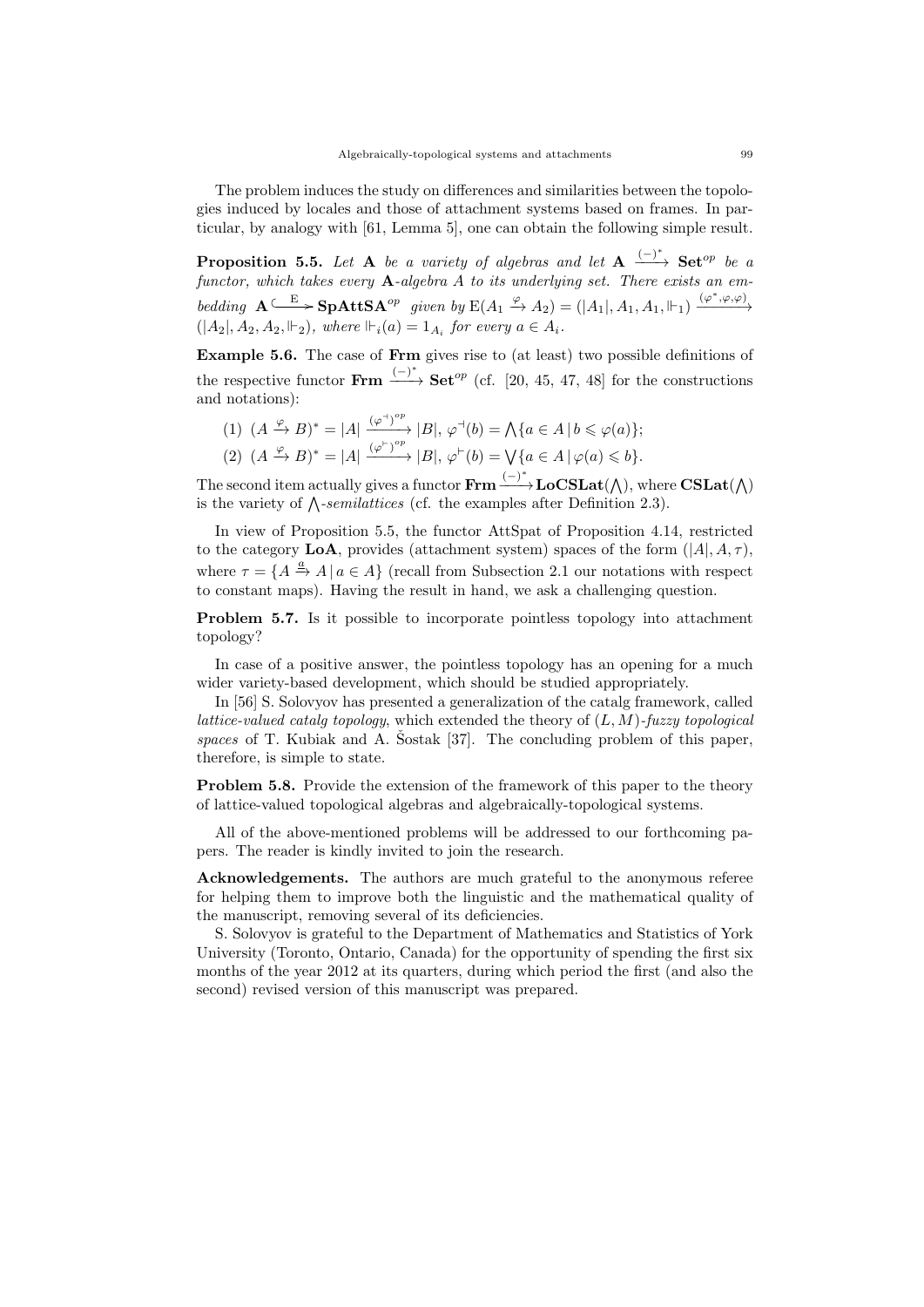#### **REFERENCES**

- [1] M. Abel and A. Sostak, *Towards the theory of L-bornological spaces*, Iranian Journal of Fuzzy Systems, 8(1) (2011), 19–28.
- [2] J. Adámek, H. Herrlich and G. E. Strecker, Abstract and concrete categories: the joy of cats, Dover Publications (Mineola, New York), 2009.
- [3] D. Aerts, E. Colebunders, A. van der Voorde and B. van Steirteghem, State property systems and closure spaces: a study of categorical equivalence, Int. J. Theor. Phys.,  $38(1)$  (1999), 359–385.
- [4] D. Aerts, E. Colebunders, A. van der Voorde and B. van Steirteghem, On the amnestic modification of the category of state property systems, Appl. Categ. Struct.,  $10(5)$  (2002), 469–480.
- [5] F. Bayoumi and S. E. Rodabaugh, Overview and comparison of localic and fixed-basis topological products, Fuzzy Sets and Systems, 161(18) (2010), 2397–2439.
- [6] J. Bénabou, *Treillis locaux et paratopologies*, Semin. de Topologie et de Geometrie differentielle Ch. Ehresmann, 1(2) (1957/58).
- [7] C. L. Chang, Fuzzy topological spaces, J. Math. Anal. Appl., 24 (1968), 182-190.
- [8] D. M. Clark and B. A. Davey, Natural dualities for the working algebraist, Cambridge Studies in Advanced Mathematics, Cambridge University Press, 57 (1998).
- [9] P. M. Cohn, Universal algebra, D. Reidel Publ. Comp., 1981.
- [10] J. T. Denniston, A. Melton and S. E. Rodabaugh, Lattice-valued topological systems, In: U. Bodenhofer, B. De Baets, E. P. Klement, S. Saminger-Platz, eds., Abstracts of the 30th Linz Seminar on Fuzzy Set Theory, Johannes Kepler Universität, Linz, 2009.
- [11] J. T. Denniston, A. Melton and S. E. Rodabaugh, Lattice-valued predicate transformers and interchange systems, In: P. Cintula, E. P. Klement, L. N. Stout, eds., Abstracts of the 31st Linz Seminar on Fuzzy Set Theory, Johannes Kepler Universität, Linz, 2010.
- [12] J. T. Denniston, A. Melton and S. E. Rodabaugh, Interweaving algebra and topology: Latticevalued topological systems, Fuzzy Sets and Systems, 192 (2012), 58–103.
- [13] J. T. Denniston and S. E. Rodabaugh, *Functorial relationships between lattice-valued topology* and topological systems, Quaest. Math., 32(2) (2009), 139–186.
- [14] C. H. Dowker and D. Papert, On Urysohn's lemma, General Topology and its Relations to modern Analysis and Algebra 2, Proc. 2nd Prague topol. Sympos. 1966, (1967), 111–114.
- [15] C. H. Dowker and D. Papert, *Quotient frames and subspaces*, Proc. Lond. Math. Soc., III(16) (1966), 275–296.
- [16] C. H. Dowker and D. Papert Strauss, Separation axioms for frames, Topics in Topol., Colloqu. Keszthely 1972, Colloquia Math. Soc. Janos Bolyai, 8 (1974), 223–240.
- [17] C. Ehresmann, Gattungen von lokalen Strukturen, Jahresber. Dtsch. Math.-Ver., 60 (1957), 49–77.
- [18] A. Frascella, Attachment and topological systems in varieties of algebras, Ph.D. thesis, Department of Mathematics "Ennio De Giorgi", University of Salento, Italy, 2011.
- [19] A. Frascella, C. Guido and S. Solovyov, Dual attachment pairs in categorically-algebraic topology, Appl. Gen. Topol., 12(2) (2011), 101–134.
- [20] G. Gierz, K. Hofmann and etc., Continuous lattices and domains, Cambridge University Press, 2003.
- [21] J. A. Goguen, *L-fuzzy sets*, J. Math. Anal. Appl., **18** (1967), 145–174.
- [22] J. A. Goguen, *The fuzzy Tychonoff theorem*, J. Math. Anal. Appl., **43** (1973), 734–742.
- [23] C. Guido, Fuzzy points and attachment, Fuzzy Sets and Systems,  $161(16)$  (2010), 2150–2165.
- [24] C. Guido and V. Scarciglia, L-topological spaces as spaces of points, Fuzzy Sets and Systems,  $173(1)$  (2011), 45-59.
- [25] C. Guido and S. Solovyov, Topological systems versus attachment relation, submitted.
- [26] J. Gutiérrez García and S. E. Rodabaugh, Order-theoretic, topological, categorical redundancies of interval-valued sets, grey sets, vague sets, interval-valued "intuitionistic" sets, "intuitionistic" fuzzy sets and topologies, Fuzzy Sets and Systems, 156(3) (2005), 445-484.
- [27] U. Höhle, A note on the hypergraph functor, Fuzzy Sets and Systems,  $131(3)$  (2002), 353–356.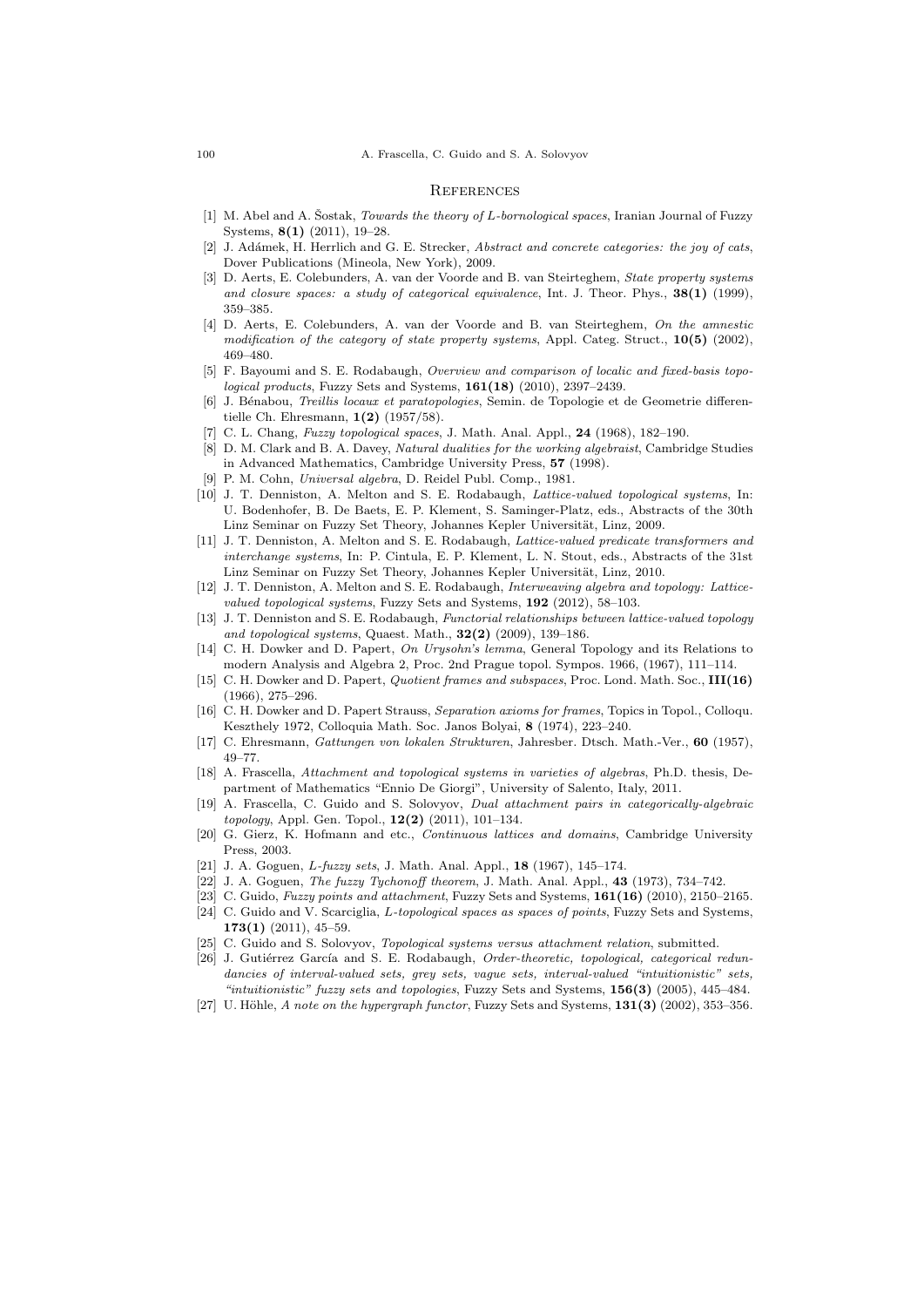- [28] U. Höhle and A. P. Šostak, Axiomatic foundations of fixed-basis fuzzy topology, In: U. Höhle, S. E. Rodabaugh, eds., Mathematics of Fuzzy Sets: Logic, Topology and Measure Theory, The Handbooks of Fuzzy Sets Series, Kluwer Academic Publishers, 3 (1999), 123–272.
- [29] B. Hutton, Uniformities on fuzzy topological spaces, J. Math. Anal. Appl., 58 (1977), 559– 571.
- [30] B. Hutton, Products of fuzzy topological spaces, Topology Appl., 11 (1980), 59–67.
- [31] J. R. Isbell, Atomless parts of spaces, Math. Scand., **31** (1972), 5-32.
- [32] G. Jäger, Lattice-valued categories of lattice-valued convergence spaces, Iranian Journal of Fuzzy Systems, 8(2) (2011), 67–89.
- [33] P. T. Johnstone, Stone spaces, Cambridge University Press, 1982.
- [34] G. M. Kelly, *Basic concepts of enriched category theory*, Cambridge University Press, 1982.
- [35] J. C. Kelly, *Bitopological spaces*, Proc. Lond. Math. Soc., **13(III)** (1963), 71–89.
- [36] D. Kruml and J. Paseka, Algebraic and categorical aspects of quantales, In: M. Hazewinkel, ed., Handbook of Algebra, Elsevier, 5 (2008), 323–362.
- [37] T. Kubiak and A. Sostak, Foundations of the theory of  $(L, M)$ -fuzzy topological spaces, In: U. Bodenhofer, B. De Baets, E. P. Klement, S. Saminger-Platz, eds., Abstracts of the 30th Linz Seminar on Fuzzy Set Theory, Johannes Kepler Universität, Linz, 2009.
- [38] F. W. Lawvere, *Functorial semantics of algebraic theories*, Ph.D. thesis, Columbia University, 1963.
- [39] R. Lowen, Fuzzy topological spaces and fuzzy compactness, J. Math. Anal. Appl., 56 (1976), 621–633.
- [40] S. Mac Lane, Categories for the Working Mathematician, 2nd ed., Springer-Verlag, 1998.
- [41] E. G. Manes, Algebraic theories, Springer-Verlag, 1976.
- [42] L. Pontrjagin, Topological groups, Oxford University Press, 1939.
- [43] P. M. Pu and Y. M. Liu, Fuzzy topology I: neighborhood structure of a fuzzy point and Moore-Smith convergence, J. Math. Anal. Appl., 76 (1980), 571–599.
- [44] S. E. Rodabaugh, Categorical frameworks for stone representation theories, In: S. E. Rodabaugh, E. P. Klement, U. Höhle, eds., Applications of Category Theory to Fuzzy Subsets, Theory and Decision Library: Series B: Mathematical and Statistical Methods, Kluwer Academic Publishers, 14 (1992), 177–231.
- [45] S. E. Rodabaugh, Powerset operator based foundation for point-set lattice-theoretic (poslat) fuzzy set theories and topologies, Quaest. Math., 20(3) (1997), 463–530.
- [46] S. E. Rodabaugh, Categorical foundations of variable-basis fuzzy topology, In: U. Höhle, S. E. Rodabaugh, eds., Mathematics of Fuzzy Sets: Logic, Topology and Measure Theory, The Handbooks of Fuzzy Sets Series, Dordrecht: Kluwer Academic Publishers, 3 (1999), 273–388.
- [47] S. E. Rodabaugh, Powerset operator foundations for poslat fuzzy set theories and topologies, In: U. Höhle, S. E. Rodabaugh, eds., Mathematics of Fuzzy Sets: Logic, Topology and Measure Theory, The Handbooks of Fuzzy Sets Series, Dordrecht: Kluwer Academic Publishers, 3 (1999), 91–116.
- [48] S. E. Rodabaugh, Relationship of algebraic theories to powerset theories and fuzzy topological theories for lattice-valued mathematics, Int. J. Math. Math. Sci., 2007 (2007), 1–71.
- [49] S. E. Rodabaugh, Functorial comparisons of bitopology with topology and the case for redundancy of bitopology in lattice-valued mathematics, Appl. Gen. Topol.,  $9(1)$  (2008), 77-108.
- [50] S. E. Rodabaugh, Necessity of non-stratified and anti-stratified spaces in lattice-valued topology, Fuzzy Sets and Systems, 161(9) (2010), 1253–1269.
- [51] S. E. Rodabaugh, Relationship of algebraic theories to powersets over objects in Set and  $\text{Set} \times \text{C}$ , Fuzzy Sets and Systems, 161(3) (2010), 453-470.
- [52] K. I. Rosenthal, *Quantales and their applications*, Pitman Research Notes in Mathematics, Addison Wesley Longman, 234 (1990).
- [53] J. D. H. Smith, Modes and modals, Discuss. Math., Algebra Stoch. Methods, 19(1) (1999), 9–40.